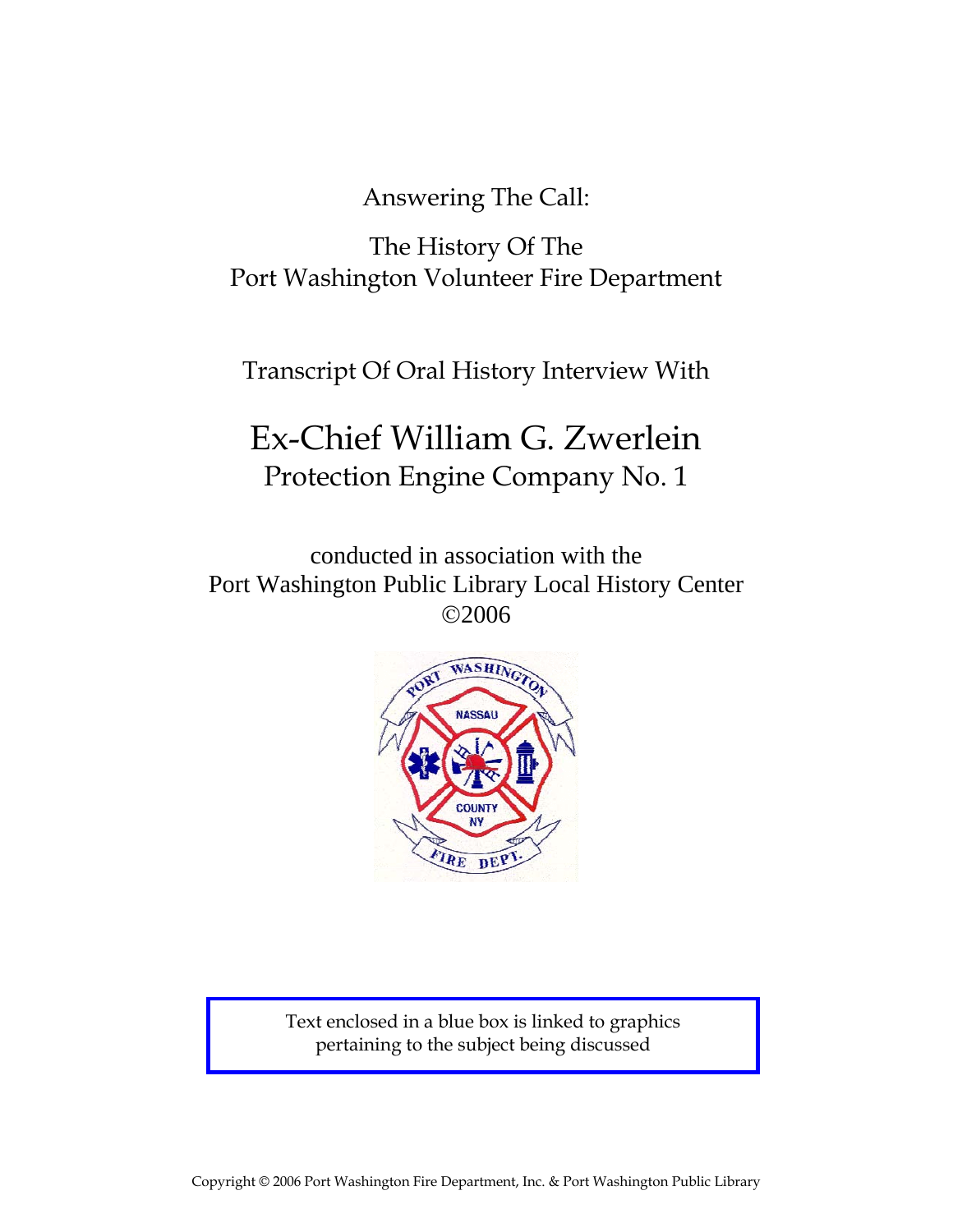Interview with William G. Zwerlein by Sally Olds pk June 30, 2004

Q: Today is June 30th, 2004. This is an interview with William G. Zwerlein. My name is Sally Olds. The interview is taking place at the Port Washington Public Library. Can you please say your name.

William G. Zwerlein: William G. Zwerlein.

Q: And which fire company are you a member of?

WGZ: Protection.

Q: How old were you when you joined the Port Washington Fire Department?

WGZ: Eighteen.

Q: And, so then, how long have you been a member?

WGZ: Forty-two, three years now.

- Q: What made you decide to become a firefighter?
- WGZ: Family, I guess. Father and uncles were firemen, you know, in Protection.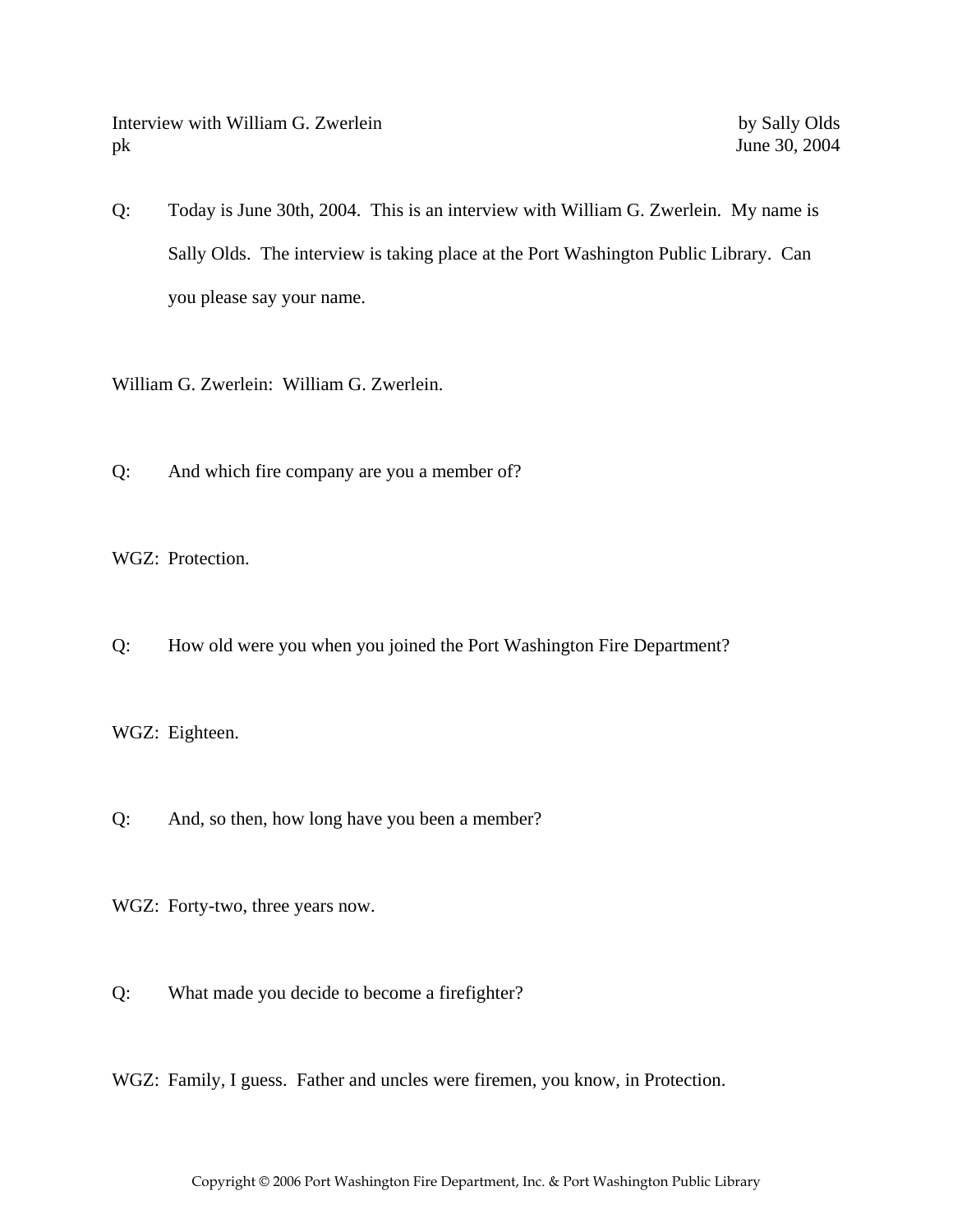- Q: And what kinds of things did they tell you about firefighting?
- WGZ: Not much, really. Not much. I don't remember them really explaining anything to me. I just assumed that I was going to join.
- Q: Well, what did you know about their service?
- WGZ: [I don't know. I didn't--you know, I was a young kid then. I didn't know that much. Just](http://www.pwfdhistory.com/trans/zwerleinwg_trans/pwfd_chiefs006_web.jpg)  that, you know, they enjoyed it. They were very active. Well, my father and my uncles were very active. So, you know, from watching them run out to fires and stuff, and, as a kid, like chasing fires that were in my neighborhood and stuff, that's about what I knew, you know. Stuff like that.
- Q: You chased fires yourself in the neighborhood, or you ...
- WGZ: Yeah, you know, when I had a bike, like younger teenage years. Just because I was interested, you know, to see what they did.
- Q: Do you remember any particular ones that you saw during those years?
- WGZ: There was one on Shore Road, right opposite the Mill Pond. Used to be a restaurant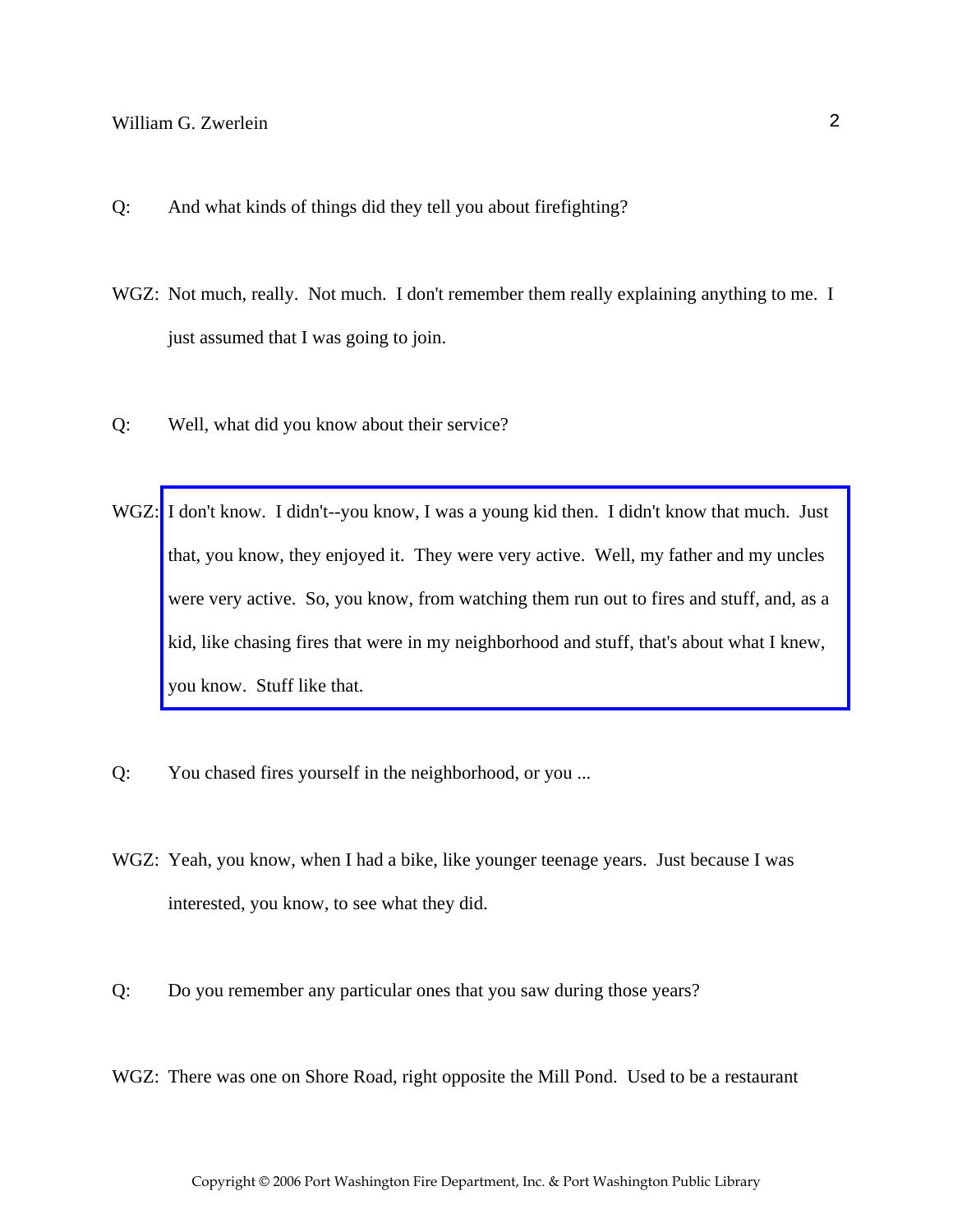there that hung out over the water. It was the Miramar in the old days, and it was a disco or a go-go place or something, I guess. There was a fire there; I guess I must have been sixteen or so. Oh, and then right around the corner from my house, I was playing basketball at my grandfather's garage, and that went on fire while I was playing basketball. I didn't even know it, because there was a truck parked in between me and the building. So that was exciting, you know, because I was right there before anybody even knew there was a fire, I was right there.

- Q: So what--what do you remember about those fires?
- WGZ: How exciting it was, you know, at that age. You know, it felt very exciting and everything. You see, I already know--knew all the people that were in the fire company, so you see them doing their thing, which you don't often get to do when you're young. That's what I basically remember about that.
- Q: Do you think it was a plus or a minus for you that you had relatives in the Department?
- WGZ: Oh, I think a plus, yeah, for sure. Especially getting into the Department. Because when I--when I turned eighteen, there was like a dozen people on the waiting list. Company books were full. We had a hundred members and couldn't get in. So there were twelve people on the waiting list, and my father got up at the meeting before them and said, "My son should go to the head of the list, because I'm a fireman," and I did (laughs). So that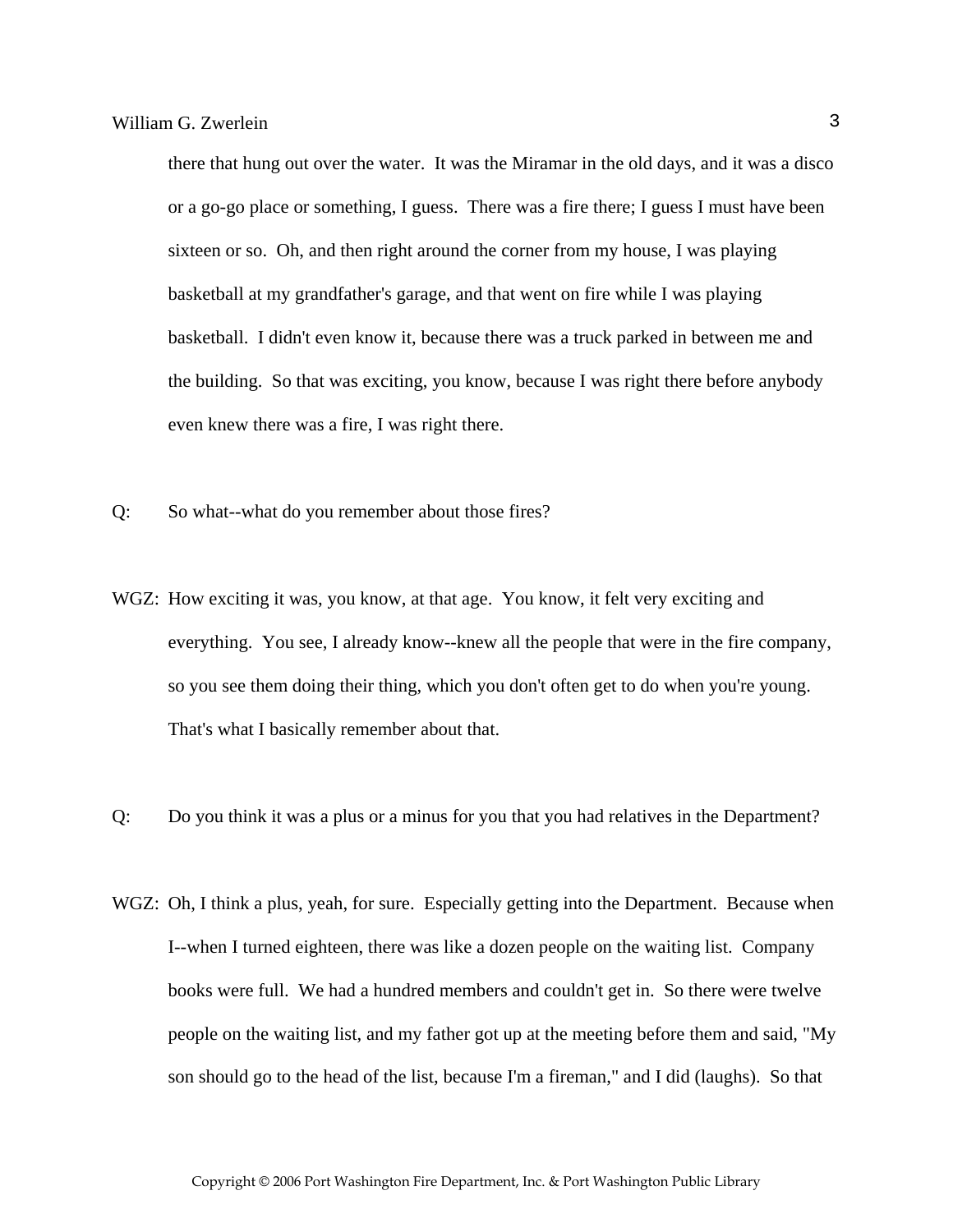probably saved me a year getting in. I got in about a year earlier. So that worked out well for me.

- Q: Do you remember who the Chief was at that time?
- WGZ: *The* Chief. Maybe John Michalak, Alexander Morrison back there in the early '60s. 1961.
- Q: And who was ...
- WGZ: [Ralph] Nofi. It could be Nofi from Atlantic. It's a long time.
- Q: Yes (laughs).
- WGZ: I remember they were Chiefs, but I don't remember--I can't even tell you what order they came in right now.
- Q: Yes. Do you remember who the Captain of Protection was when you ...
- WGZ: When I got in, I believe Reginald Bedell was the Captain. Yeah, Reggie Bedell.
- Q: And is there any formal mechanism for taking in new firefighters?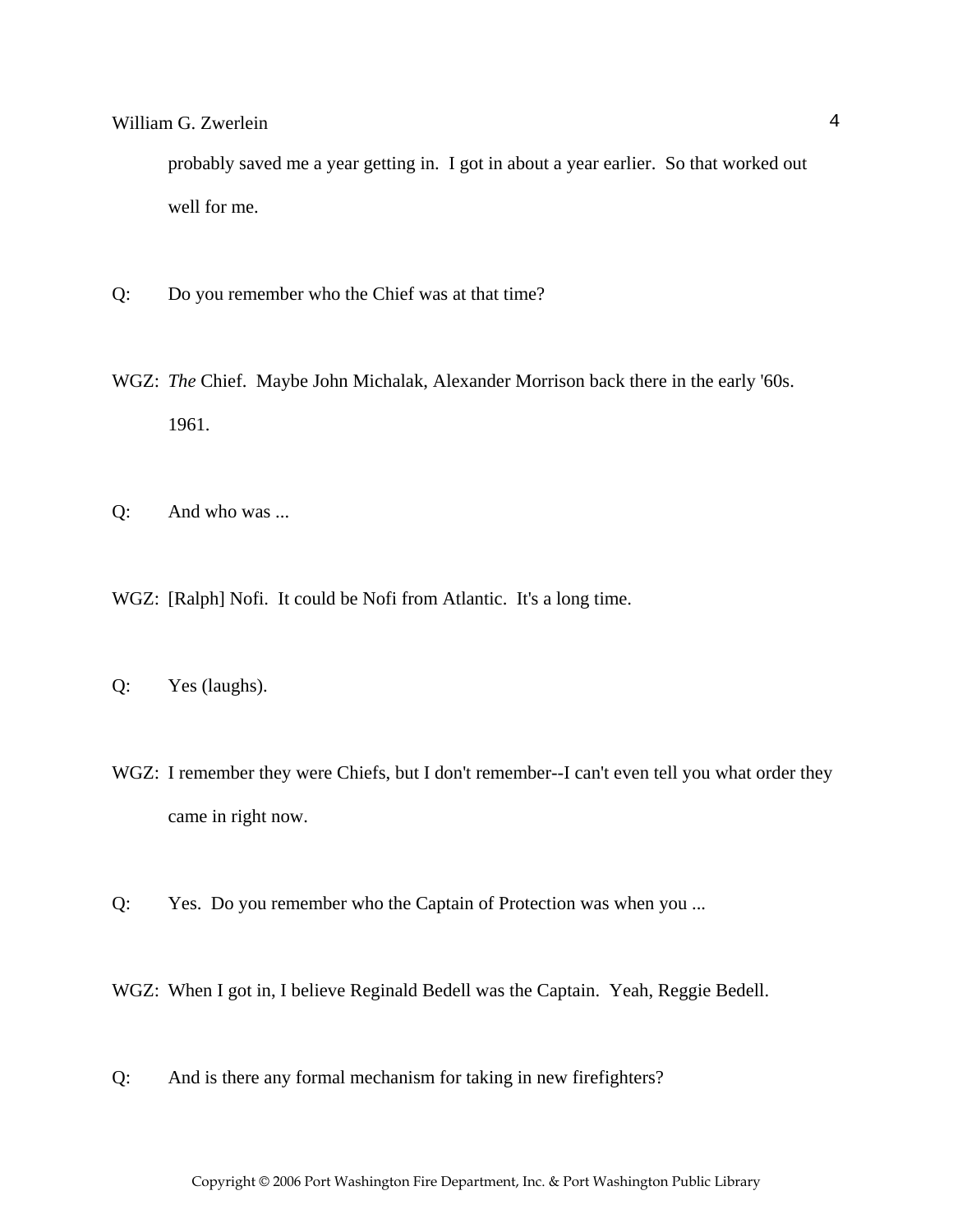- WGZ: Yeah, you fill out an application and you take a physical, you know, and they'll check on your character. Check with the police, make sure that you, you know, you didn't do crimes and stuff. They don't want you--you couldn't bring a thief into the Fire Department, because you're going into people's houses on an emergency. So that's about it, really. Check on your character. Obviously, it's very physical work, so you have to be physically fit, at least.
- Q: Did you have to pass a physical exam?
- WGZ: Yeah, but in those--in the days when I got in ... [schwww!] ... You went to your doctor, and he said, you know, "Cough. Breathe. Can you see my hand?" you know, and you were in. That was it. He'd just fill out a little thing, and nowadays, it's crazy nowadays, you know.
- Q: What do they have to do now?
- WGZ: Oh, God! The physicals are--well, when you're younger, you only have to take one every five years when you first get in, if you're below, I think, thirty-five or forty. So every five years. But once you hit, I believe, forty, then you have to go like every year. You've got to keep getting physical, physical, physical. Because they're afraid of heart attack and stuff like that. But it's a lot different now. And the physical is, I mean, like a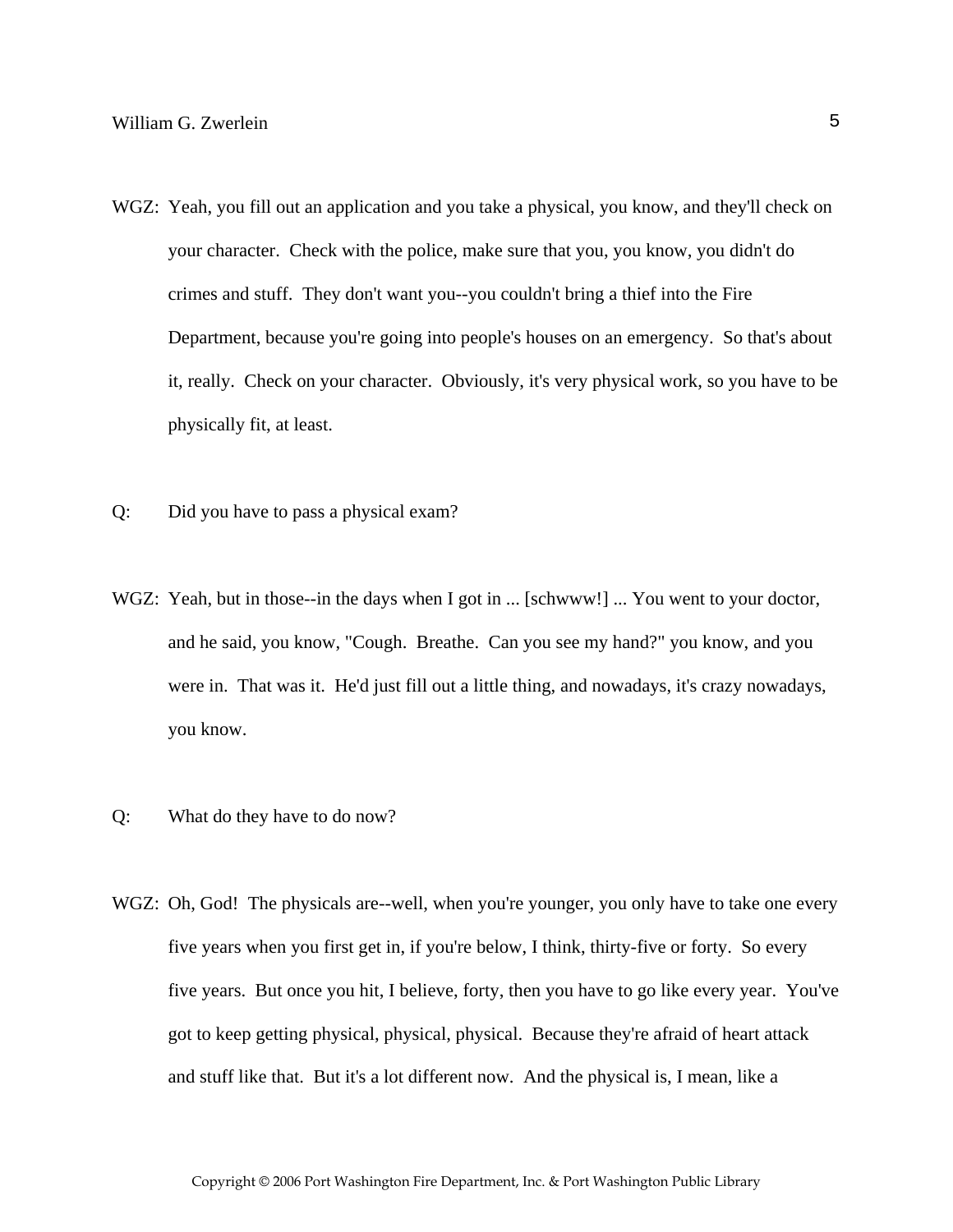complete physical--breathing and lung capacity and all that stuff. And like I said, when I got in, you just, "Hi, Doc," and he signed the paper, and you brought it back to the company, and that was it.

- Q: Do you have to perform any particular physical tasks?
- WGZ: What do you have to do?
- Q: Physical--yeah.
- WGZ: No, no. No, that all comes after you get in. There's no like set--like, say, for New York City where you have to take this rigorous course, go through a course, dragging this and climbing this. No, we don't have that. No.
- Q: And so once you're accepted, is there a ceremony to bring you in?
- WGZ: Just, it happens at a monthly meeting, and people--people vote on you. You know, people in attendance at the meeting vote on you, and then you just raise your right hand type thing, and they hand you the keys to the building and a book of rules and stuff like that, and your badges. You're in.
- Q: And is there any kind of set-up where the more experienced firefighters will take a rookie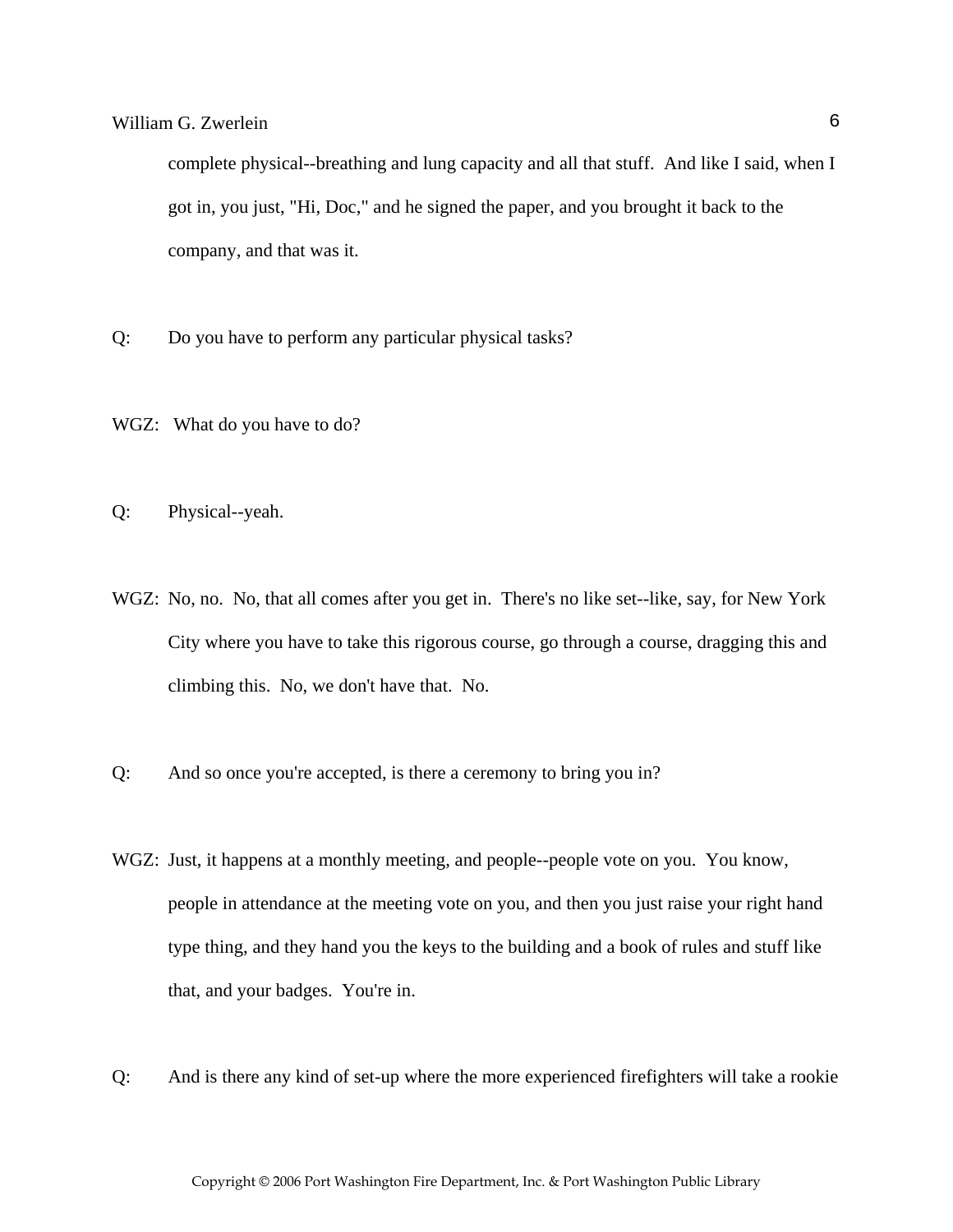sort of under their arm and teach what needs to be learned?

WGZ: Well, not specifically. But that happens. It's just a natural thing when you're in the fire company, that an experienced guy would, you know--obviously, when a new guy gets in, he's got to be interested because he joined, right? So he wants to know how to do everything, so he doesn't mess up at a fire or something. So he'll ask questions, you know. It happens all the time. A kid'll come up to you and say "Willy, you know ..."- that's my nickname, "Willy--"how do you do this?" so you could tell him, you know. But they--obviously, they have formal training also. But they can learn a lot, too, from, you know, when you sit in a classroom and somebody explains something, the names and things just don't go right into your head because you're new at it. But, after the class, if you ask a guy, he says, "Oh, yeah, this means that," you know. Try to keep them so they're not overwhelmed by new terms and procedures and stuff. It's hard for a new person, you know. I had the advantage of, for like, from the time I was sixteen, I hung around the firehouse, you know, every minute I could so I had somewhat of an advantage of knowing everybody in the company and knowing what the trucks worked like and stuff. It was an advantage to me. But nowadays, kids get in real quick. It used to take three months from the time you put your application in in my day. That's just the way- that's the procedure it was, you know. You go from monthly meeting to monthly meeting, and it took three months from--well, two months, actually. Three meetings. The time you applied, and then you got your stuff done, and then they vote on you next- the third meeting. Now, they could be in in a month, in weeks, really.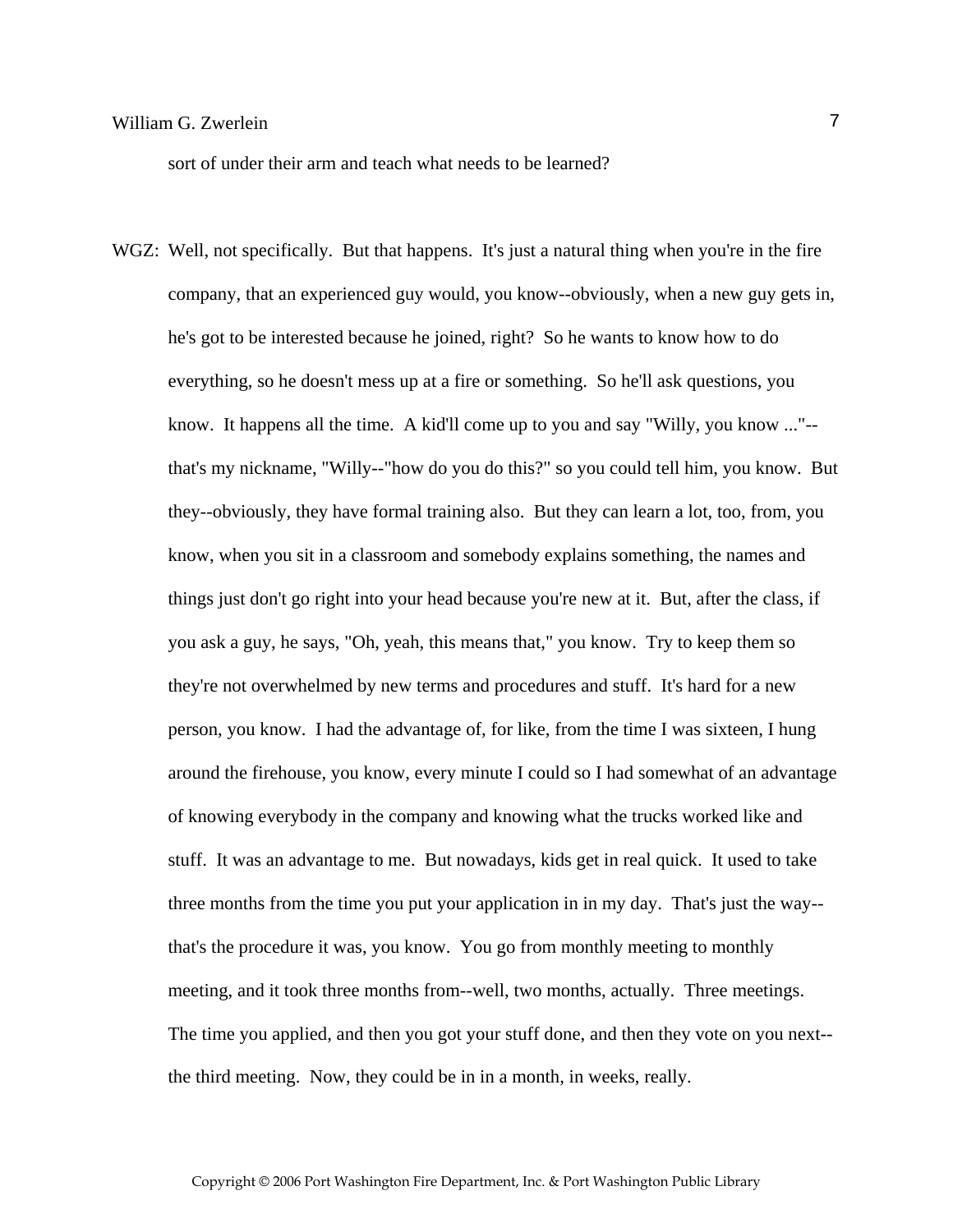- WGZ: Well, because you have different procedures now, and we're very hungry for members so we don't want a guy to say, "Oh, it takes me two months to get in? You know, I don't want to join." We want to get them in fast, you know.
- Q: How many members do you have now in Protection?
- WGZ: I'm saying probably in the eighties, somewhere in the eighties. You have to go count the pictures on the wall. We were worse than that for a while, but after 9/11, we got a big influx of seventeen- year-old kids, even. We had to drop the age from eighteen to seventeen, because the other companies did it. Now, we were losing members to the other companies because they wanted to join right away. So we changed it, and we got some nice, some good kids, you know. But, the thing is, how long they're going to last? That's the story with high school kids, that you get them in and then they go away to college. Then you cross your fingers. Four years later, they're out of college. Are they going to stay in Port Washington, or are they going to remain as firemen? ... But you live with that, you know. You have to live with it. Most of them go to college. In my day, that wasn't the case. Mostly guys got in at eighteen, and they stayed around all the time. And they didn't have to work three jobs. They could afford a house in Port Washington, you know. The same deal. So, we didn't lose that many moving out of town, either.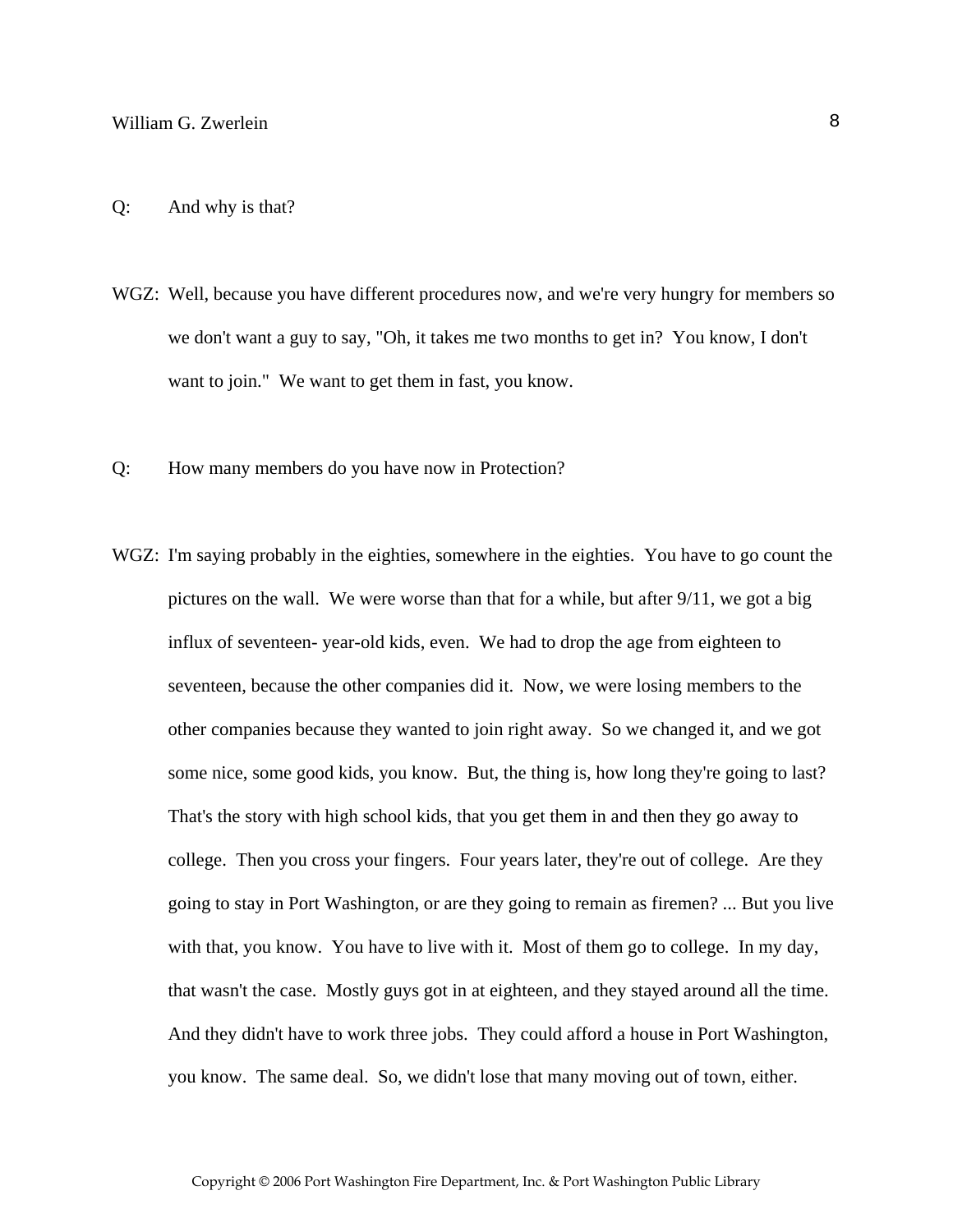Eventually, it started.

- Q: What was your first job with the fire company?
- WGZ: Just a fireman, you know. You come in, you're a probationary fireman or a rookie. So then you start learning.
- Q: And then, after you learned a little bit.
- WGZ: Well, then you had to decide to run for office. Usually at--you usually start at the bottom, which would be, in each of the companies, the engineering staff. They're the people that basically run your weekly work night. You know, make sure the trucks are clean and everything is in its proper place. Things like that. Fuel rigs and stuff. So that's engineering staff. We had an engineer and four assistants when I ran for the lowest, the fourth assistant. That was back in the--well, when was that? In '65. Right around '65, '66, I ran for office. Never lost either. All the way up I went without losing.
- Q: So, where did you go up the ladder? You started as Fourth Assistant Engineer ...
- WGZ: Third Assistant, Second Assistant, First Assistant, Engineer, Second Lieutenant, First Lieutenant, Captain. Then Chief, eventually. Assistant Chief.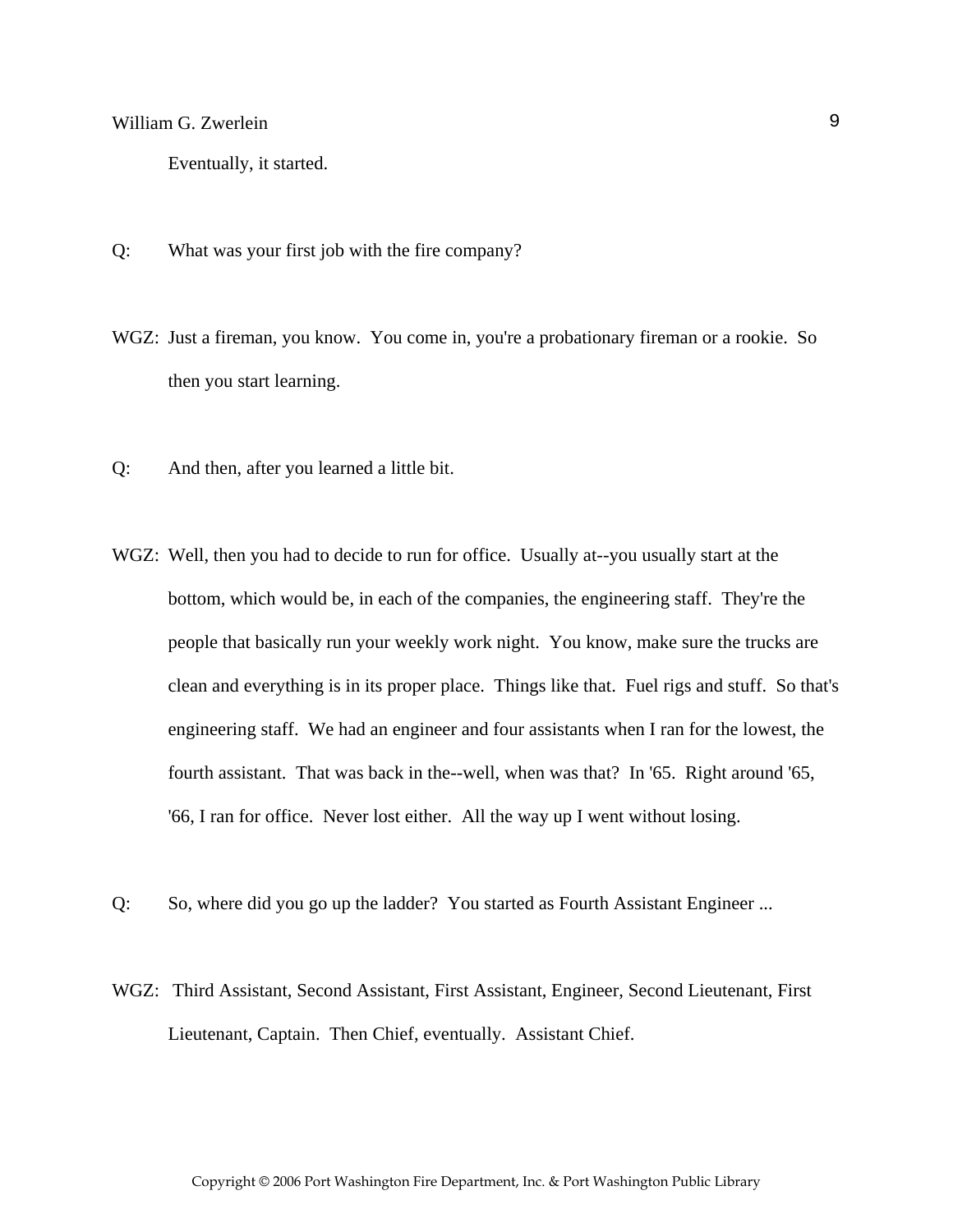Q: And what were your responsibilities as Second Lieutenant?

WGZ: Oh, that was like a vacation. Well, as far as now you were an interior leader, now. You got to lead the men inside the fires. Whereas engineer, engineer, they, in those days, we had so many--so many men at fires that the engineer was supposed to stay outside, help pump the truck and do outside work, in other words. You know, make sure everything went nice on the outside. But when you go to Lieutenant, then you're inside, which was-- I felt I was much more suited to. It killed me to be on the outside for those engineering years, you know. So, you're just a leader. You're with the nozzle. You're right behind the nozzle and directing the men on the inside. That's what it is. And then, First Lieutenant's just a higher rank of doing the same, and the Captain's a higher rank. You know, he's the company leader. Same thing, only now you have--you have to run meetings, monthly meetings. You have to sit at the--preside at the meetings. Maybe sixty, seventy guys sometimes, in those days at a meeting. So that was a lot different. And I found the biggest pain in the neck about it all was having to reprimand people or bring people up on charges, which didn't happen a lot. But, I mean, the people, you know, some people want to do the job; some people are halfhearted about it. So you try to keep everybody up to snuff, and some guys do things wrong or-- not so much at a fire- - they do pretty good at fires. But their personal conduct. Say we went to a parade out of time or something, they might misbehave or something, and it's bad on us because they're wearing the uniform, you know. And one time when I was Captain--this was in the longhair days, the hippie days--we had strict rules about hair cuts, all right? And facial hair,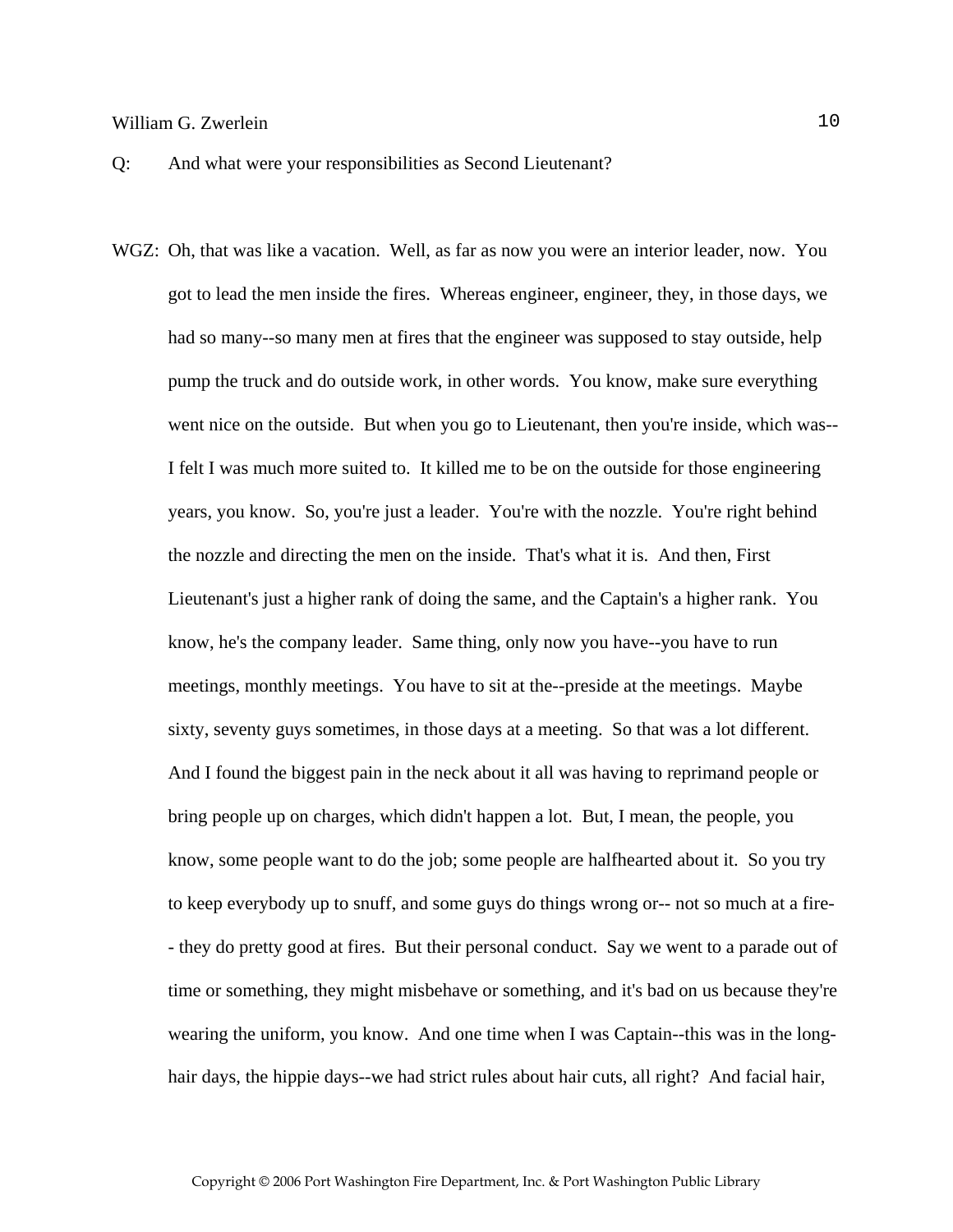because you couldn't put on your air mask. You couldn't get a seal with the facial hair. So about, I'm saying, ten of our members of the company decided that they were going to buck it and they weren't going to have their--they were going to let their hair grow long. And these were ten active guys at the time, right? I had to suspend ten of them at one meeting. But they--and I'm not boasting--but they came crawling back after a couple of days because they couldn't stand being out of service, so they got trimmed up a little bit, you know. But yeah, they were pushing it just to see if they could get something to crack. But it was very strict in those days.

- Q: So was it the long hair in the back or the facial hair?
- WGZ: Both. Both. Long hair was because of parades. They had--when you went out of town to, say, a county parade or something, they had strict rules about hair length and stuff. Or if you had three guys with long hair and the rest with short hair, then you lost points when you were competing in a parade to beat out other departments for a trophy. That was the thing.
- Q: And ...
- WGZ: [But I mean, let's face it, the guys that were Chief then were old-timers. They didn't want](http://www.pwfdhistory.com/trans/zwerleinwg_trans/news_cocks199b_web.pdf)  that long hair. They didn't want it. So they used the parade rules as a thing, you know. Even though the guy might not have a parade. He ain't going to walk around the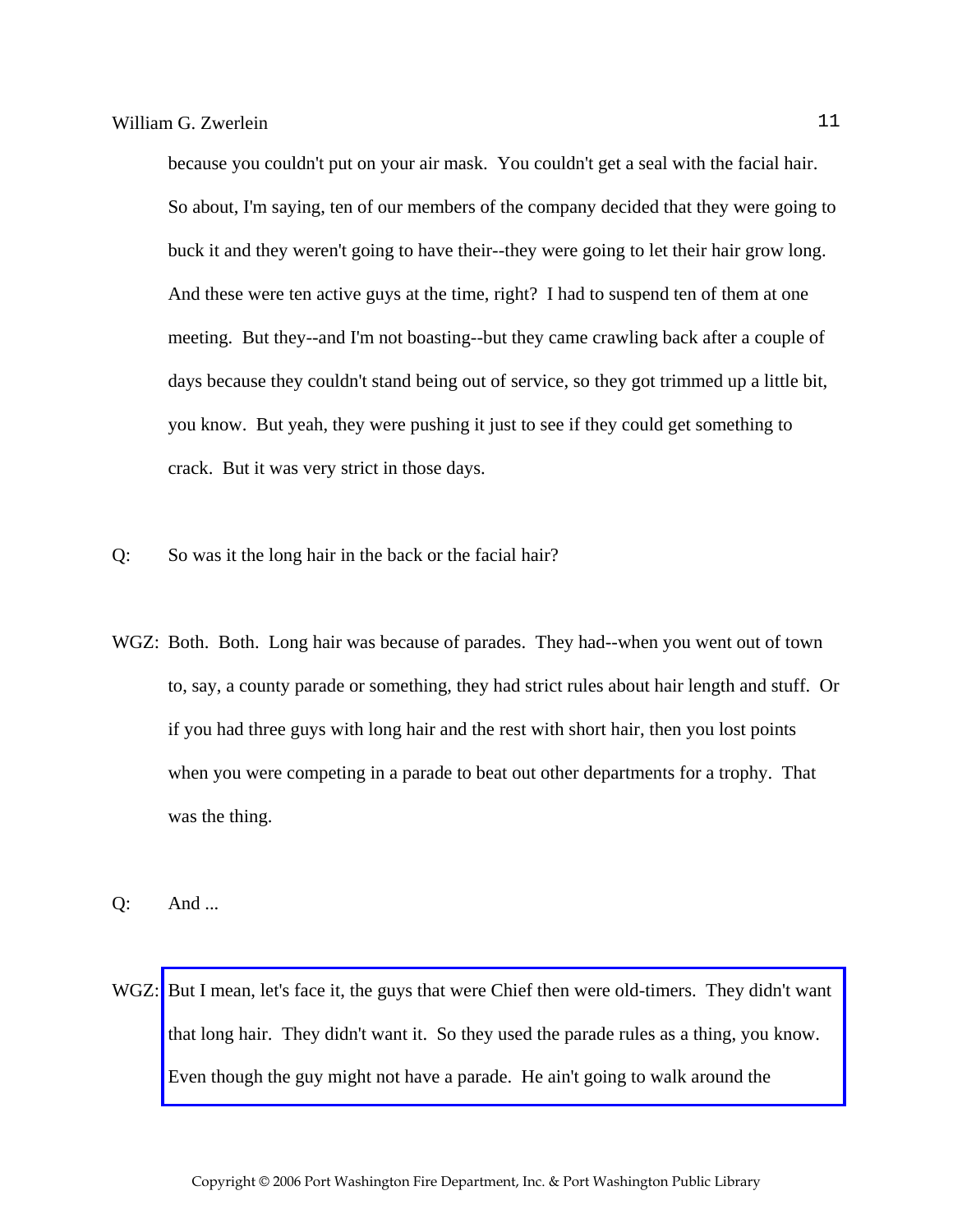firehouse with long hair, either. So that's what we went by. And I was the same way, sort of, but still, I never liked the long hair, for me. I always had short hair. But I was going by the rules, you know. And I could see what was up. They would--they were going to stand up and fight, so I sat them down for a couple of days. It turned out all right, you know. Worked it out.

- Q: And after those ten were suspended, did you ever have any--any more problems with the hair?
- WGZ: Not that I remember. Don't forget, you're only Captain for two years, so, then the next guy takes over. So, I don't think--nothing like that, no, we never had anything like that.
- Q: Have you had to deal with any other controversial issues when you were an officer?
- WGZ: Oh, of course. Don't ask me what they were, because there were many. But always head-butting, you know, with people. Not everybody likes you, you know. Some guys would say, "Oh, this guy does a great job." Some, "Oh, he's a dummy," you know, "He's no good." Just personal, you got a lot of personalities in a hundred-man company; that's for sure. So, I dealt with a lot of it, believe me. Especially when I was Chief and all that. But nothing--it wasn't like somebody murdered anybody or anything. It was all having to do with Department rules, and so you have to bring a guy up on charges or suspend- oh, first you suspend him. Then, if he accepts the suspension for so many days or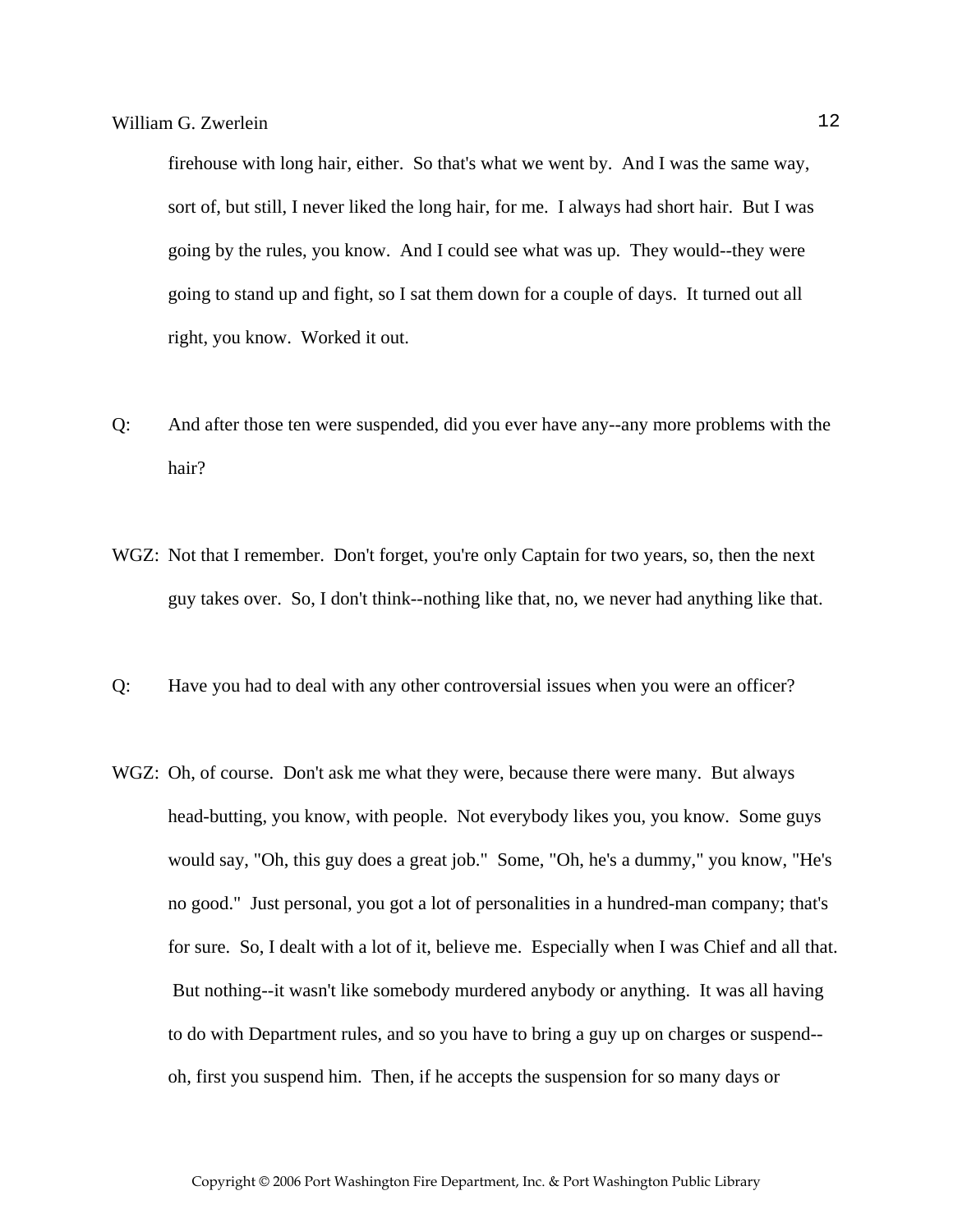whatever, you know, whatever you see fit--fine, he serves it, and he goes back into service. Or if he don't like that, then he can fight it, and then you got to bring him up on charges, which is more serious, and have a panel meet and everything, you know. It's like a jury. It's, you know, that's the stuff that when you're an officer, oh, you got to worry about that stuff all the time. You'd like to worry about the firefighting, but you got this other stuff you have to worry about, too. Aggravating. It's only--and you're not getting paid to do this either, you know. It takes up another meeting. You're going to meetings anyway, but stuff like charges, and it's an upheaval and the whole Department, oh! that's all the talk for weeks, you know. "What's going to happen?" You get through it. I got through it.

- Q: What other kinds of things would people be brought up on charges for?
- WGZ: Mostly--very few actually having to do with the firefighting. It's bad behavior, when you're out in public, you know, and you're representing the Department. Things like that. That's, you know ...
- Q: Like what?
- WGZ: Well, to tell you the truth, a lot of it came from drinking, all right? Not that--they could drink, of course, but the drinking caused people to lose their inhibitions and, you know, they forget that they're supposed to act a little civilized when they're representing the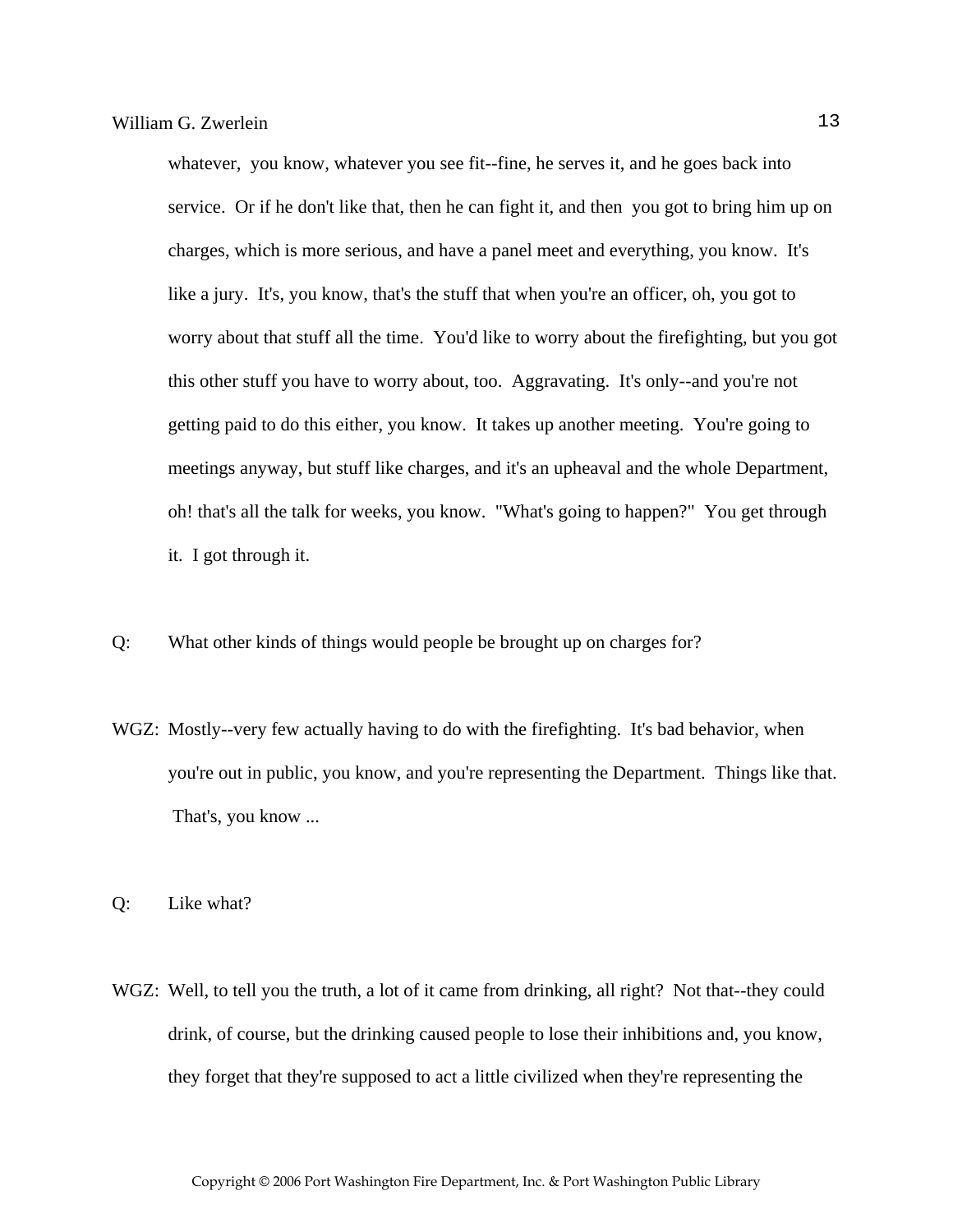Department, you know. I'll take you back to when I was--before I even got in. I mean, say a picnic that Protection would have. In the early '60s, we'd--one of the big estates down in Sands Point would let us have a picnic down there and they'd dig latrines. A lot of work, you know. In the morning we'd lay like a thousand feet of hose from a hydrant so we could have water to cook with and everything. These guys are out, like five o'clock in the morning, starting the picnic. But by the time the afternoon came around, they'd been drinking all day. So clean-up was a horror every year, believe me. More arguments. Unbelievable. Fights almost every time, you know, because of the drinking. But at least we had a good time till we got to that point. So that's, you know, stuff like that. You're arguing back and forth, and then one guy happened to be an officer, you know, you say a few words to him, and then you could be brought up on charges. Meanwhile, the officer might have been drinking, too, but these things happen. It's a hundred personalities, you know. It's not easy. That's the way it went. Things got a lot better as time went on, you know. You had to be more responsible and, you know, driving--drinking and driving, and stuff like that. So, the parties really, really tamed down over the last twenty years or so. I mean, really, compared to the way we used to have parties.

- Q: What do you think caused that?
- WGZ: The general public. You know, driving while intoxicated and everything, in the old days if one of the guys got caught by the Port cops, the cop would probably make him lock the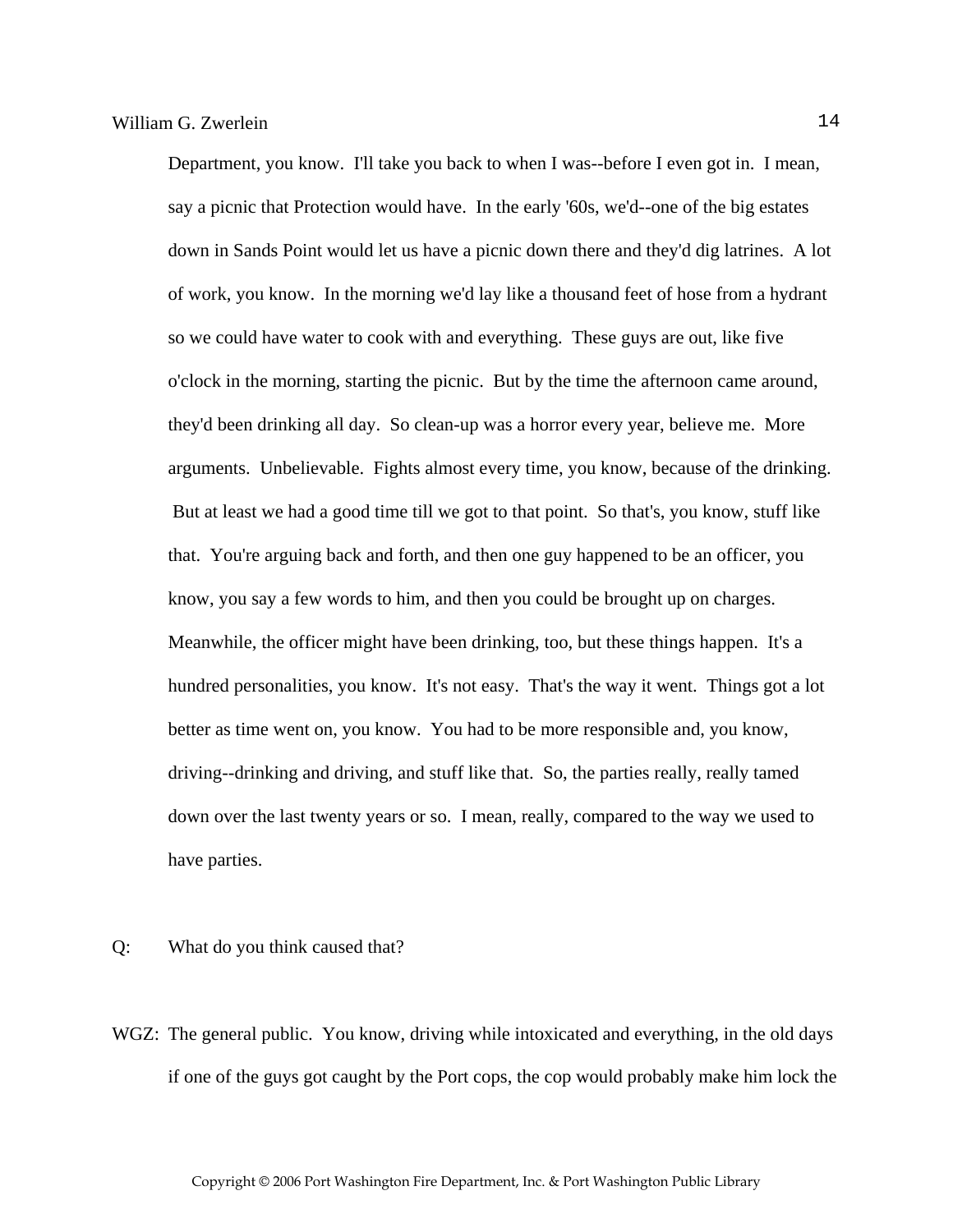car up and drive him home, you know. That doesn't happen now.

- Q: What happens now?
- WGZ: You get locked up. So the drinking in the firehouse went like ... [WHISTLES] ... way down. Way down! I'll tell you.
- Q: And when would you say that changed?
- WGZ: Probably, even in the '70s, I think the changes started coming about, to tell you the truth. To tell you the truth, yeah.
- Q: When did you become Chief?
- WGZ: *The* Chief? In '83. I was *the* Chief. And four years before that, I was the Assistant. Work your way up, just like Lieutenant and Captain.
- Q: And what did you find the most challenging thing about being the Chief?
- WGZ: Oh, like I say, the problems with the personnel. That was it. And I hated going to [parades, because you had to look at every guy and make sure that this guy brought the](http://www.pwfdhistory.com/trans/zwerleinwg_trans/peco_parades005_web.jpg)  flags and the banner ... And, oh, my God! It was so aggravating to go to a parade or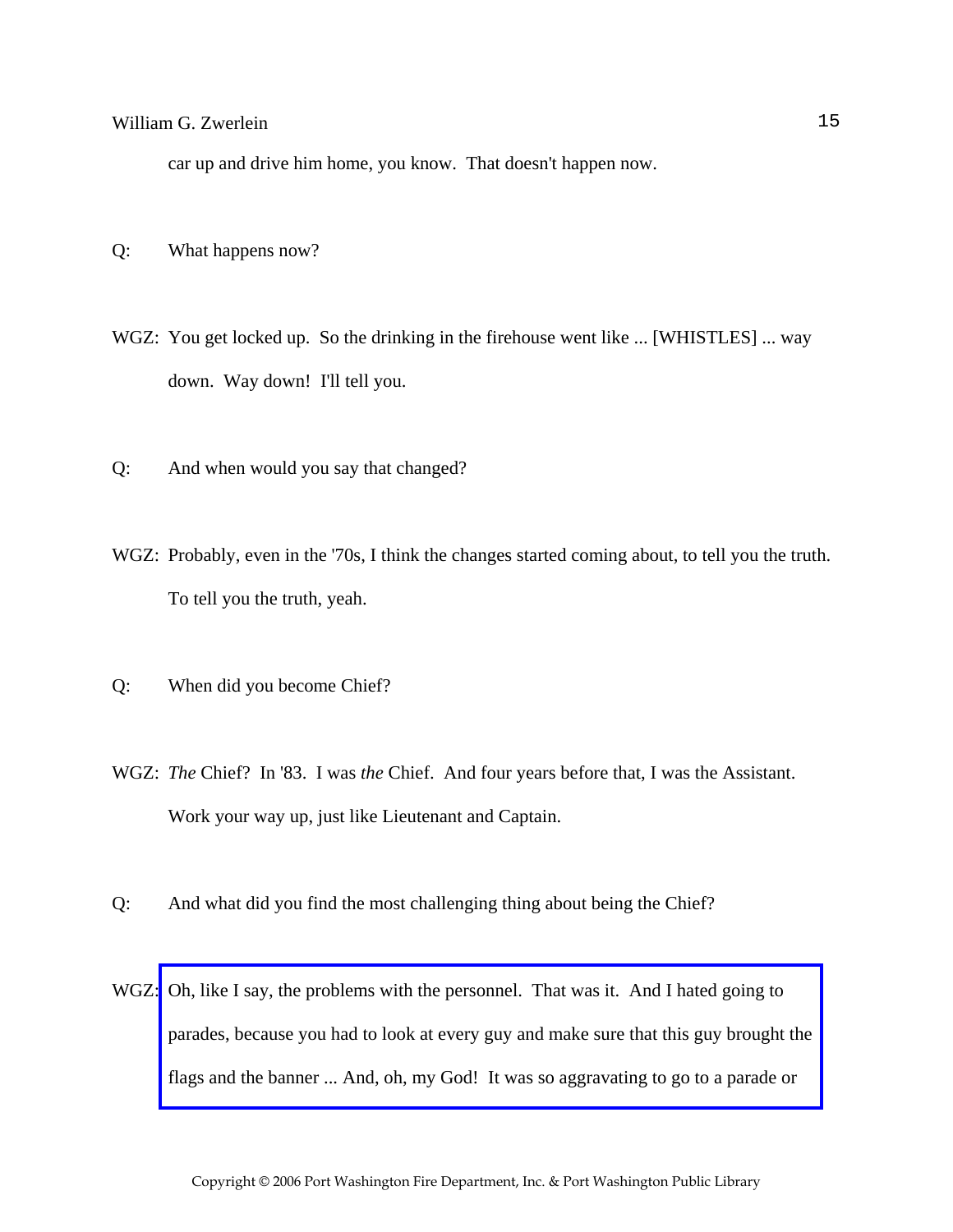something like that where people had to--had to look sharp and everything, you know. A guy would come with his uniform jacket and work pants on, a different color. " Why can't I ?" "Out!" you know. And then, he's mad at you for seven years after that because you wouldn't let him parade. And, like I say, I got through it (laughs). I'm still living twenty years later, almost.

- Q: What was the best part about it?
- WGZ: Firefighting, you know. I don't know why some guys join, but that's why I joined. I wanted--I knew I wanted to fight fires in town. And that's what I did. And that's-- the satisfaction you get from doing a good job is like priceless, you know. It's a very tough job, and if you do it right and everything gets done fast, it makes you happy. And then, you have, of course, friendships. Geez! People I've been friends with over the years is unbelievable. And some, you know, my age, still good friends. It's amazing, really, the friendships when you, say you're jumping out of bed four o'clock on a winter morning, then you crawl through smoke and fire. You get to be friendly, believe me, you know. You depend on each other. And, of course, that carries over to party time and whatever. It's good. It's close friendships.
- Q: So the people that you made friends with in the Department are your friends outside of the Department, too.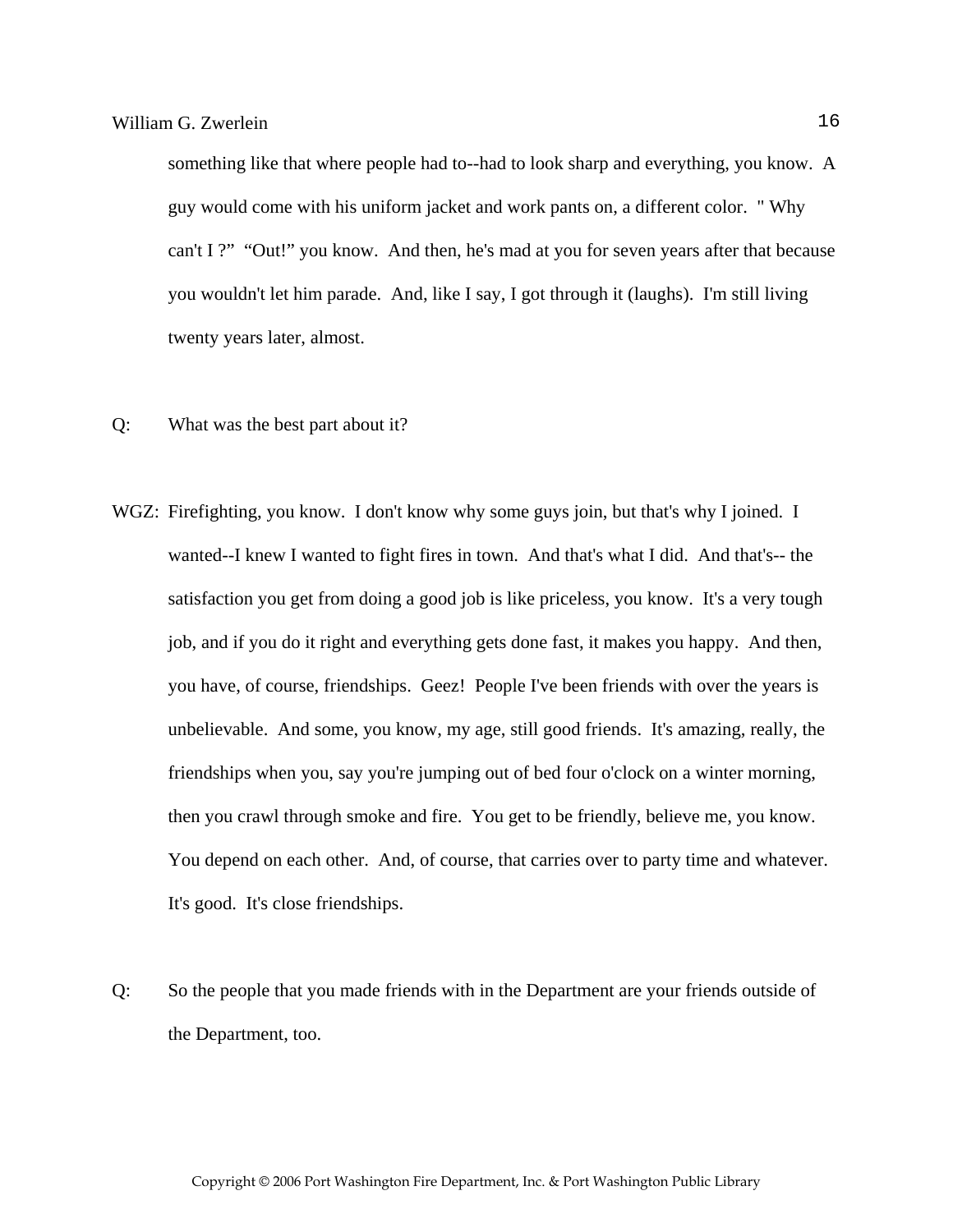- WGZ: Yes. Too much so, in my case, yeah. I more or less narrowed everything down. All my friends were in the Fire Department, you know. I just didn't have room for outside friends. That's the way I was.
- Q: But why is ...
- WGZ: I mean, there was plenty of friends. There's like three or four hundred people I could be friends with. So, I wasn't short on friends, but, oh, that's just the way I was. I thought a lot about the Fire Department. I thought it was important. These were all people in my same general, you know, financial situation and stuff like that. So, I had a lot of good friends.
- Q: But why do you say it's too much so, that you ...
- WGZ: Well, that was me, you know. I never went to college or anything. I was always a home boy. I lived in Port all my life. I liked it that way. I just didn't branch out to, like coming to the library or whatever else you might do at a VFW [Veterans of Foreign Wars]. I never joined anything like that. Just the Fire Department. That was it. So ...
- Q: I've heard firefighters talk about a "good" fire. What would you--have you ever heard that?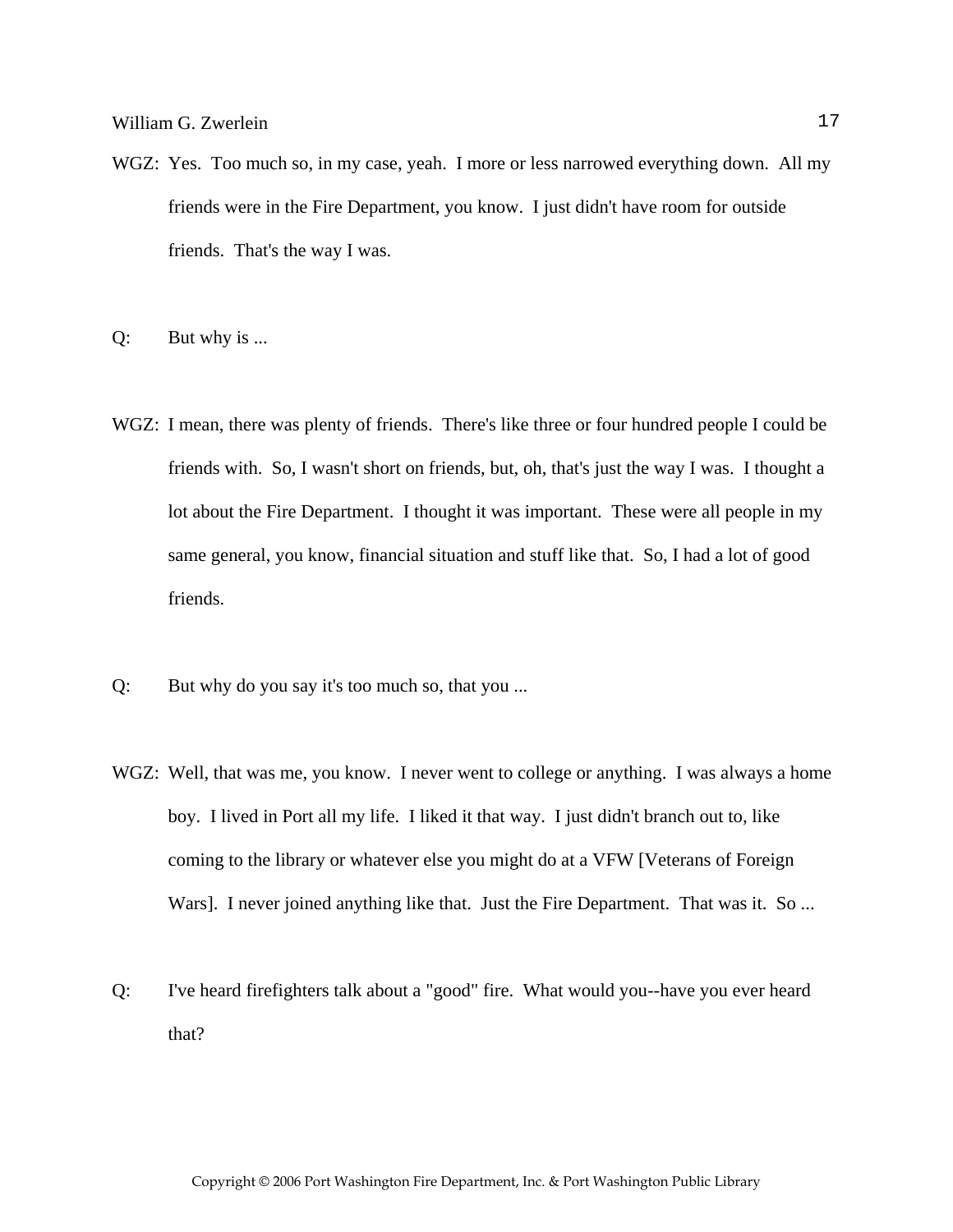- WGZ: Well, if it was your house, you would say it was a bad fire. Put it that way, you know. And we know when it's a really tough fire and everything, when you get experienced, and you know when you did a good job or when you screwed up a little bit, and the fire, you know, burned an extra thirty seconds or something. That's what we mean about a good fire. A good job or something. We call them "jobs", which is a bad fire.
- Q: And what makes a good firefighter?
- WGZ: You got me. I don't know. I couldn't tell you. Because people join for so many--in a volunteer situation. Some people that join the Fire Department, I don't know why they joined the Fire Department, because they never did diddly for us, but, you know, you'd see them standing out on the front lawn at every fire. Never take part, like other people wanted to. And, but they were in the Fire Department, so some of them became good administrative people, and some, you know, it's very different. Either you had the gungho guy. You had---most of the people are middle guys. They'll go into a fire, but they're not crazy about it. And then you get--always got a couple of guys that are just never- never into it, you know. They go to all the training and scheduled stuff like that, but when it comes to the actual, you know, diving in there and doing the job, you just never see them there. People's personalities, I guess, you know. And there's no way for the Fire Department to know they're not going to be hot-shots. How do you know? I've seen some guys join and said, "Look at this guy. He's never going to get ..." you know, twerpy little guy or something, skinny little runt. And he can end up being the Chief, you know.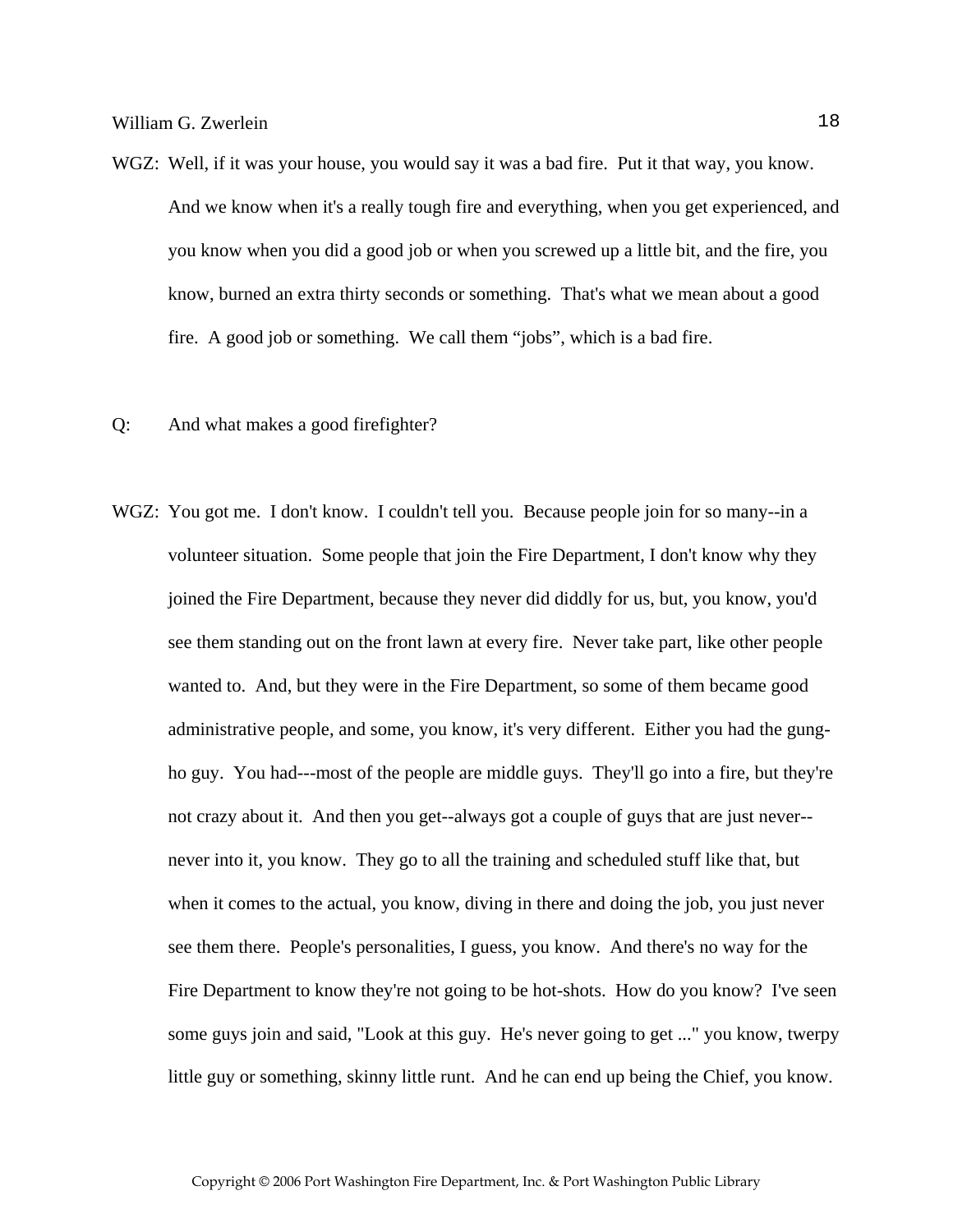So you can't tell by people. You don't know what their attitudes are going to be when they're faced with the pressure situations where their necks could get broken or something, you know. You just don't know. And you got to feed them in there little by little, and let them do more and more, and hopefully they'll take off.

- Q: What was the hardest fire you ever fought?
- WGZ: Oh, my God! In forty-something years?
- Q: Well, what--let's put it differently. What are some of the fires that you remember, the memorable ones?
- WGZ: Geez. Well, when I was Chief, we had a really bad fire on Shore Road between Manhasset Avenue and Manorhaven Boulevard in that row of stores. That was a really bad fire, but we did an excellent job that day. When you're Chief, you're standing outside, you see, so this is different. You get an overall view. But I suppose when you're--when you're really new, that's when you're really like a hero because you don't [know what you're doing, and you're immediately crawling around inside some house that](http://www.pwfdhistory.com/trans/zwerleinwg_trans/pnews_840405_hw.pdf)  you can't see. And, I mean, you can bet I've seen a lot of fires in forty-something years. So, I've had some bad situations, but I never got hurt badly, so I lucked out that way.
- Q: Were you ever ...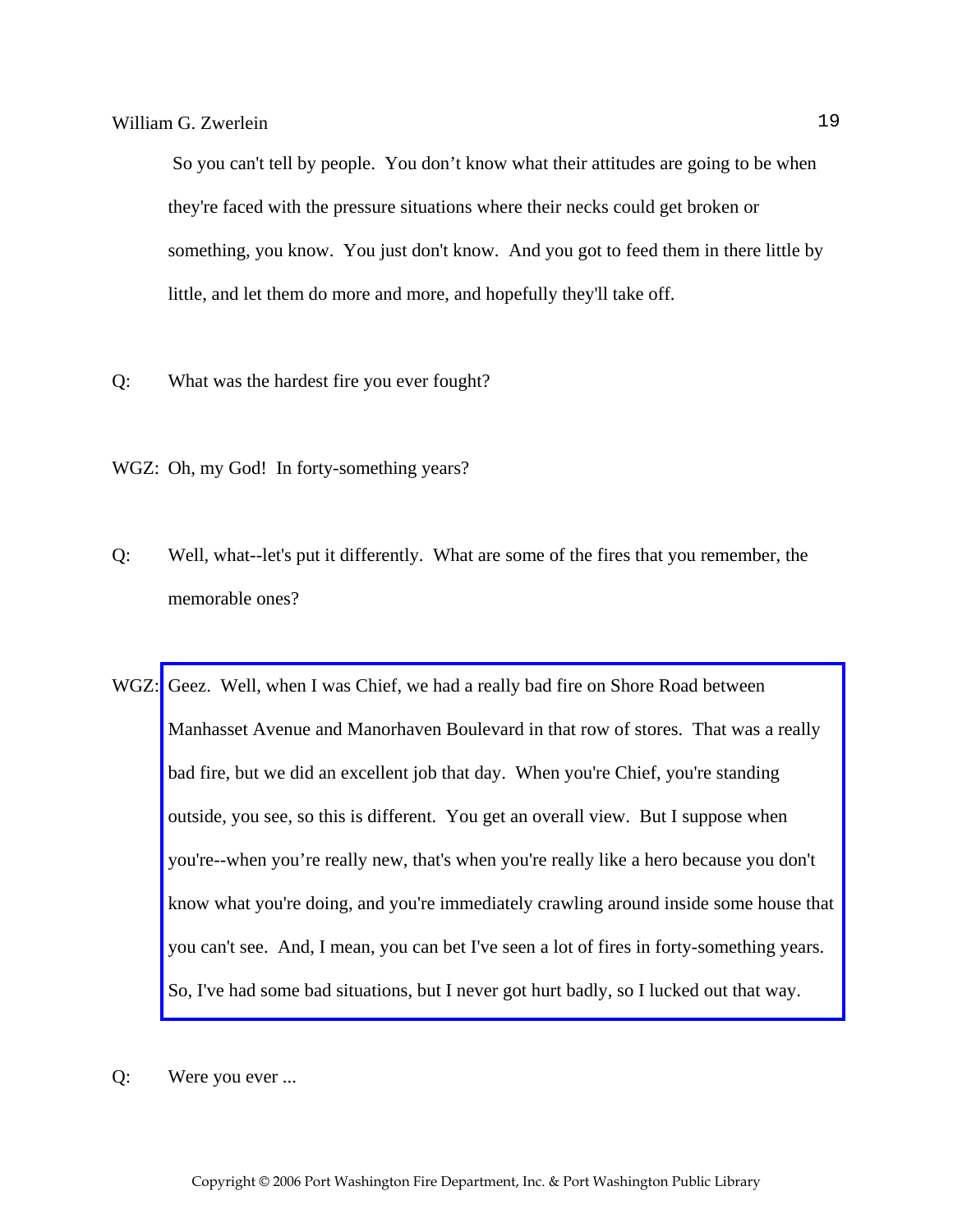- WGZ: [I remember--I'll tell you for sure the one--the one worst fire was when we lost a fireman](http://www.pwfdhistory.com/trans/zwerleinwg_trans/pnews881201_pz.pdf)  up here on Main Street, 165 Main Street. That was in 1988.
- Q: What happened?
- WGZ: Went in to make a search, and he ran out of air, and that was it. And he was a city fireman, too. Fairly experienced city fireman. He was a fireman here first, and then he got in the city. But that was--for us to lose a fireman was like, ugh! what's happening here.
- Q: What was his name?
- WGZ: Bobby Dayton.
- Q: And were you at that fire?

WGZ: Sure.

- Q: Yeah. So, what happens when you lose a fireman?
- WGZ: Oh, it's gut-wrenching, believe me. A lot of crying, a lot of shaking your head, you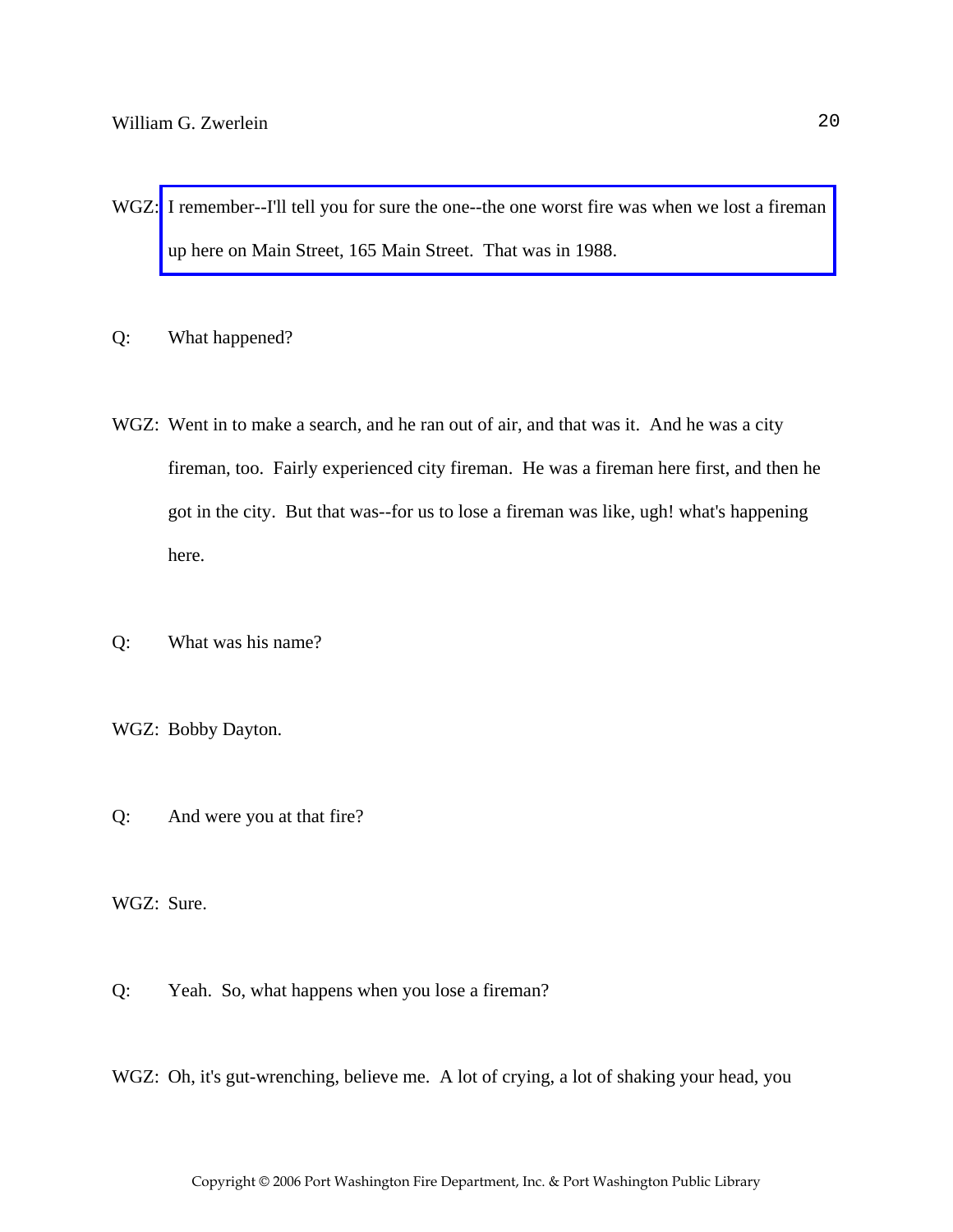know. I mean, you know it's dangerous, but of all people, you wouldn't think that Bobby Dayton, with all his experience and everything in the city, that he would--we'd lose him. But we did. And the ironic thing was the guy that was with him making the search was a rookie fireman from my company. And he gets out; Bobby Dayton didn't get out. I prefer not to think about it, to tell you the truth. You know, the whole big funeral thing and everything. Wife and kids.

- Q: How old was he?
- WGZ: Bobby must have been in his twenties at the time, I'm sure. Maybe late twenties, yeah. I had just gone to a fire with him like the week before. A car fire or something. He was driving, and I was riding in the front seat next to him. It was nothing, but, you know, we were conversing on the way and on the way back and touching base with each other. Then he's gone. That was certainly the worst fire. That's for sure.
- Q: How do you ensure clear communication at a fire? You know, from one firefighter to somebody who may be in a different part of the building?
- WGZ: Well, that depends mostly on how many officers we have available, because they wear the radios. The walkie-talkies. Hand-helds or portables--whatever you call them. So, each rig would have a portable for the officer, a portable in the back for the firefighters, and a portable for the driver of the rig. So that's basically how you do it. But, I mean,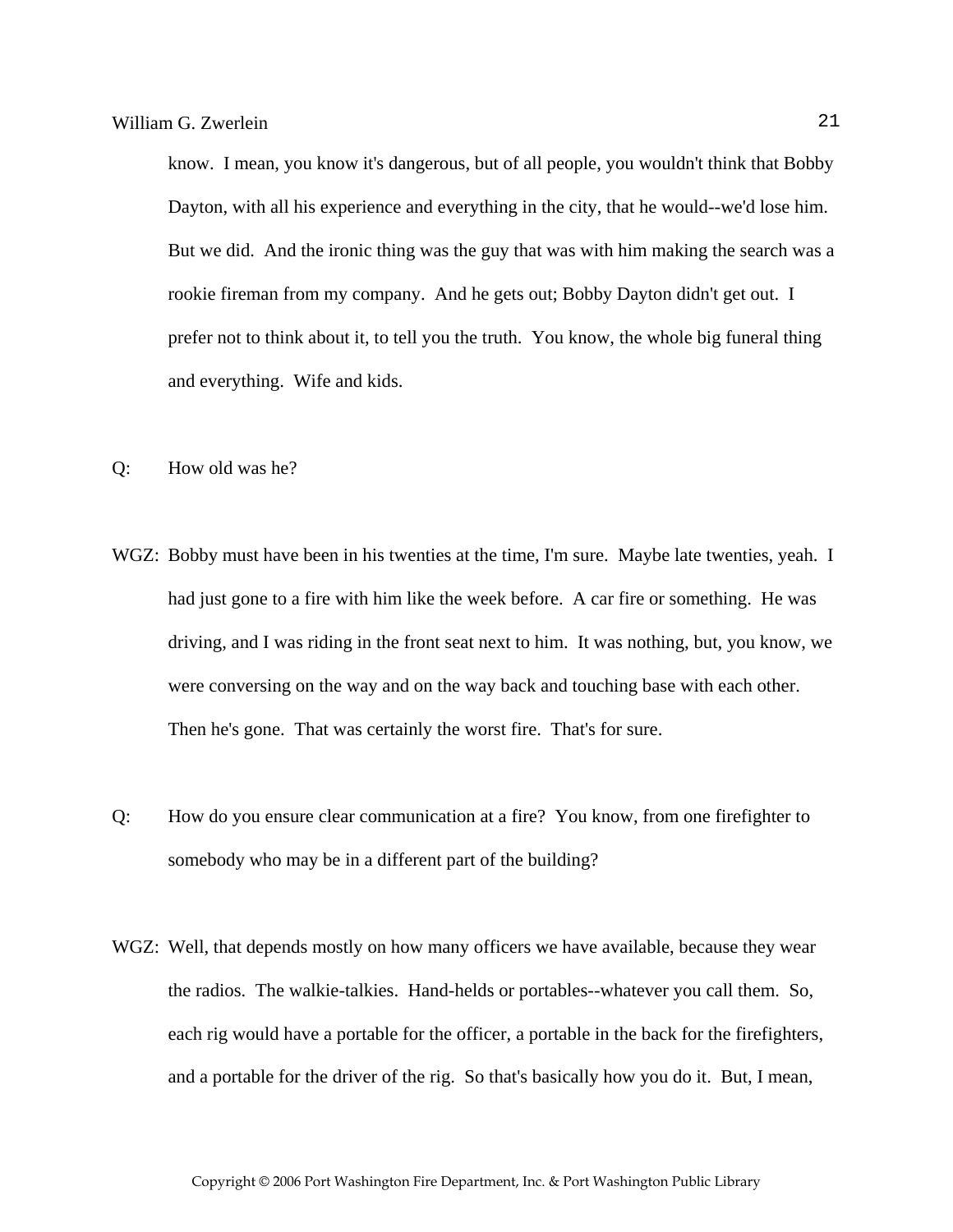most fires, you can talk face-to-face. You know, if the guy's in the next room, you walk over to the door, and you say--that's the best way, because radios, as great as they are nowadays, you got to work a fire, and people talking at the same time, you know (laughs), it's crazy, I'm telling you. Everybody's trying to talk at the same time, because they think what they want to say is the most important thing. People get stepped on. Very seldom, at a really large, bad fire, you don't get radio interference between, you know, because of the timing. You know what I'm saying. That's how we, you know, you communicate. I always thought the best deal was just to talk face-to-face, you know. But, when you're a long ways away from, say, the command post, which is where the Chief would be, you can't just yell, so you--you have the radios. We have good radios, which is if you really read about  $9/11$ , the communication problems there, well, I'll tell you, if you go to a one alarm fire in the city with all the units that are there--five or six units--your own crew is stepping on each other, talking at the same time. So you can imagine the number of fire truck, fire radios that were in that fire at the time. No wonder they couldn't communicate. Everybody was trying to talk at the same time. It's just overwhelming, you know. That's what was wrong. And you're never going to change it. I mean, that, you can't possibly change it. So, radio communication is the thing. And we get--here, we have very good radio communication. Although they put—gee, we have three different radios in each truck now. I'll tell you, it's so confusing. And they say it's not confusing. The Chief tells you, "Oh, no. That's the way ..." Baloney! You're driving that truck and there's three different radios talking at the same time? It's crazy. But I think it used to be better when we just had one set of radios, one frequency. But that's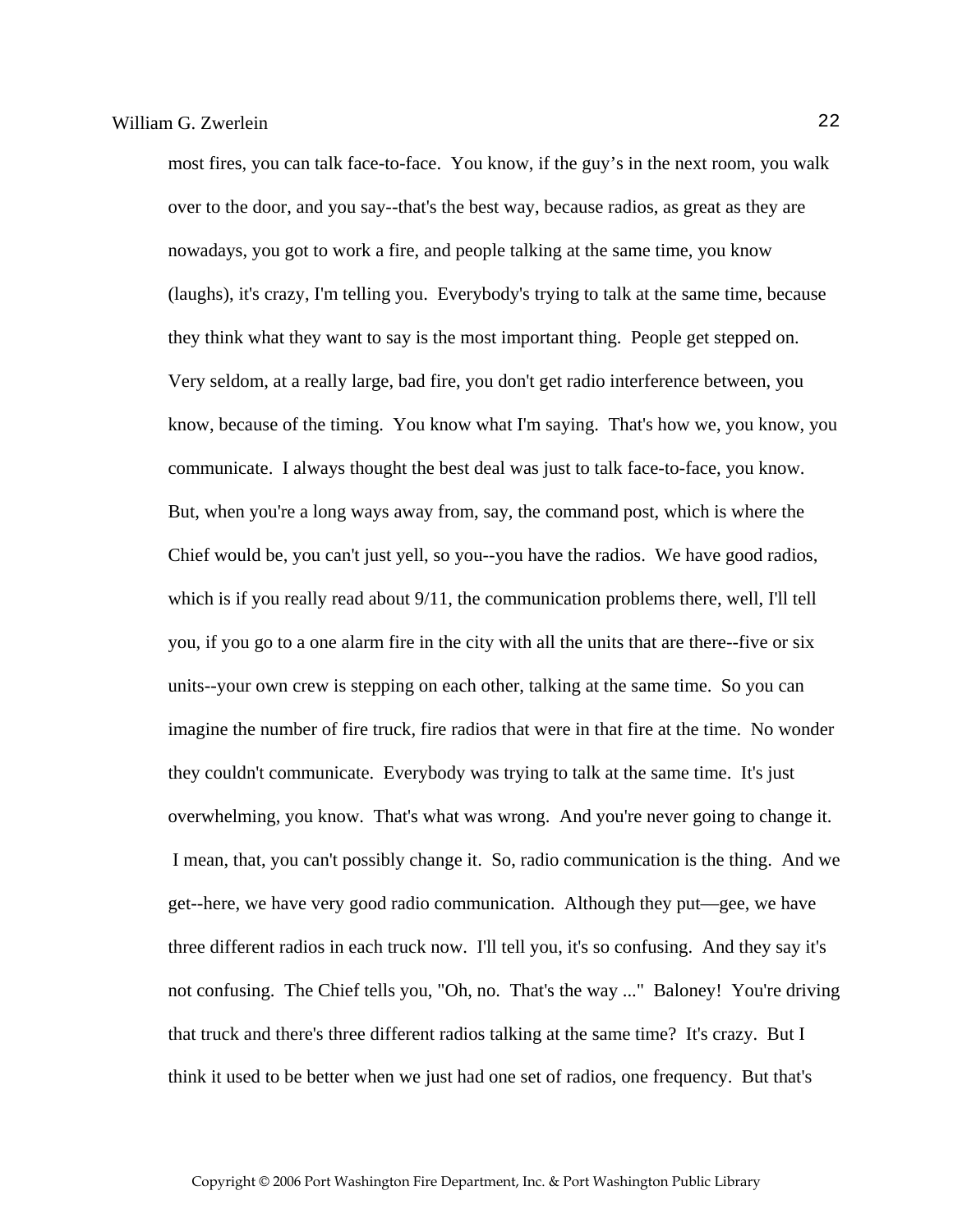what they want, so ...

- Q: What are they? Three different kinds of radios?
- WGZ: Frequencies. Different frequencies. Yeah, there's three different radio heads in the truck, and, you know, I don't know. I can't keep up with it. I'm trying to listen to the one I'm supposed to be listening to and somebody else is talking on the other radio. It's very confusing.
- Q: So ...
- WGZ: Not something once you get out of, step out of the truck, but when you're in the truck, you have those three radios and (laughs), it's crazy.
- Q: There are--and different people are talking on each ...

WGZ: Yeah.

- Q: ... of the three radios.
- WGZ: Yeah, yeah. Yeah. Whatever radio. You know, we have procedures, but sometimes you want to be off the main radio so you can say something. The Chief or somebody will get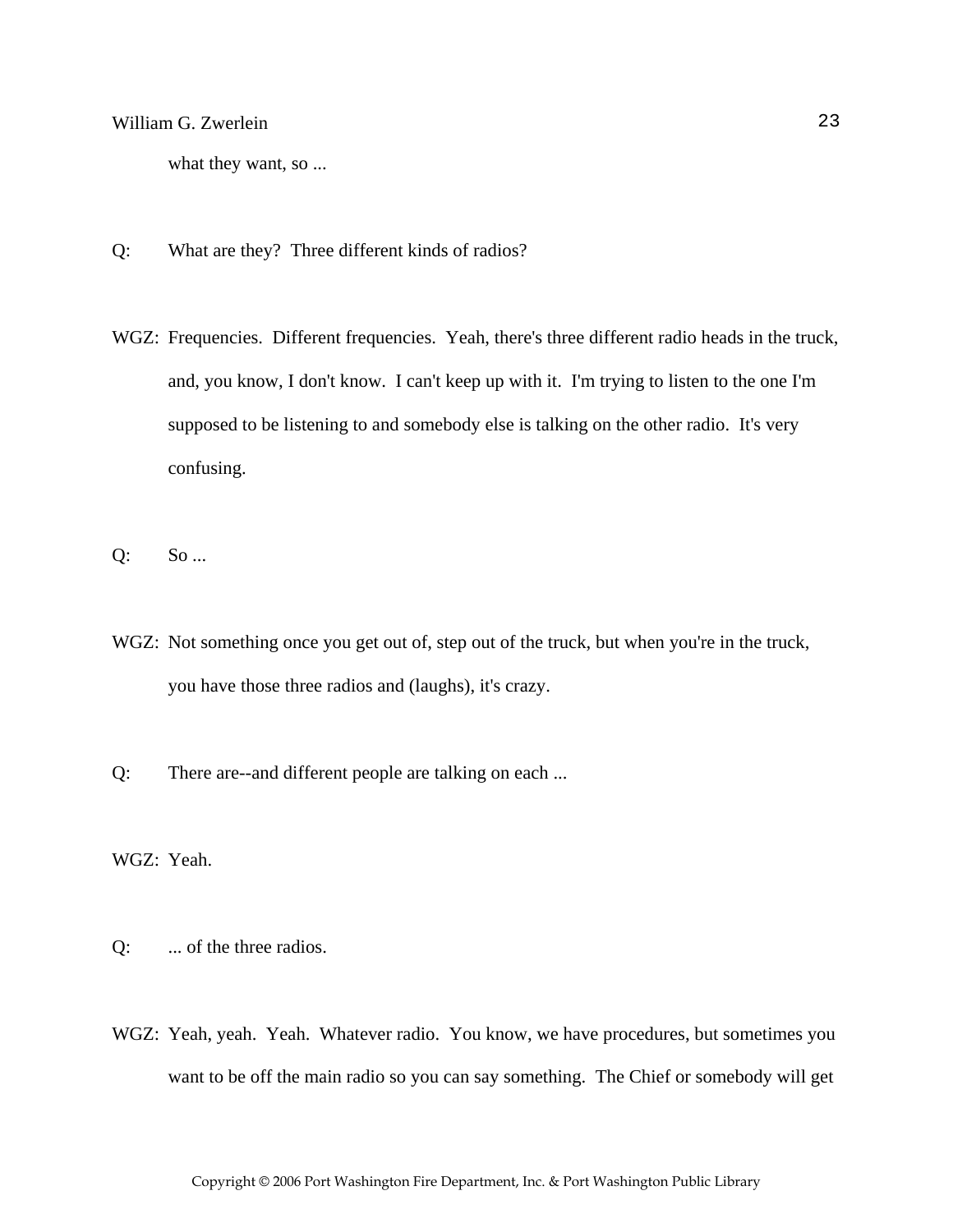on that radio and he'll be talking while you're trying to talk, and it's weird, I'll tell you. That's the only bad thing--we got too many radios.

Q: You mentioned 9/11. How was the Port Washington Fire Department affected by 9/11?

WGZ: Well, first of all, we have city cops and city firemen that are members here, all right? That day, not one of them got a scratch. Most were off. Off work. And we had one guy in sort of a rescue company. His firehouse lost eighteen members, but he was home, off work that day. Thank God. And the other fellows that were working that day were far enough away that they didn't get called in before the collapse, you know, so they weren't in the building. And, as volunteers, we went in, you know, to help with the initial rescue effort and everything. Matter of fact, *National Magazine* had a big long pull-out picture of them passing one of the dead--I guess it was a fireman. I don't know. You can't tell that. But a big long line of firemen passing the stretcher down, and our guys were right in the middle of that picture. You see PECO on there and PWFD. They worked. They went there, and they did a good job. They were crawling around under the rubble and everything. One guy crawled so far down he came out in the subway and walked down [the ramp and came out the regular steps of the subway. They thought they lost him, but](http://www.pwfdhistory.com/trans/zwerleinwg_trans/pwfd_911002_web.jpg)  he was just walking around down there. Now, myself, I didn't get to go in there. I was working, and by the time I got back to Port Washington, you know, they were already gone and everything. They wouldn't send me in. I'm too old, anyway, to be crawling around in steel girders and stuff like that. So they sent the young studs in there, you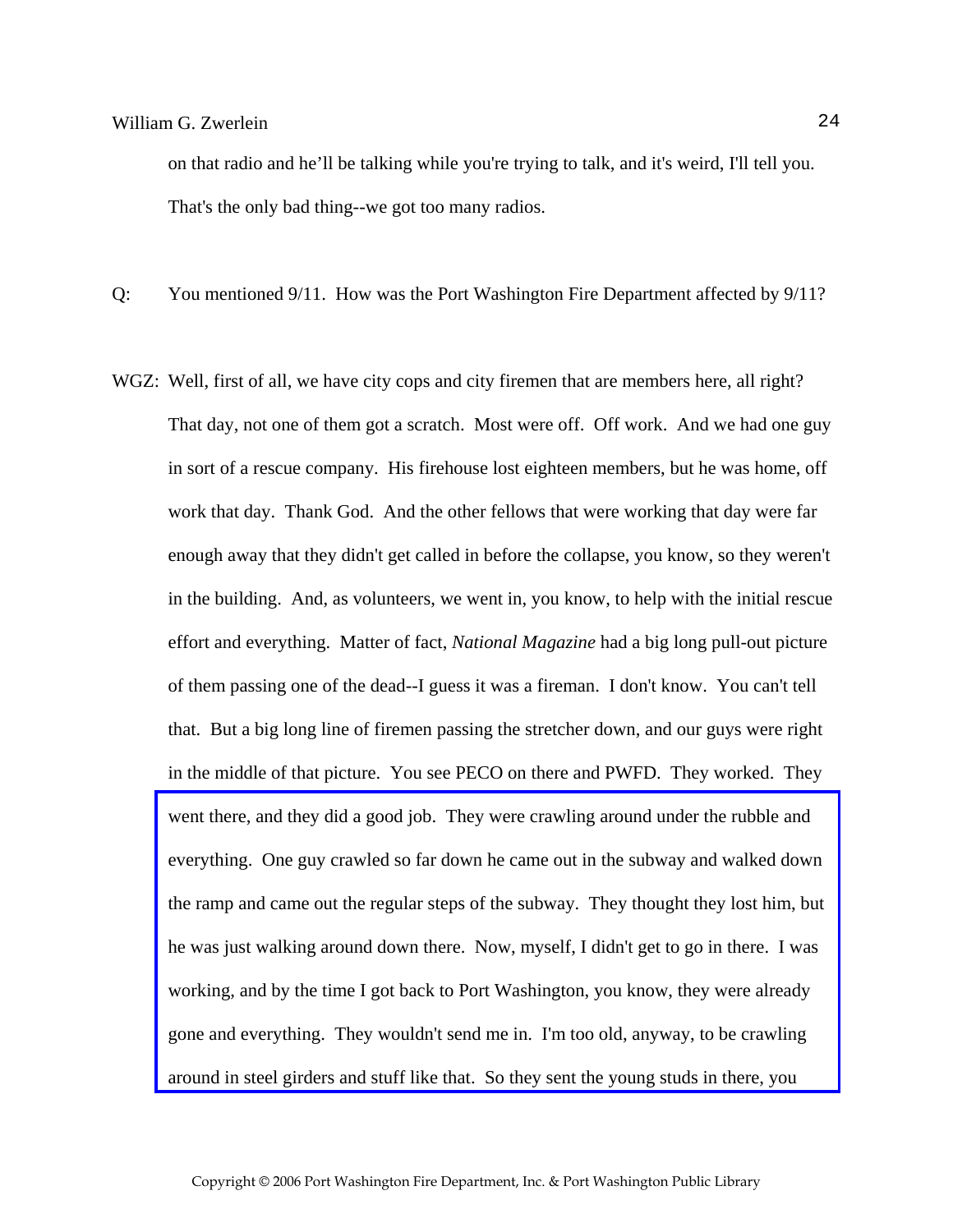know. Got the physical prowess still.

Q: Is there any kind of age limit? Formal age limit? You know ...

WGZ: Oh, well you work ...

- Q: ... on the job sending you out?
- WGZ: Well, sixty-five, you can't drive any apparatus after that. But, you could still go to fires and help whatever you could, you know. But at sixty-five, what are you going to do? You're not going to be going inside the fire after you're sixty-five. You just--you've had it by then. But that's about it. Seventeen to get in. I could be a hundred and still be in the fire company, you know. But that's not going to be my case, because I got to get out of here when I retire and move out. I won't be able to afford living here.
- Q: When you retire ...
- WGZ: Not without a job.
- Q: ... from your work?

WGZ: From work.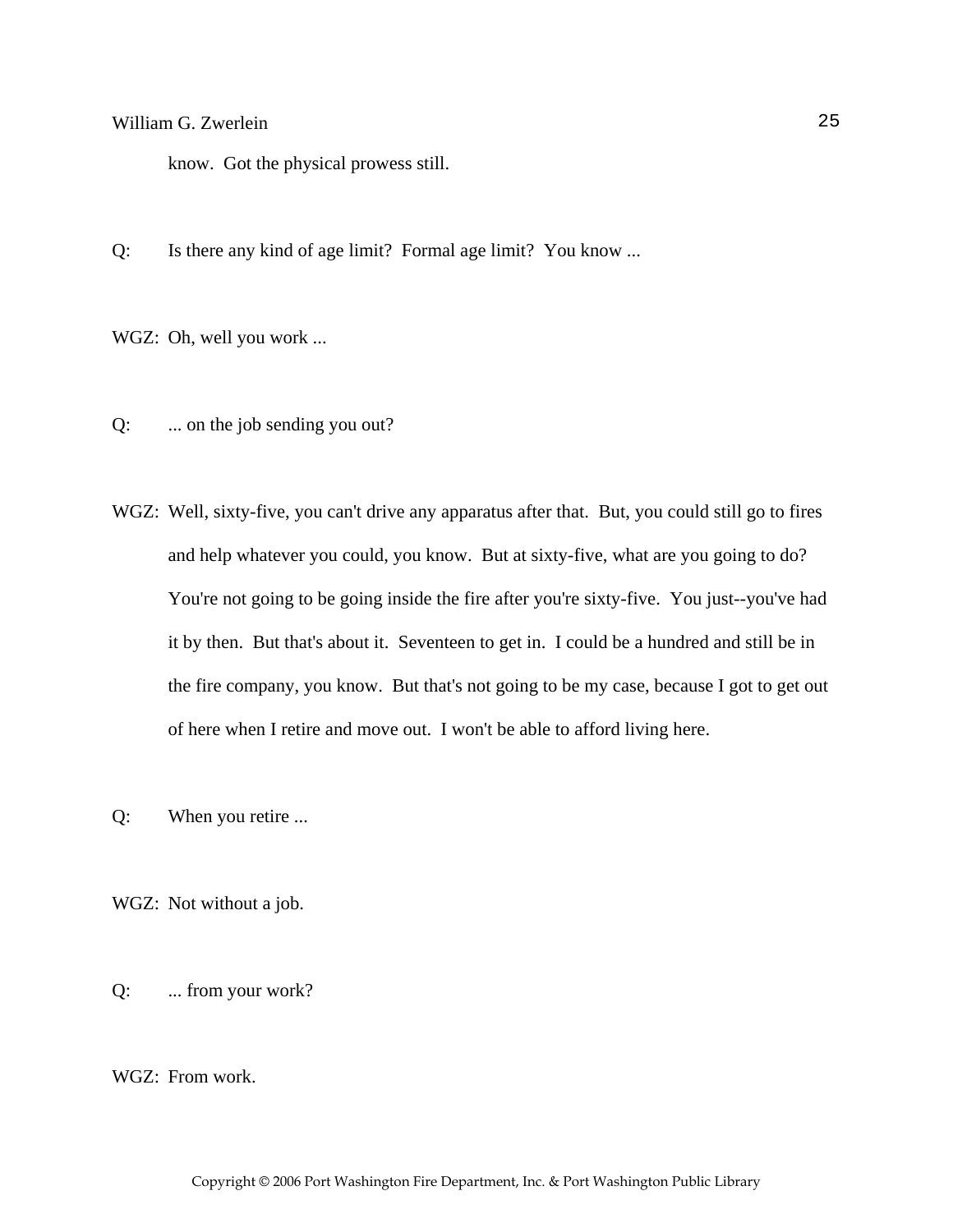- Q: What kind of work are you doing now?
- WGZ: Now, for the last nine years, I've been driving a school bus for Manhasset Schools. Before that, twenty-nine years I worked for Lewis Oil, which is--was a local oil company. It has since been moved out to Plainview. I left them. I just couldn't do that work anymore. It was too much.
- Q: What were you doing for them?
- WGZ: I was an oil burner serviceman. Worked on the oil burners. Disgusting work, really. It was tough.
- Q: Why? What was tough about it?
- WGZ: I mean, you're in people's basements. You're down on your knees. You had soot, and oh! it was crazy. Carrying heavy stuff all the time. No wonder I got a bad back. So, I finally said, well, I got the three kids through college. I'm almost done paying off the loans. I think it's time for me to do something a little less physically taxing. So, I got over there, and after I started working there, I said, boy, when I came out of high school, I should have started doing this. I said I'd have been in much better shape by now. It's a hell of a lot easier driving a bus than it is doing oil burners, I'll tell you.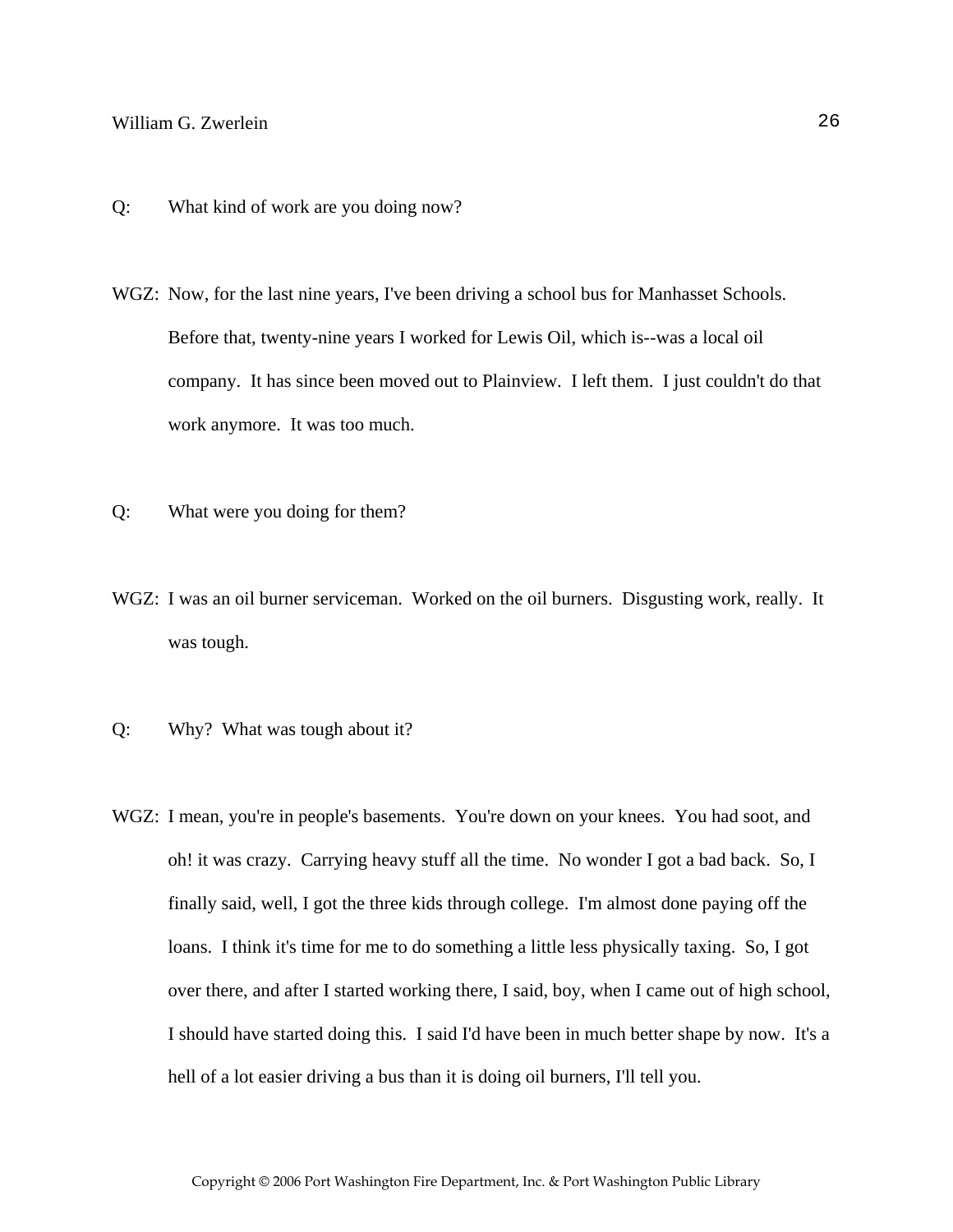- Q: How did your being a firefighter fit in with your work for Lewis or for the Manhasset School District?
- WGZ: Well, with the school bus, obviously I'm out of town for the day. So--and I work a lot of overtime, so--I have been anyway. That's changing. So, when I was out. I was out, you know, couldn't do anything. But when I worked for Lewis Oil, well in the beginning anyway, I started there in '67? Yeah, '67. About half the working force then, it was members of Protection Engine Company. And we went to fires, you know. Then, later on, toward the end of my career, there, they got bought out by this company and that company. Very impersonal. And people came in from Connecticut to run the thing, and they--shall we say--frowned on me leaving-- leaving work to go fight a fire, knowing that I was getting paid. You could see their point, but I snuck out whenever I could. The boss gave me the bad eye many a time. So, that's the name of that deal. Twenty-nine years. Figured I was going to work there till I was sixty-five. Couldn't handle it.
- Q: And you said that when you retire from your job at Manhasset, you think you'll have to move out of town?
- WGZ: Oh, definitely. Definitely. I'm one of those dummies that didn't buy a house till he was- well, late in life. So I'll still have a mortgage to pay. Not a lot, but some. Over time, school taxes going up and everything, I mean, without a job and no money coming in,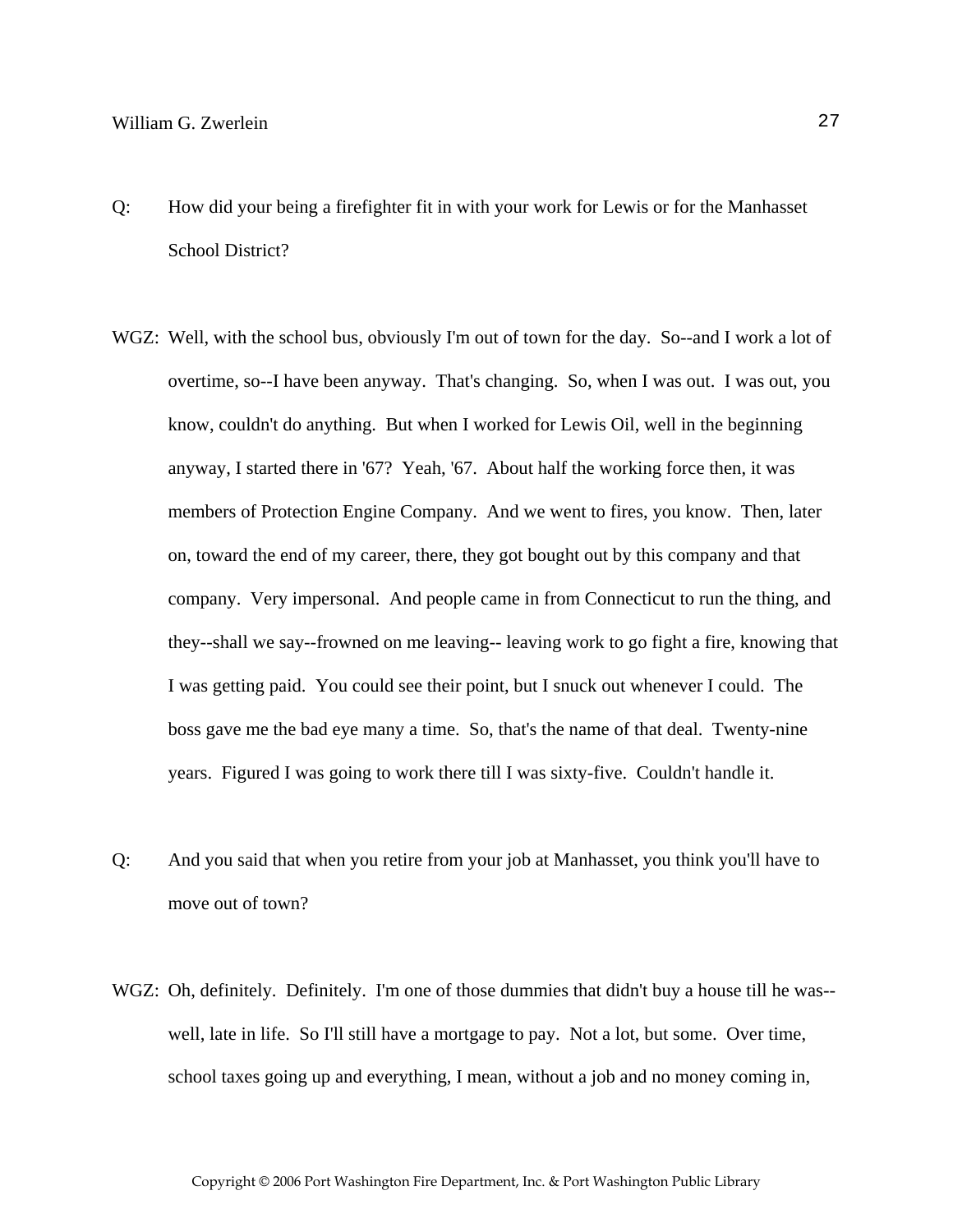there's very little money coming in. Florida sounds good to me. Huh? Move down there to live cheap. Jump in my car, run down and jump on a cruise cheap, any time I want, I'm going to love it. I'll tell you. But, you know, you got to--you need a new life once in a while, you know. I've lived here all my life. Raised kids. Fire Department. It's time for--so, when I get up in the morning down there, I'll have something--"Oh, look! We can do this! We haven't done this," you know. But here, we've done everything. Let's face it. I'm going to be nothing like the guy--old guys at the firehouse, but if I stay here, I'm going to be getting up eight or nine in the morning. Then, I'm going to wash up and go up to the firehouse and sit with the boys for a couple of hours. And then it'll be lunch. It'll be like a routine every day. You know, same thing that they do. I'm not doing that. I'm just not doing it. Go down, and I'm the kind of guy that likes to see where I live. Find places and everything. See new places. So that'll be great, you know. Then I'll die. All works out, I guess.

- Q: So your wife thinks this is a good idea, too?
- WGZ: Yeah. Not as good as I think it is, but because, I don't know, we don't have any grandchildren yet, but once that's--that's going to be tough when we get grandchildren. My daughter lives in Larchmont now, and trying. And my youngest son lives here. He's a cop in Port. He's not married yet, but he's, I would say he's not too far from getting engaged, possibly getting engaged. My other son moved to Colorado. So, once the grandchildren come, I know it's going to be hard to get to Florida, but I'm going to do it.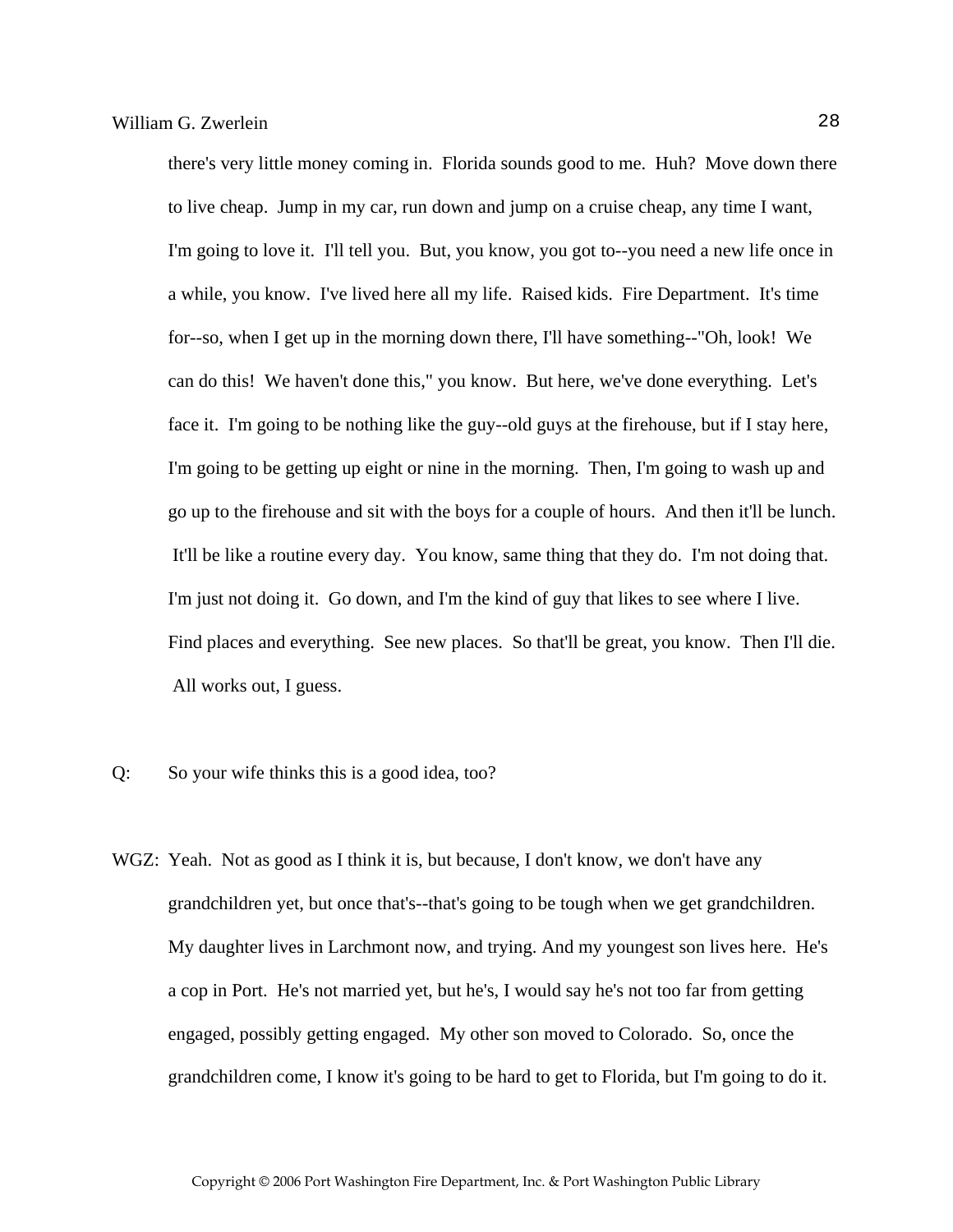I might be alone. I might be coming down there by myself.

Q: How did your firefighting career affect your family life?

WGZ: Not well.

Q: In what way?

WGZ: Because I was very active, you know. My wife hated the Fire Department, even though she was the daughter of a fireman in my own company. We got married. I really put a lot into it. A lot of time into it. So, and I raised three kids, you know. They all grew up. None of them were drug addicts or anything like that, or criminals. They seemed to get along in life all right. Now my wife and I have it better. You know, the empty next. It's nice. The empty nest is nice, even though we only have one kid really close. We hardly see him, because, you know, why would he want to come out and see us? He's got a girlfriend now. But, it was tough, I'll tell you. But my wife and I made it through somehow. Now, we're better friends than we used to be. For a while, I should say that I slowed down a lot with the Fire Department too, because I'm old now. I'm in my sixties. I'm sure not jumping out of bed in the middle of the night anymore like I used to, or going to meetings--three or four meetings a week and stuff like that. I'm just not doing that anymore.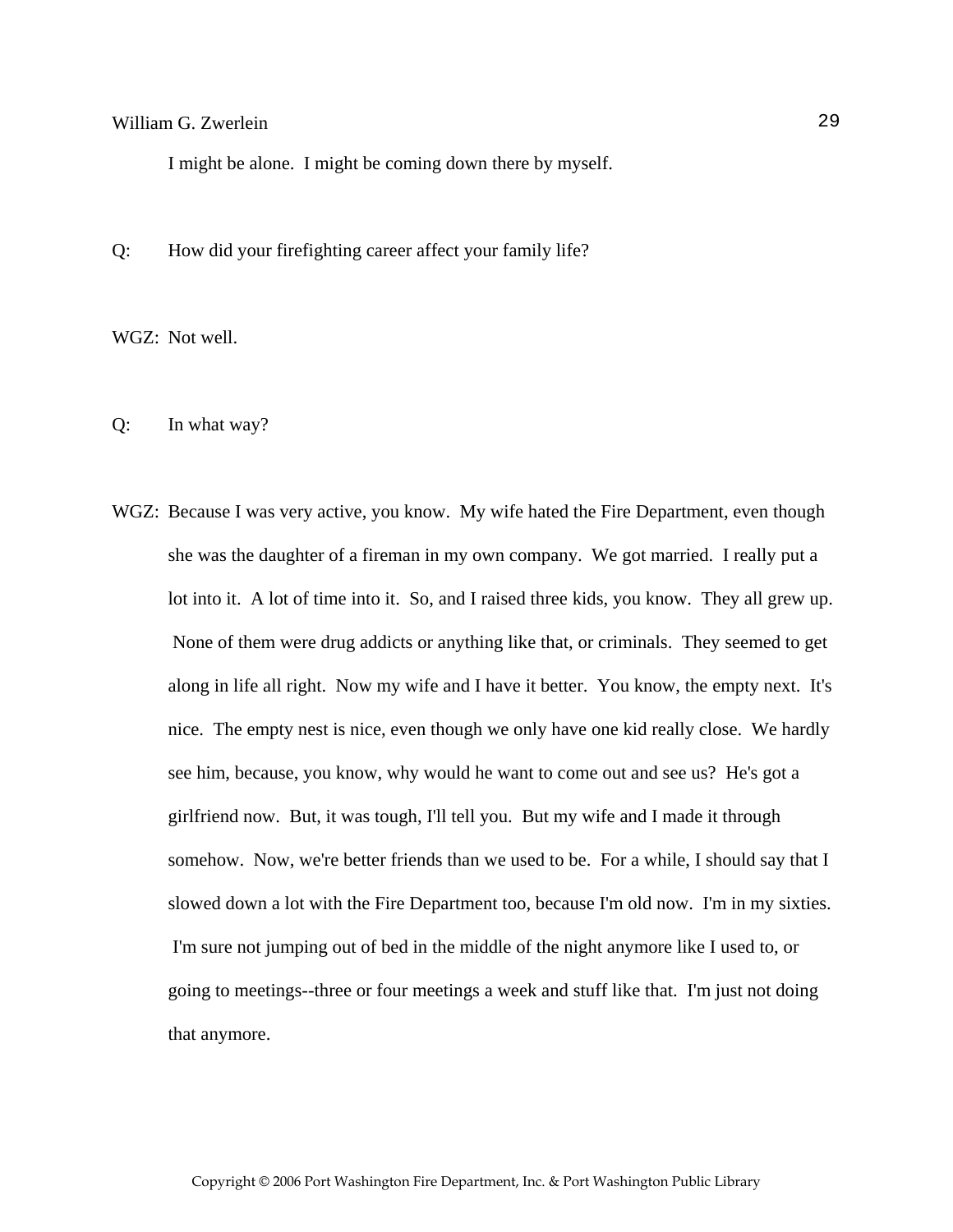Q: But you were just at a meeting in Michigan relating to the fire ...

WGZ: Wisconsin. Yeah, we just got back yesterday.

Q: And was that Fire Department business?

WGZ: ... Oh yeah, yeah.

Q: Can you tell me a little bit ...

WGZ: We bought a new truck, a new pumper. And this was the last visit. We went out to see the truck. Make sure that everything was up to specifications on the truck. So, now, today, as a matter of fact, it's on its way back. It's probably like in Ohio now, or coming through Pennsylvania. We went to Appleton, Wisconsin. That's where we went. So we also--the committee, we have a committee that, you know, does the specifications on the truck and all with the truck. And I was committee chairman two new trucks ago, all right? And we were looking at all different manufacturers, and we settled on this one that we thought was the best. So I was the chairman of that committee. But, turns out when we had the trip to go out to Appleton then, I had just started the bus driving job, so I couldn't very well ask them for time off, all right? So I didn't get to go. And then the next truck, we bought another truck from the same manufacturer, and something else happened--a wedding or something. I couldn't go then. So, finally, they throw me a bone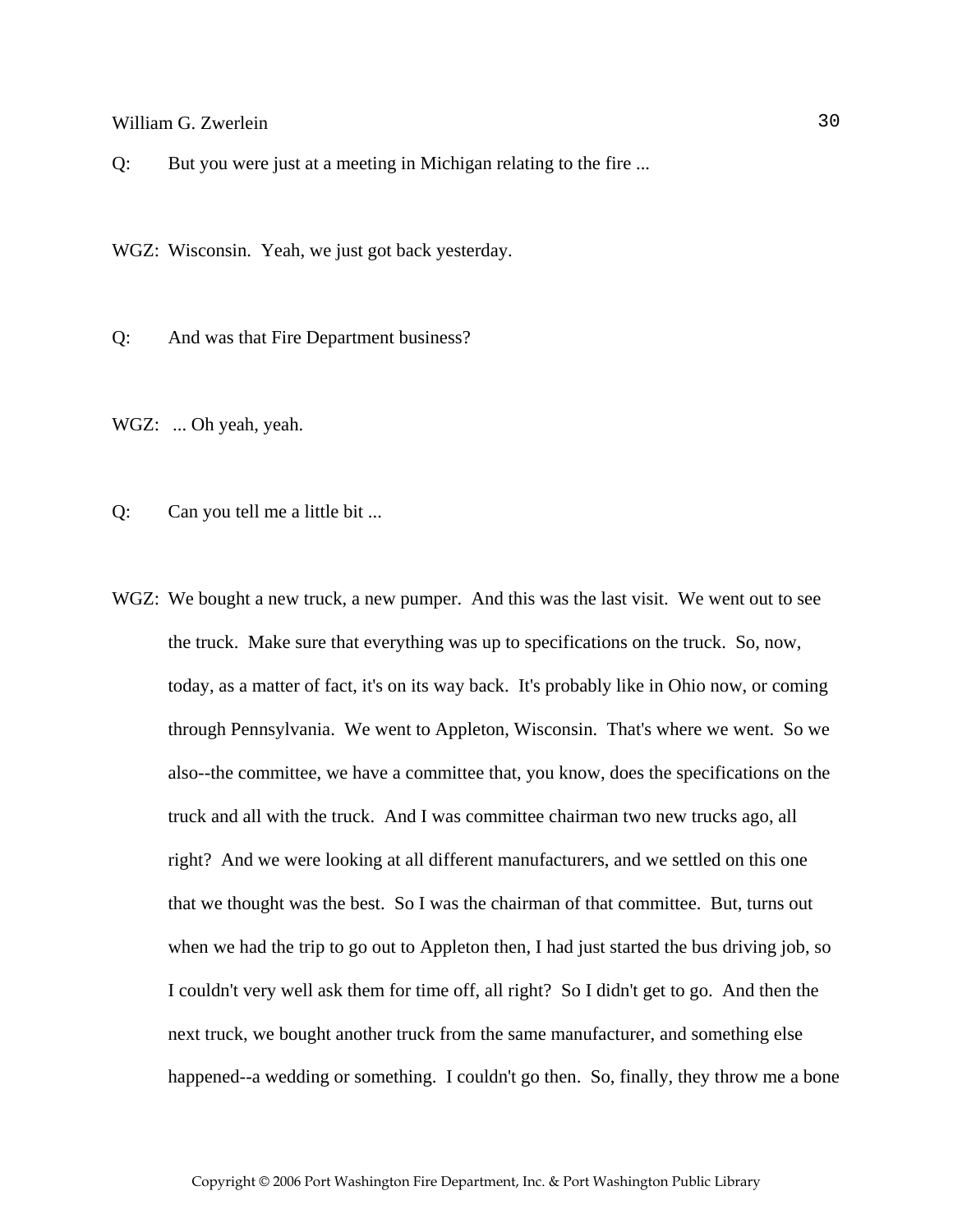and let me go with them this time. I finally got to see an amazing, amazing place. I'll tell you, it's huge, do such beautiful work on the equipment and everything. I was staggered by it, really.

- Q: What's the name of the company?
- WGZ: Pierce Fire Apparatus. They're probably the best now. See, my company always used to scrimp on the trucks we bought. We bought--we didn't buy the Cadillacs in the fleet; we bought like the Chevys of the fleet, you know. But now, now we said, look, the other companies are buying all top-notch, you know, top-notch equipment and we're buying these--not rickety; they're all right, there's nothing wrong with them, but, you know, they cost a lot and we're trying to save the taxpayers some money. Now, we said, "Look, in a way they're right, because you get what you pay for," you know. A better rig, you could do more. So now we went to Pierce. I was in the--when was I chairman. I guess, '96, we got the truck? Yeah, late '96. I was chairman around that time. So that committee was hard, because we were looking at all different manufacturers, going all over the Island, looking at--going to firehouses, you know. Now, the next two committees, we brought up--we knew we were going to buy Pierce, so then you start--they knew what the old truck was like; they just made adjustments to what they wanted. Now, this one was a piece of cake, really, this last one, for the committee.
- Q: So, how much does a truck cost?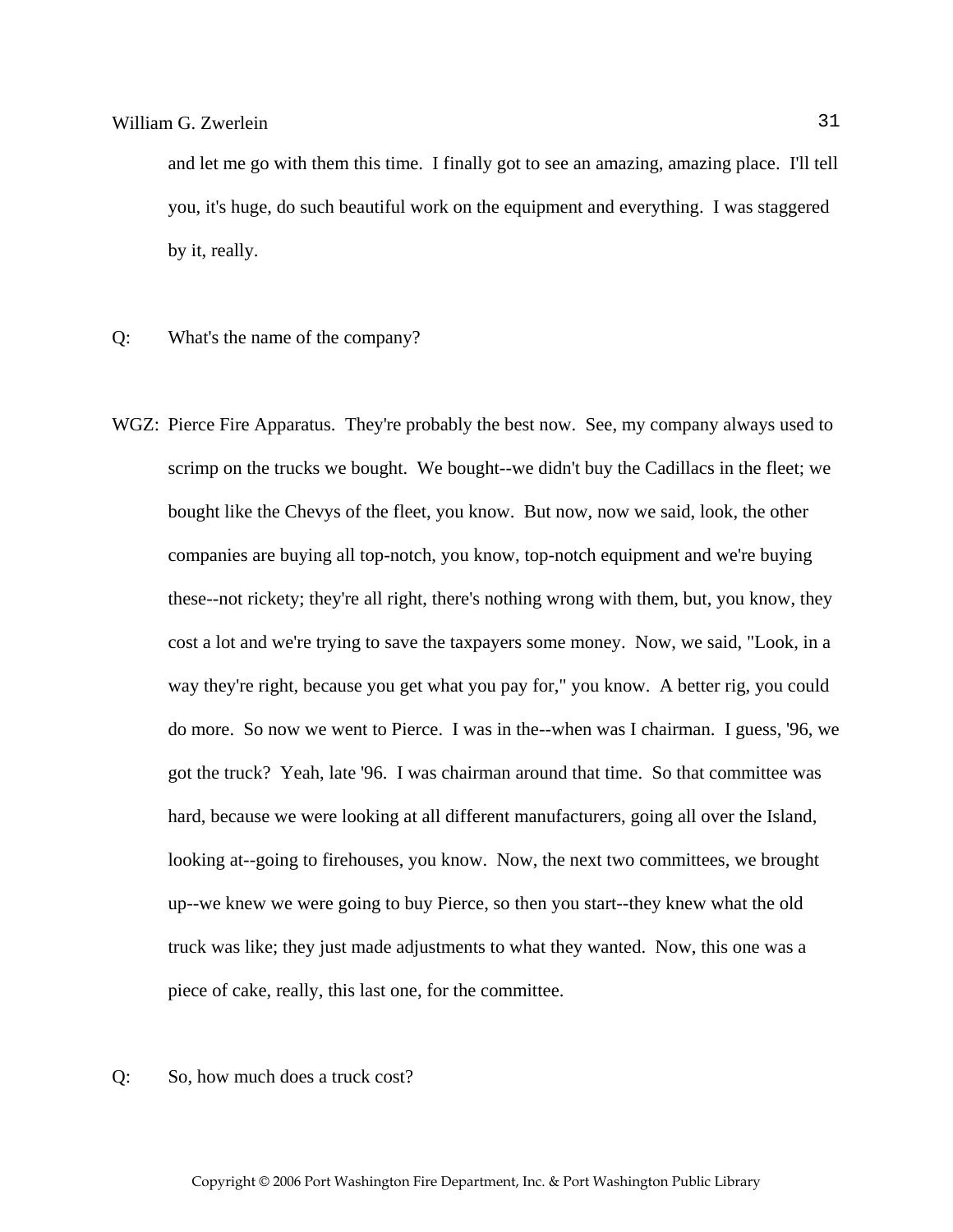- WGZ: Oh, Geez! This one is almost a half a million dollars, I guess, this one. I think the one I--that in '96, I think, was like 325 or something. And we really didn't add or make it that much bigger compared to that one, but the prices just skyrocketed. What we saw, too, when we were there is that they're doing a lot of work for the government with the hazardous material and home protection and all that stuff. Big tractor trailers, huge compartments—oh my God, the stuff they have there. The Navy had three trucks out there for Japan, where the steering wheel's on the right. Pump operator's panel was on the right side of the truck instead of the left, you know, like we have. We have them on the left. It was interesting. But the controls were in English. So I guess it must be an American driving the thing. So, it's amazing what they make. Amazing. I'm still--my head is still spinning. You know, walking around those factories, they got such a huge factory. See how they come together and put everything together; it comes out at the same time. Painting, and oh! It's sickening, really, and I'm not a mechanic. But I can see the--God! the problems they must have keeping everything on the assembly lines flowing smoothly, you know, and come out with a high quality product, besides.
- Q: So, how much of a difference do you think that will make to fighting fires here in Port Washington, having the new rig?
- WGZ: Well, this will--you see, the rigs are so much more sturdy and everything. They're built to last longer than the kind that we used to buy. We used to buy a Ford truck and put a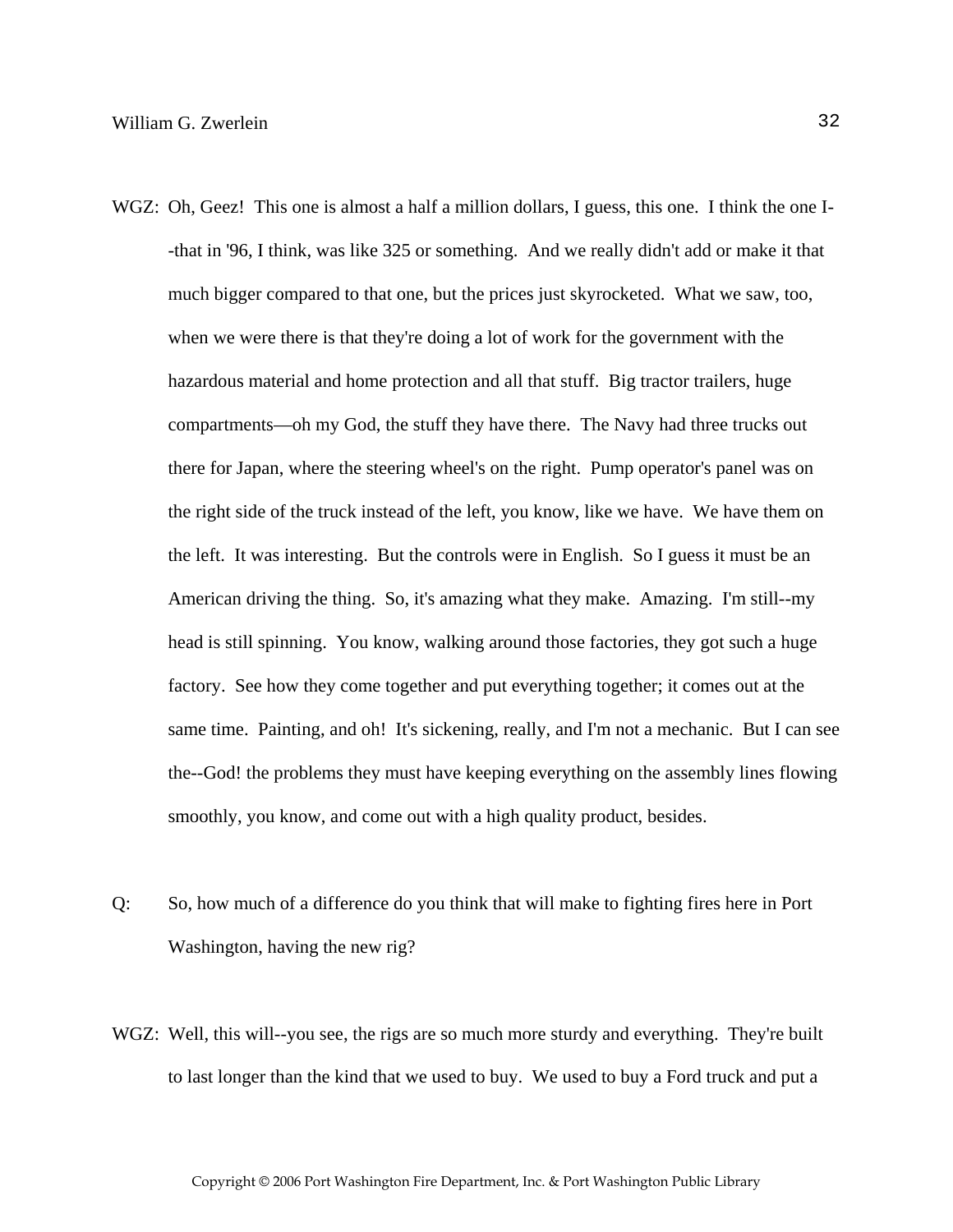fire pump on it, a hose bed and stuff. Basically, that's the way we used to do things. Try to--but they used to wear out, you know. They couldn't take the beating. Then they realized in a volunteer situation where you have all kinds of different guys driving the truck, and that doesn't help. But now, well, once we went to automatic transmissions and diesel engines, and that made a big difference, yeah. The trucks are a lot bigger than our old trucks, but they're so much easier to drive, really, if you really look at it. Much longer, much higher. But they're easier to drive because of the, you know, power steering, all that good stuff. Makes it a lot easier.

- Q: You talked about how the other companies were, you know, buying the more expensive machines. How much competition is there among the four companies in the Port Washington Fire Department?
- WGZ: Well, first of all, you can't consider Fire Medics as competition, because they're ambulance, you know. Nowadays? Very little competition. But when I got in, we were Fire Department in name only. We were three companies. When that horn blew, you watch out, because we were going to get there first, you know. Oh! What competition! Unbelievable. You know, even to go up to walk into somebody else's firehouse was a big thing, you know. You walked from your company and stopped up at Flower Hill, that was a big thing in those days, you know, because you weren't from Flower Hill. Nowadays, with even the operation--I'm sure somebody else has told you about the way the operation has changed over the years because of lack of manpower and everything ...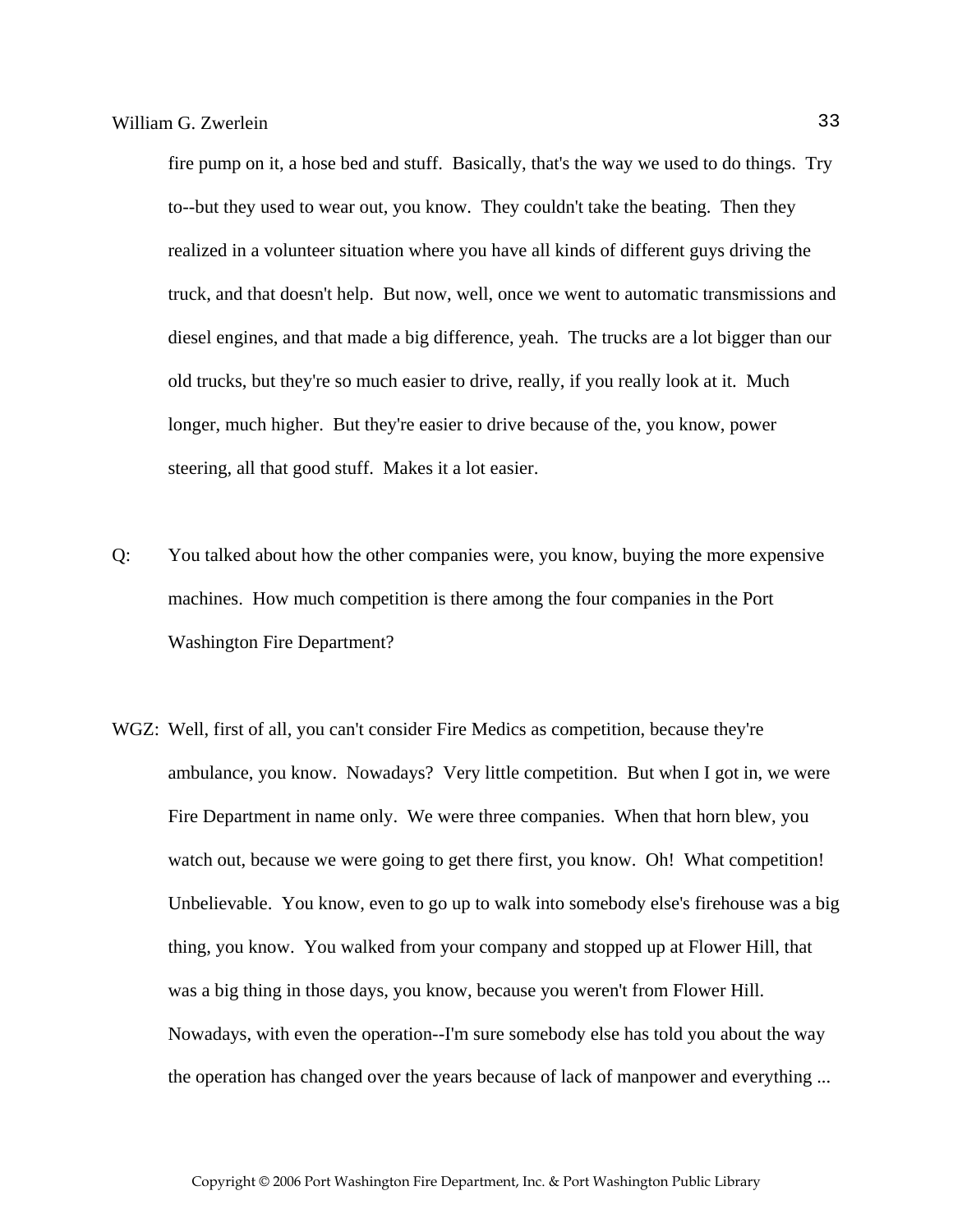[END OF SIDE A; BEGIN SIDE B] ...

- Q: ... about the competition between the fire companies when you started.
- WGZ: Well, that's the way of everything now. Because we all come out of one firehouse during the day. We have like five firehouses in the town. But you got to the point with manpower that you'd have a house fire during the day and you'd get three guys to one firehouse and two to another, three to another, which really isn't enough to even roll one truck, you know. So, you're all sitting around waiting and waiting. So they figured putting two pumpers and a ladder truck and a rescue truck into one big firehouse, everybody'd come to one firehouse and we'd get the truck out. So that's what they do now. That brought us all closer together, although I'm not telling you that we were like enemies or something, that we didn't want to--that wasn't the case. But it was very segregated between the companies in those days, up until probably the '80s, we started getting together, realizing that people really--in the town--really don't care what name it says on the side of the fire truck, as long as the fire truck shows up at their house when they want it. So it became gradually more department oriented, and that's where we are today. Holding on.

Q: So today ...

WGZ: Still trying to hold off from paid firemen, you know.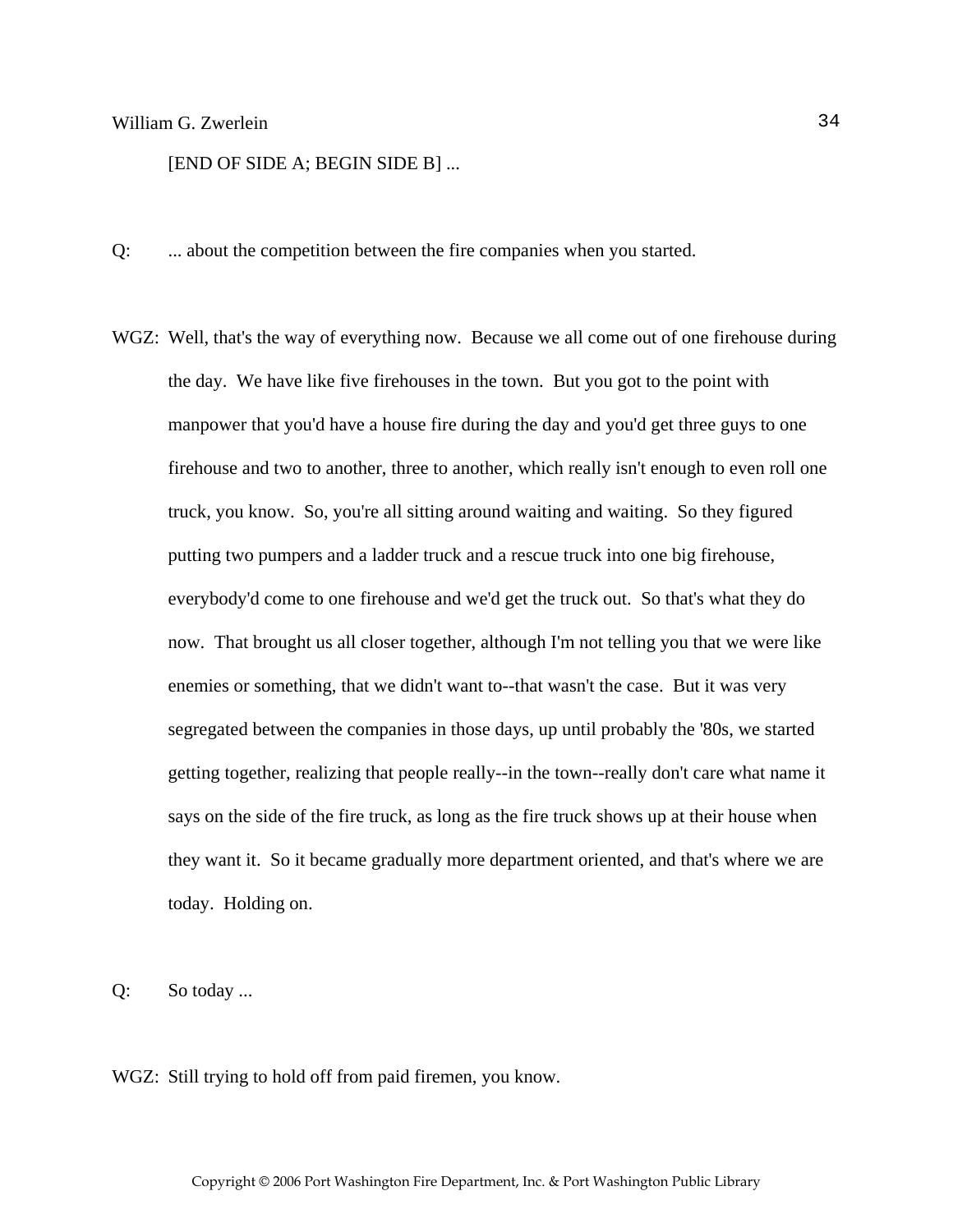- Q: Where does everybody congregate?
- WGZ: Well, socially, in your own firehouse. It's just a matter of where you go when the fire whistle blows.
- Q: No, but that's what I mean, when the fire whistle blows.
- WGZ: [That's the Atlantic Hook and Ladder Company on Carlton Avenue, because they have, by](http://www.pwfdhistory.com/trans/zwerleinwg_trans/ahlco_bldg03_web.jpg)  far, the biggest firehouse. It's big enough to hold four pieces of apparatus. None of the other houses could do that. And basically, too, it's more centrally located than any other firehouse.
- Q: In the earlier days, how would you decide which company would respond to a fire?
- WGZ: We all responded. Fire horn blew, we didn't have radios in our houses or anything to tell us where the fire was. That's how you got the calls. Fire alarm blew, the whistle blew, whatever, for a general alarm. You ran to the nearest firehouse and away you go.
- Q: Was there any pattern in the way the fire horns blew to tell you ...
- WGZ: Oh, yes.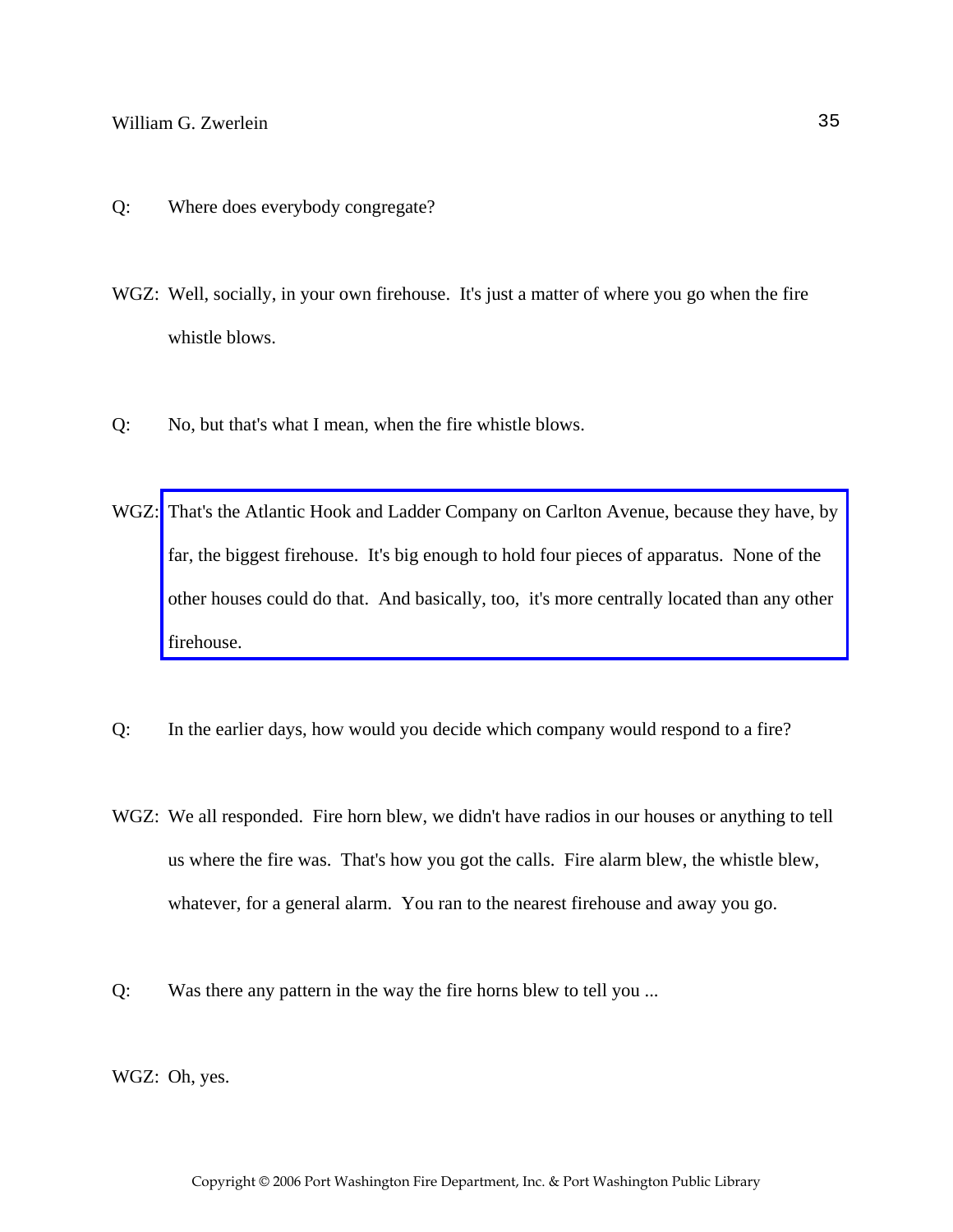Q: ... where the fire was or ...

WGZ: Oh, no, no. Where it was? No, not location.

- Q: So what did it do?
- WGZ: Type of alarm, which was what they, in the old days, called a "still alarm". That was a lesser alarm--say, car, brush, something like that. Something minor, you know. And then you'd have the general alarm for a structural fire. Or a general alarm if you, say, you had started out with a still alarm for a brush fire and it got out of hand, you'd blowl a general alarm and you get more people out. That was simple. And the ambulance also had some blasts on the horn to get the ambulance out.
- Q: Do they now, or did the three companies have any different kinds of customs? You know, like would they have--would you have your own song, or your own mottos or ...
- WGZ: Nah, nothing like that. Nothing like that. Just a bunch of personalities, I guess you'd call it. You know, that was the main thing. And, of course, Atlantic's was different, because they were the ladder company. So they really didn't have any competition, because the other two companies didn't have a ladder, you know, big ladder on their truck. So the competition was mainly between Flower Hill and Protection, because they both had--did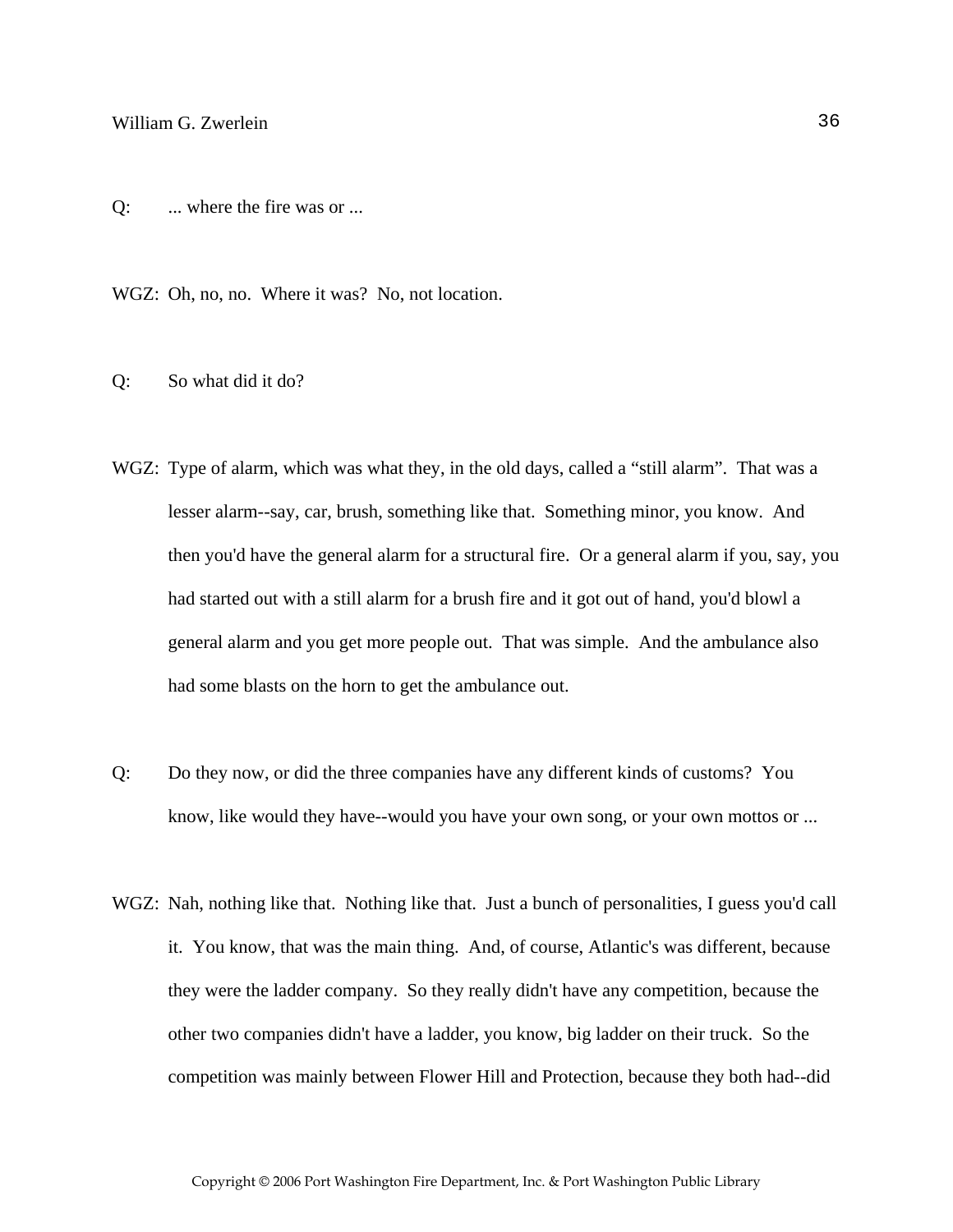the same job in a fire, you know. That was really the competition with it.

Q: And the competition ...

WGZ: And we would all bad-mouth each other all the time. That was commonplace.

- Q: Were the ceremonies different in the different firehouses?
- WGZ: Say what? Swearing in and stuff like that? No, no. They were very, very similar. Very, very similar. You know, a lot of tradition in the fire company. So, back in the '20s or teens even, when the 19-teens, when the companies were formed, very small community, so the fire companies were very much the same, I think, you know, and did the same things. And that, a lot of that holds true, you know. Just carries through. You just hope the firefighting doesn't go that way because we'd be at a loss now if we tried to put out a house fire with buckets. You know, we'd be a little out of place. So those improvements obviously happened in a period of years.
- Q: Were you ever at a fire where one of the people in the house was injured?
- WGZ: Oh, sure. Killed, sure. Definitely.
- Q: Yeah.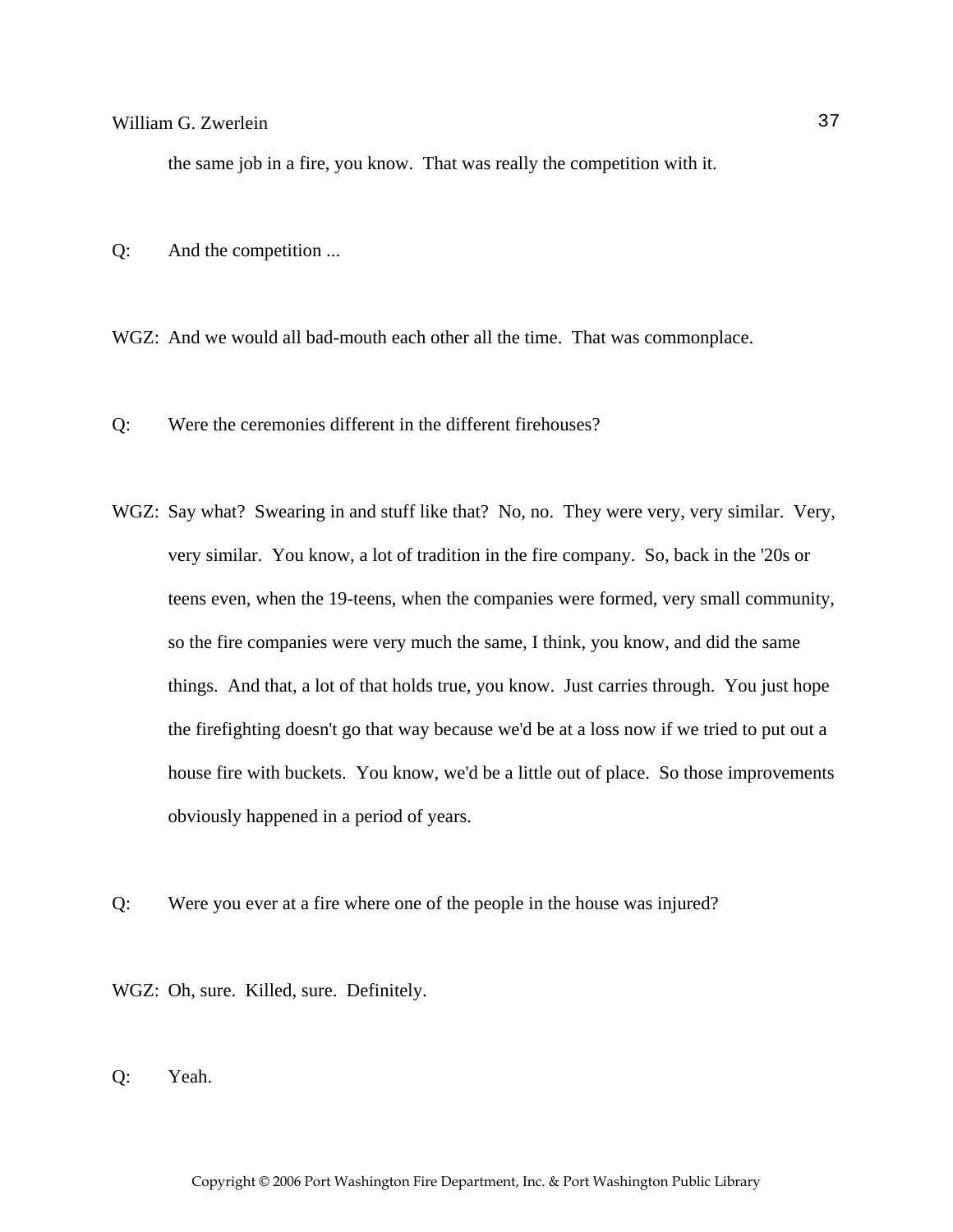- WGZ: Three kids we lost back in the '60s. We didn't lose them. They were dead before the whistle blew most likely. But, yeah, every once in a while, that happens also. It's not [pretty. Believe me, it's not pretty. Especially if you go in there and find them, you know.](http://www.pwfdhistory.com/trans/zwerleinwg_trans/pwfd_fires07.pdf)
- Q: Have you ever had to do that? Go in there and find them?
- WGZ: Oh, sure. Uh huh. A few times. It kind of leaves--gives you nightmares for a while, you know, till you--it wears off eventually. Couple of the gory sights that you see.
- Q: Do you still ever dream about fires?
- WGZ: Dream? No. Not about fires, no. Nope. Too old for that, now. I mean, let's face it, after a while, fires don't leave as big an impression on you, you know. When you've been in longer, you've seen them. Then you just do your work, and you're much better off than when you were young and running around like a headless chicken at a fire, all impressed by the flame and everything. You get used to it, and that's how, you know, when you become an officer, you have to get used to it. You got to keep your head more, so.
- Q: As an officer and chief, are you expected to go to every fire in town?
- WGZ: Yes, you're expected to. Nobody can do that, but that's why we have three Chiefs and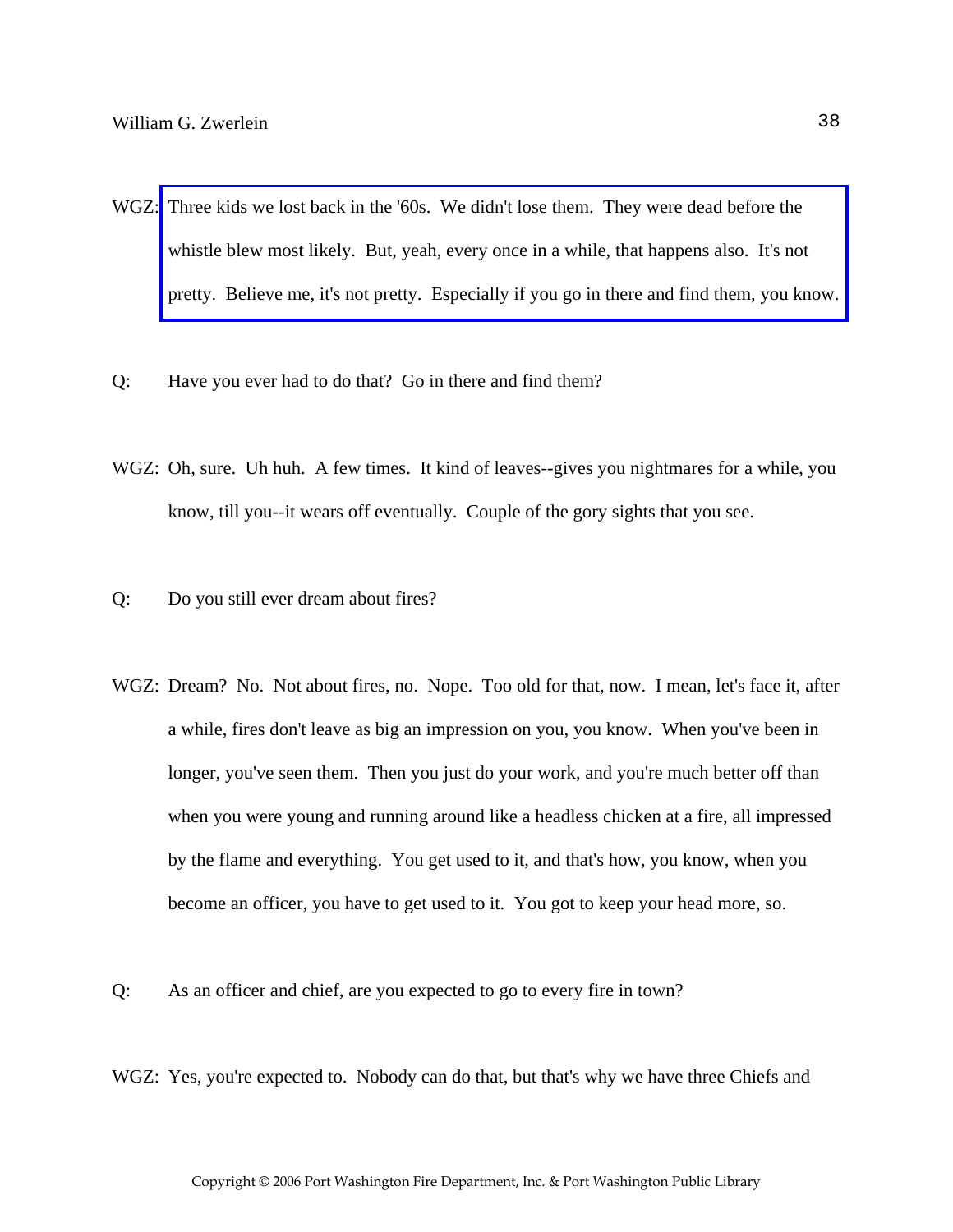company officers.

- Q: And after the fires, what kind of critique would you have in the Department to talk about how things were done?
- WGZ: Well, informally, within your company, you'd always talk about it. You'd probably talk about right after you brought the trucks back to the firehouse, you know. Did something go wrong, or, you know, could it have been done better? But, at the Department level, we have officers' meetings every month. So, specifically designed to talk about firefighting, you know. What do we do? Should we adjust this, or, you know, change the operation? Very good. But you really should do that right after it happens, because once you get--say, we have an officers' meeting, and then the next day you have a fire, well, by the time a month goes by, people's memories get skewed around a little bit, you know. What happened here or there. It's a hard thing to do in a volunteer system. It really is.
- Q: So what kind of things, though, did you learn in talking about the fires afterwards? You know, what ...
- WGZ: Oh, God, are you kidding? There's a thousand things, I mean, that could go wrong in a fire or a thing that pops up at a fire that you never ran into before.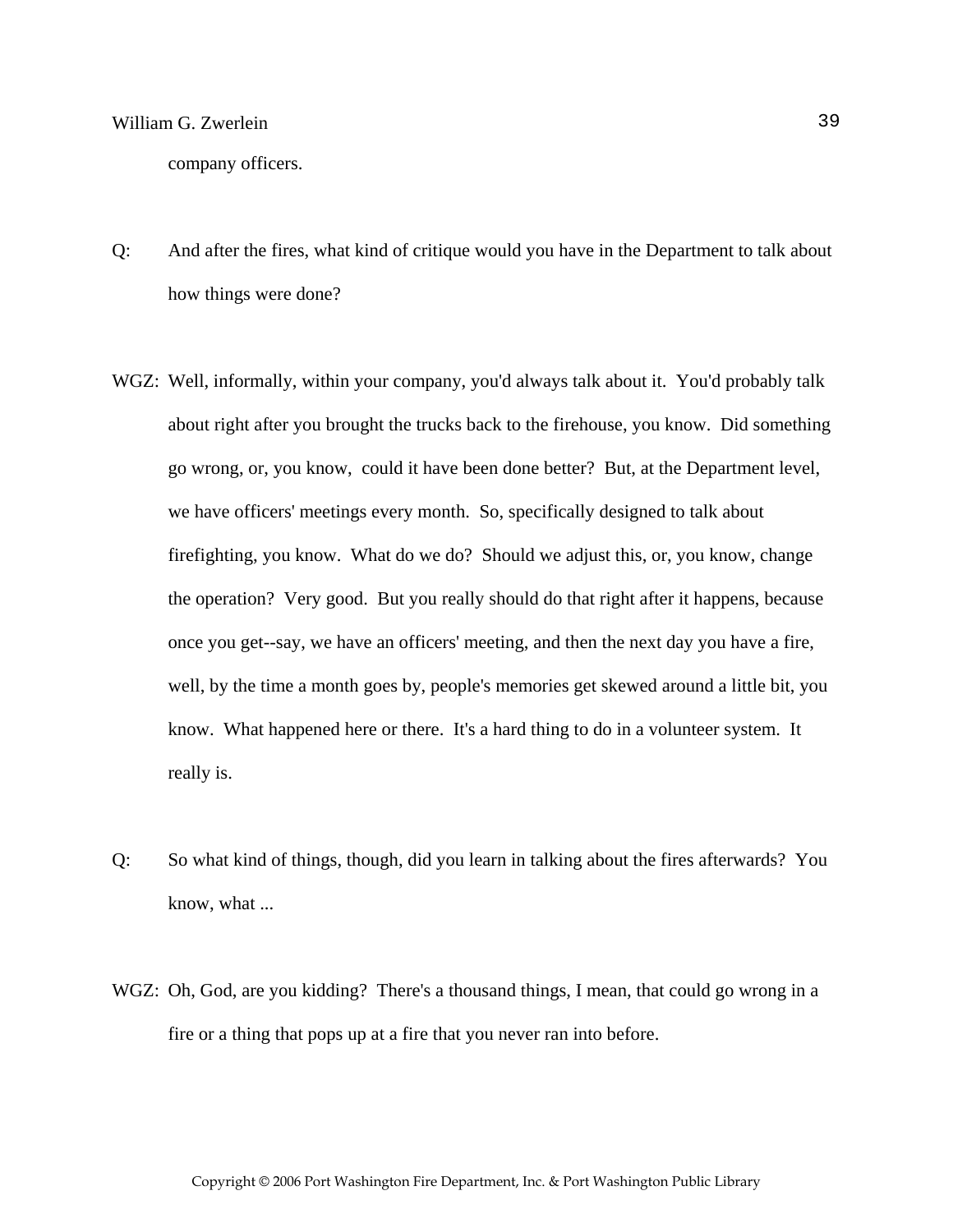WGZ: You're always talking about it. Like when we started to get into plastics in the houses and stuff like that, how the fires became deadly. I mean, you heard the term "smokeeaters," right? Well, smoke-eaters was before people's houses started loading up with plastics and stuff. Because when plastic burns, melts, you can't take a breath of that smoke. You'd go down right away. But when it used to be all wooden products in a house and paper and stuff, well, some guys could take a little smoke, you know. They could breathe for a while and knock the fire out. Just didn't bother your lungs as much as plastics do. It's stuff like that you learn as you go along, you know. When I got in, there wasn't that much really plastic. But it probably was just starting really, early '60s. But then everything in the house is plastic all of a sudden. You get this wicked black smoke and everything. You're just not breathing it. One breath and you're heading for the door. And they taught you all that. But when I got in, it was so long ago we barely had air masks really, to tell you the truth. The ones you see now with the air tanks on the firemen's backs, which is what everybody uses now. Protection only had one in the whole company when I got in. Most were just a filter mask. You breathed in through the bottom of this thing, you know. The mask and the hose, and it was attached to a canister, which had like charcoal filters in there and stuff. So you breathed the smoke in and it was filtered. You could taste it, believe me (laughs), because it was coming up, but that's what we used. The very light-weight, strapped in front of you. I loved them. Geez, they were--because everything I wanted to do, I wanted to do fast in those days. So, getting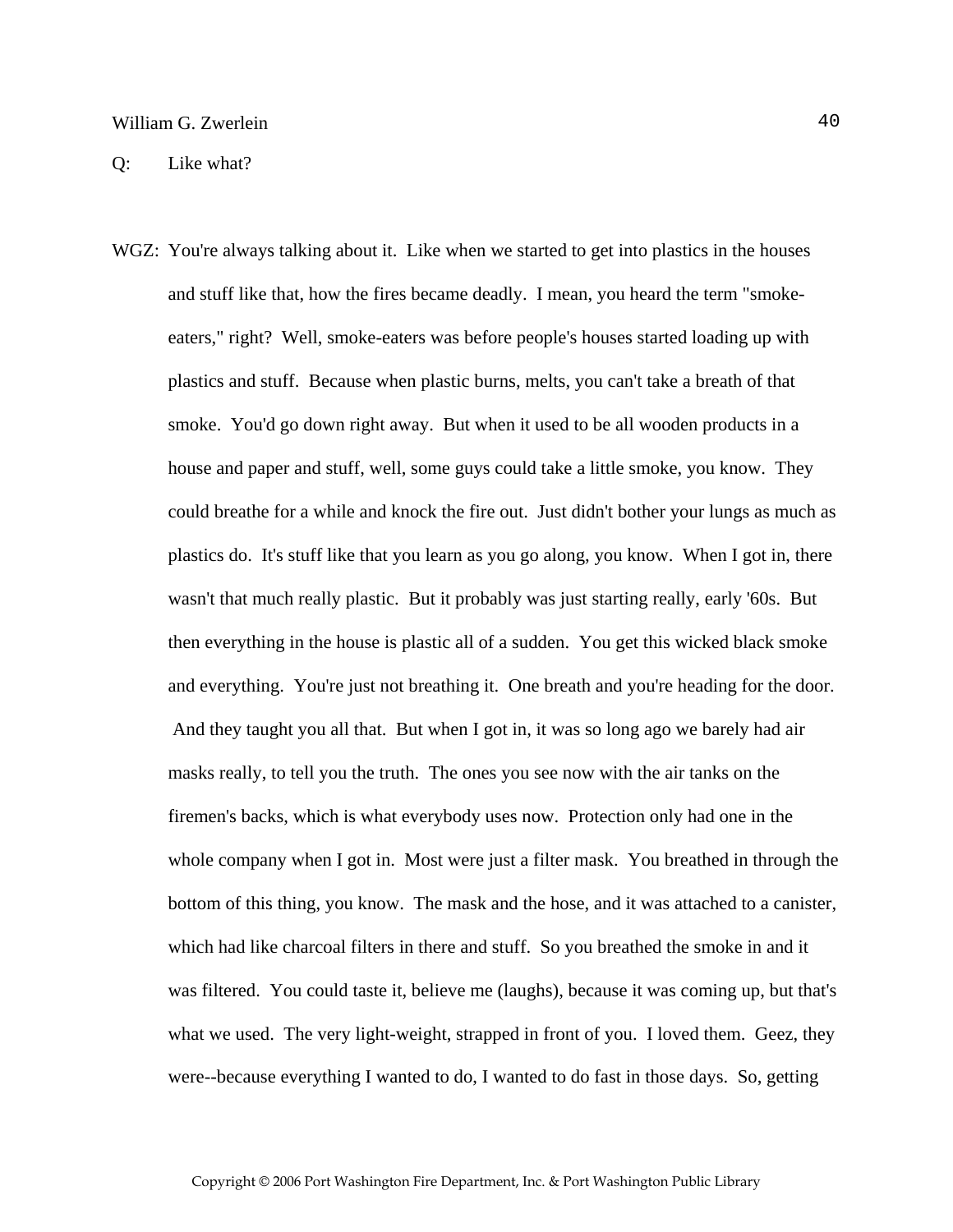that tank on your back in those days, that thing weighed a ton. It was very restricting, though. That then, you know, you evolve. You know, you evolve as the technology evolves and all, fire services in general. We see all that, so now, of course, we have the most up-to-date breathing apparatus that you could have. That's what happens with the Fire Department. People keep making things better and better supposedly, and manpower gets worse and worse somehow. I don't know.

- Q: Well, what exactly does the term "smoke-eater" mean?
- WGZ: Well, that comes from the old days when they didn't have masks, like I told you. If you wanted to go into the fire, you had to eat some smoke. You know, you had to breathe smoke. Of course, you got down at floor level if you could to keep ahead of the smoke, keep your face out of the smoke. But you were bound to breathe some smoke in the old days. They just didn't have the equipment. Period.
- Q: Do the firefighters have more lung problems than ...

WGZ: Oh, sure.

Q: ... people in the general population?

WGZ: Sure, not nowadays, maybe, because everybody wears breathing protection, you know.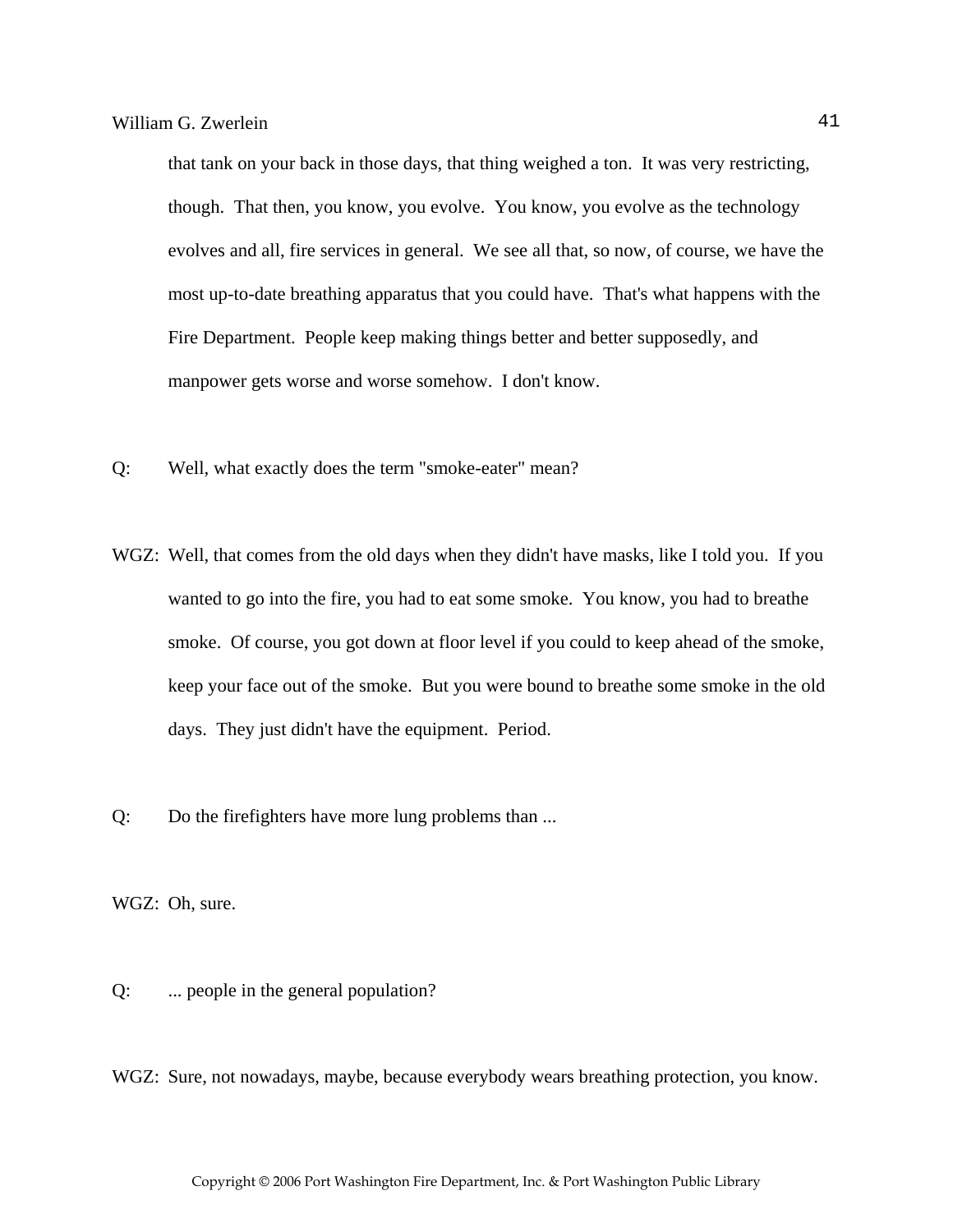That's mandated. You don't go into a smoky fire without wearing breathing apparatus nowadays. And that's compressed air that you're breathing. So basically, you should never get smoke in there. But they all do it. After the fire is knocked down and they want to open the walls and check for fire, they--you know, the room clears out, you take the mask off. Because that kind of work is very demanding, physically demanding. ... Poking holes in ceilings and pulling down. So you don't want to have that tank on your back, if you can help it. It's just a matter of clearing the room out. But there's always smell of smoke, you know. Nothing that you can't handle. So that's the deal now with firefighting.

- Q: So, when you would come home after a fire, would you smell from the smoke and ...
- WGZ: Of course. Of course. Like a skunk, you smelled. Yep. I mean, you might have just took a shower an hour before the fire whistle blew, and two hours later, you're back taking another shower, you know. Clothes all stinky. It's all part of the job.
- Q: How do you think the Fire Department is perceived by the general public?
- WGZ: Ahhhh----by the general public in Port Washington, I don't think they even know we exist, to tell you the truth. That's the way I feel. Because most of the town is people who've moved in, you know, haven't lived here all their life. They're probably in their thirties and they buy a house here and maybe lived in the city where they had paid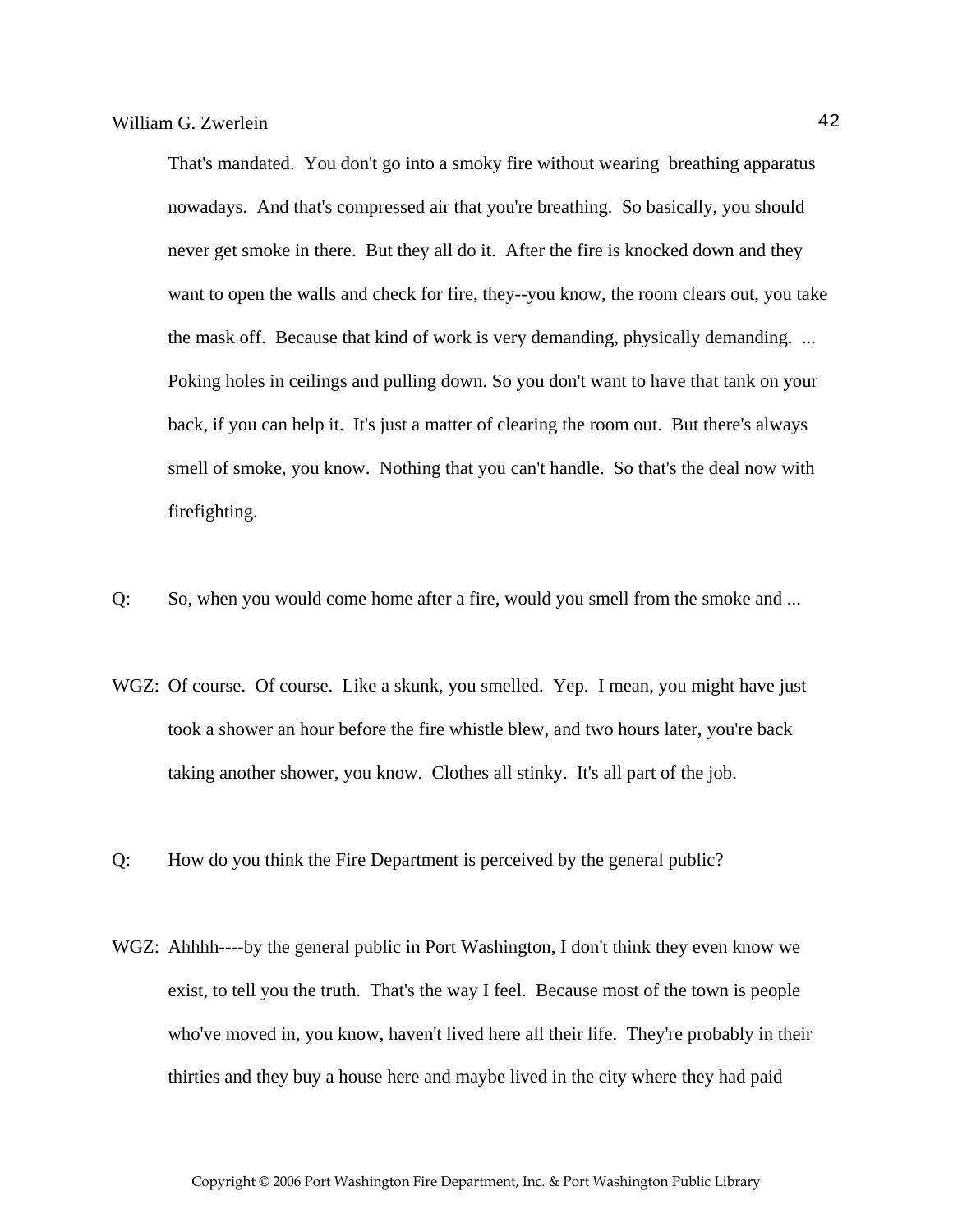firemen. You know, it's crazy. Do you ever think about the Fire Department till you're house goes on fire? Not really. Maybe you see them in the parade, Memorial Day or whatever. Some people think we're jerks for doing it, you know. Some people think we're heroes, which we're not, but ...

- Q: Well, people whose houses you've been called to, do they show their appreciation in any way?
- WGZ: Yeah. Of course, they're going to be thankful you helped them out, you know. And people are people, you know. Really. Some people, they call you, and you got to go check--check their house, make sure there's no fire or something. They don't want you to go in because you have your boots on, you know. They don't want to get their rugs dirty. That's the way it is. People are different. You know, some people, "Oh, come in. Check my house. We got ..." Some weird situations you get into (laughs), I guess, with people.
- Q: What are some of the weirdest?
- WGZ: Oh, just the way--in an emergency--you know, even if somebody's house isn't really burning but their alarm system went on, people can really freak out, you know. They come running out of the house like there's smoke, and there's absolutely nothing. It's just a malfunction of their system, you know, that's going off. People react to emergencies so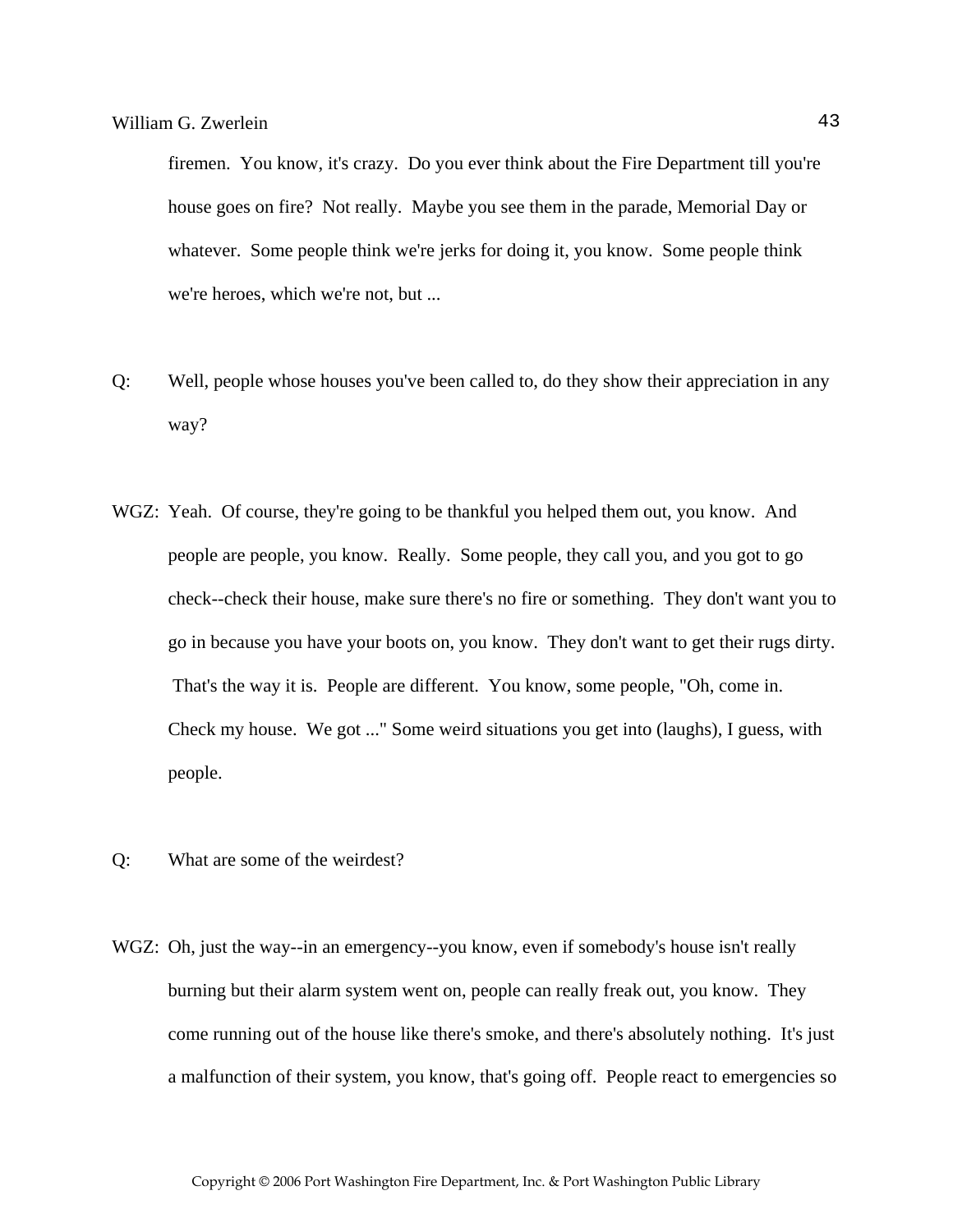different, you know. Some are cool. Some are not. Then, of course, we do the ambulance service. You see a lot of stuff there. I was never heavily involved in the ambulance side; that's for sure. You know, I would drive the ambulance when I was younger, and stuff like that. But I was mainly into the firefighting But they get to see some gory stuff, I guess, you know. People at their worst. Going to somebody's house whose loved one is dying or something, it's hard, you know. Trying to work with people screaming at you all, and crying. That's what doctors don't realize. They're always working in a sterile environment, you know. But these people that do the ambulance work, they're crawling into burning cars and doing all this stuff out in the cold and everything. Then, when you bring them to the hospital--"Oh, thank you very ..." you know, they can't understand it. They're in this nice, warm hospital, all the equipment sitting right there. These people that do the fire medic work, I'll tell you, it's tough. Tough work. Constant recertification and everything. Hours-- you know, a hundred hours. Freaks me out when I think about all the time they have to put in.

Q: Did you yourself ever go to car accidents and ...

WGZ: Oh, certainly. Certainly.

Q: ... things like that, you know.

WGZ: Yeah, not so much as an ambulance personnel, but as a firefighter, you know. What we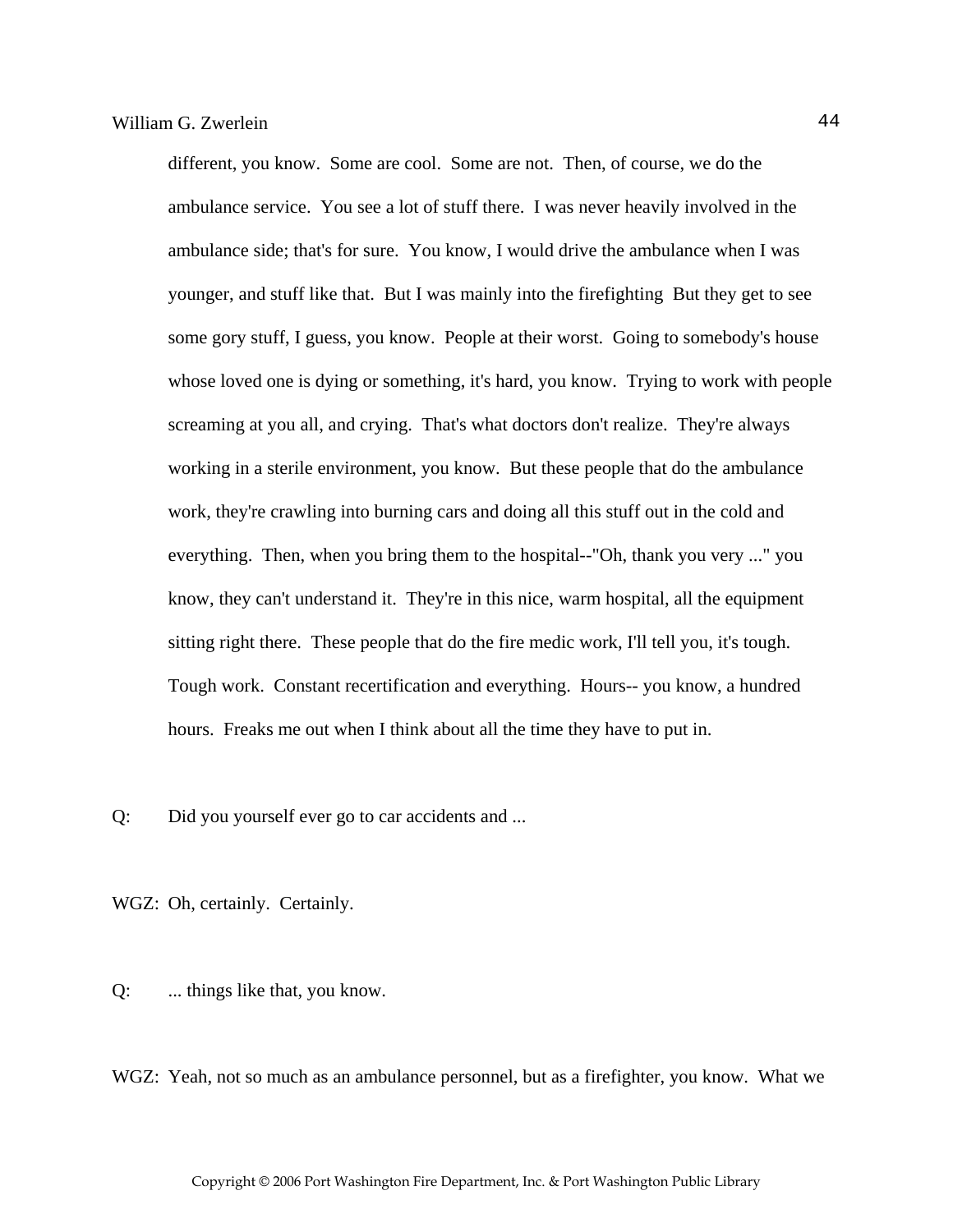call "pin jobs", which is when somebody's trapped in a car. That's just a term we use- people pinned. That's a pin job. And we have to go to--we go to a lot of them. Matter of fact, now--nowadays, we go to all automobile accidents. We respond. That really upped our calls a lot too, when we did that. My thought was with all the proliferation of cell phones that why don't you wait till somebody calls in and tells you that the car's on fire, that somebody's trapped, that somebody, you know, instead of rolling out immediately and using up a lot of manpower. And we've got, what? four, five accidents a day in Port Washington that if we get the call we go out on it. Most of them, we just turn around and come back because they don't--it's minor, you know. What I'm saying is with all the cell phones, why don't we wait till somebody calls in and says "Listen, this guy's really, you know, trapped in the car," or the car overturned, and then we could go. But, you know, that's the way we do it, though. It's automatic.

- Q: So you go even it's a little fender bender.
- WGZ: Even if it's nothing. Well, it's the same, if you think about it, it's the same way with fires. Fire calls, fire alarms. Most of them are nothing. But we have to go.

Q: So you mentioned your nickname in the Department which ...

WGZ: Well, see, my father was a fireman. He's William C., and I'm William G., so they had to like differentiate. So they started calling me "Willy" instead of Bill, which I was called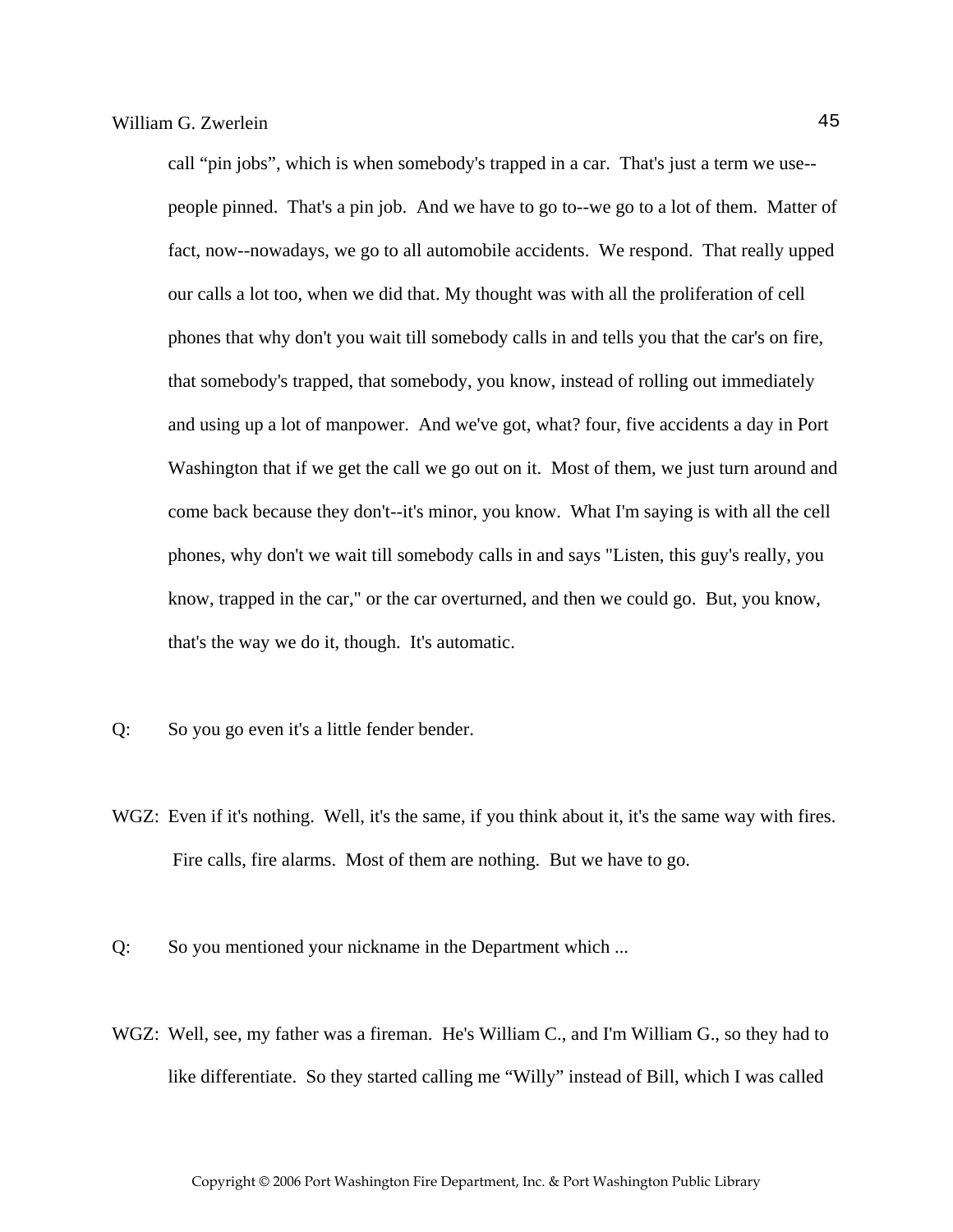most of the time when I was growing up.

Q: And there was a number on that, too, wasn't there?

WGZ: Yes, because ...

- Q: Now, what ...
- WGZ: ... actually, it was--when I went in as Chief, then we had this one guy who was giving nicknames to the Chiefs and everything. So I think I was the first one. See, the call letters for the Port Washington Fire Department are 8-5, and then the truck number, or the Chief's number or whatever. And I was "8-5-Willy." And the next guy down the line, his name was Donald so he was "8-5-Ducky." And the next guy was Charles, so he was "8-5-Chuckie." And all these crazy nicknames, they give you. So, most of the guys almost always called me "8-5-Willy" or "Willy." Certainly "Willy." Nobody calls me "Bill" or "Billy" anymore for the last forty years or so. Now, another one I had was "W.G.," because my father was "W.C.," so the guys used to call me "W.G." Nicknames are silly things, and you never give yourself your own nickname. Somebody else gives it to you, so you got it. That's the way it was.
- Q: Were there any other kinds of silly things that you remember going on in the Department? You know, jokes people would play on each other?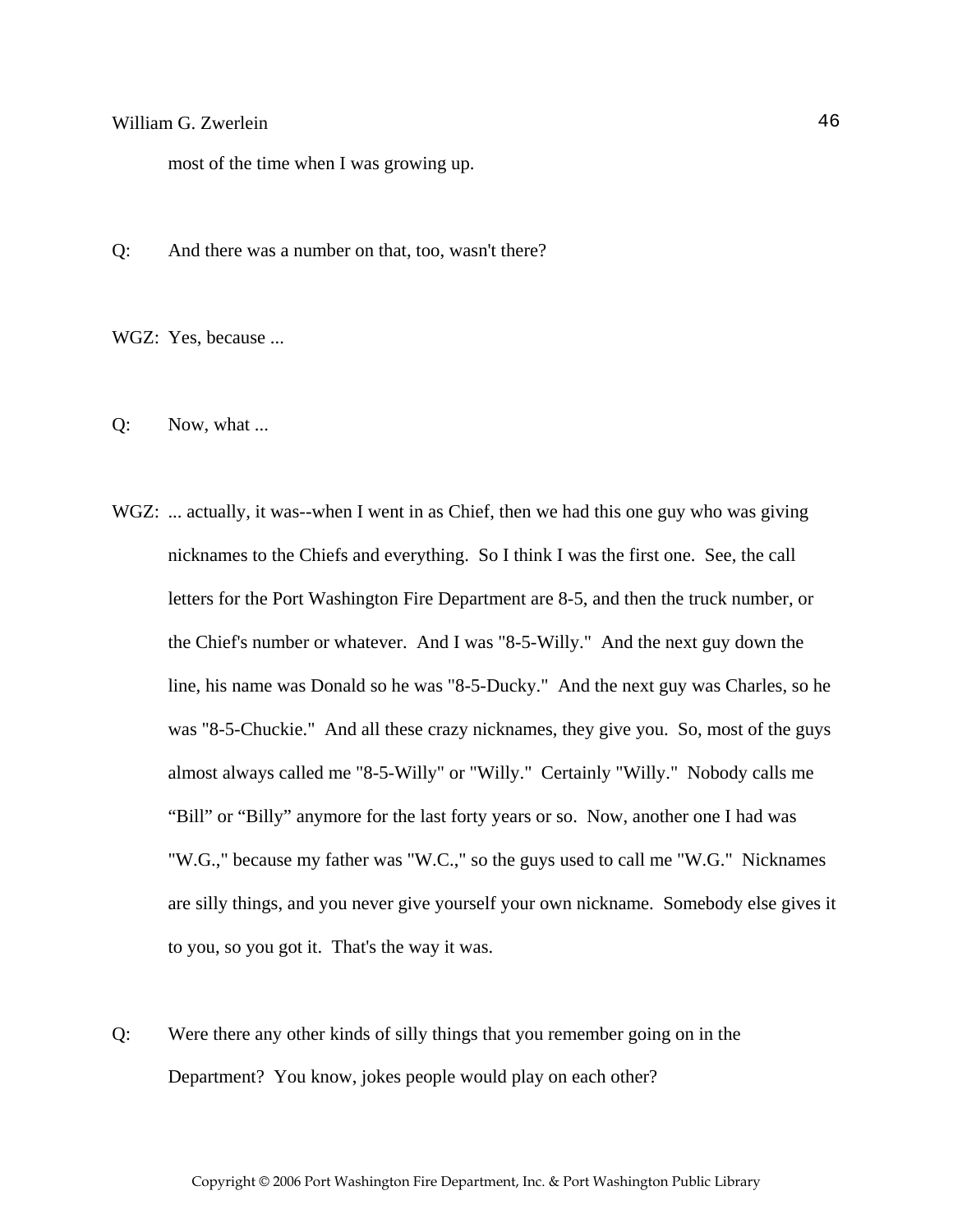- WGZ: Oh, all the time. You have to understand the firehouse mentality. I mean, it's completely different. It's a very tight-knit family, you know. Nobody is above getting put down or-- I mean, from what I understand, in the city, it's even worse, you know. Because those guys are really smaller in number and really, really tight. They work the same shifts together and everything, so they--they really cut each other up, you know. Here, it's the same way, but less, I would say. Just fun.
- Q: Like what kinds of things?
- WGZ: Ah, geez. You're talking about millions of things, now. You know, nicknames. My friend, Charlie Lang who is now an ex-chief, too, when he was on the racing team, he used to climb the ladder, and he was so bad, I used to call him "Flounder-Foot" all the time because he was so slow climbing the ladder. So, I think, "Flounder" stuck with him forever. And there's this really huge guy in Flower Hill, called, his name was Tom, and so he was "Fat Tom," or "King Farouk." You know, these names, I'll tell you. In my company, we got "Porky-Poo" and "Dirty Harry [Hooper] ." Unbelievable, the names they come up with sometimes, you know. Of course, if you have an embarrassing situation and something happened to you, and if somebody finds out about that (laughs), you get some kind of a nickname from that, you know. Something that's applicable to the situation. It's funny sometimes. It really is. I do that myself. I give guys a lot of deprecating nicknames every once in a while.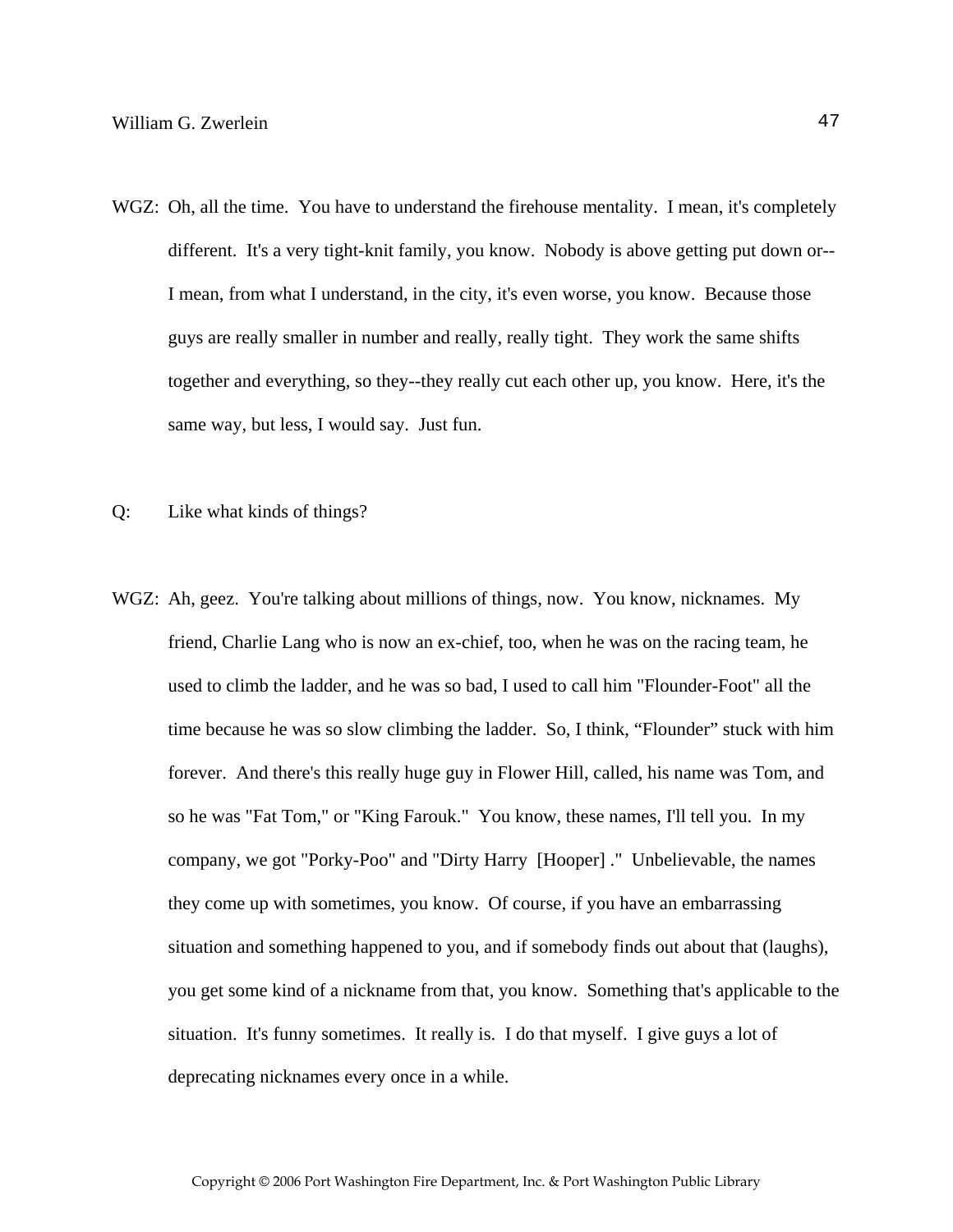- Q: But, do people take offense at it?
- WGZ: Not really. Not really. Maybe at first they would, but then, you know. Like I could have taken offense at being called "Willy," but I was never called "Willy" growing up. But when your friends give you nicknames (laughs), you keep them, you got them. You're stuck with them. And that "8-5-Willy," now that sounds stupid. But then, you know, what am I supposed to say? "Don't call me 8-5-Willy"? If they're going to call me that, that's what they're going to call me. There's worse things I've been called, too. I accept that.
- Q: Do you remember any funny calls that you, you know, were called out on for the Fire Department? Any kind of silly things?
- WGZ: Funny? It's not really ...
- Q: Frivolous things?
- WGZ: Oh, I'm sure. How much time we got here? Silly things. I remember once when I was Chief, we were at a kitchen fire and we had a big extinguisher standing in the middle of the kitchen. He bent over to look in the oven to see how it was, and his butt comes down on the handle for the extinguisher and shot the extinguisher all over the kitchen.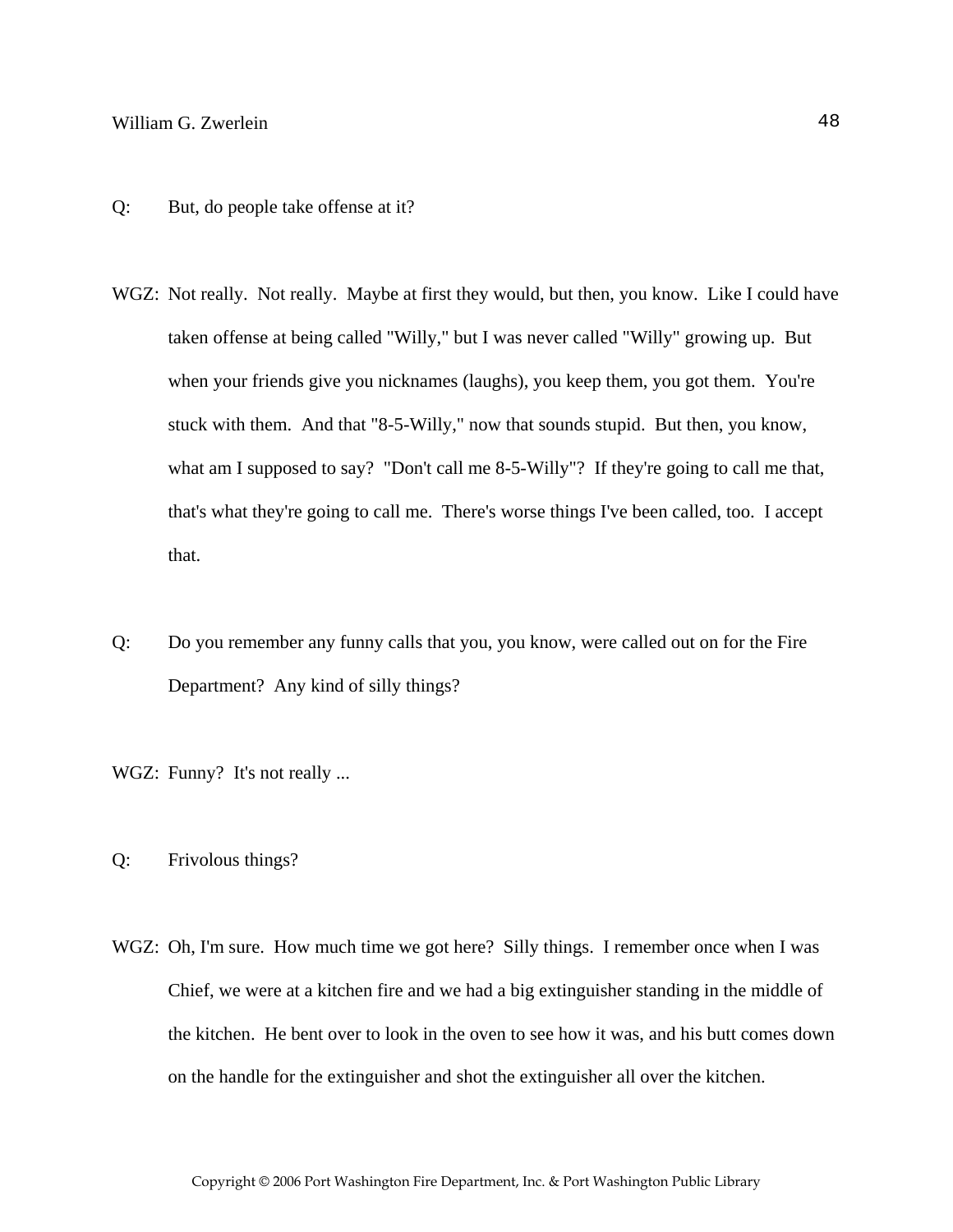Probably did more damage than the fire did. So we were like, "Oh, God!" you know. And breathing that stuff, that dry powder. Oh! You don't want to get that in your lungs. It's worse than smoke, I swear. Funny things. You know, we have conventions and stuff. We go away, we always have fun there. Now that's a great thing, because, to get out of the fire district where you can't hear the fire whistle and you know you don't have to go a fire, it's so relaxing, you know. Because you're on twenty-four hours a day when you're around here, really. People expect you to go… we'd go, let's see, New York State Chiefs' Convention used to be up in the Catskills. We'd go up to Kutsher's for three days. That was so relaxing, you know. Take your wife. No fire whistle blowing. Just play golf. Whatever you wanted to do. No interruptions except to go to meetings, up there. But that wasn't too bad. It's a lot of fun. I always enjoyed the State conventions from the time I was like--before I even got into the fire company, I went up with them once, you know. That was what you looked forward to. Go up there and race with the drill team and convention back to back, so it was like seven days in a row, and that was cool. A lot, a lot of fun. A lot of stories that I'm not going to tell you.

Q: Why not?

WGZ: Because it has nothing to do with history.

Q: (Laughs)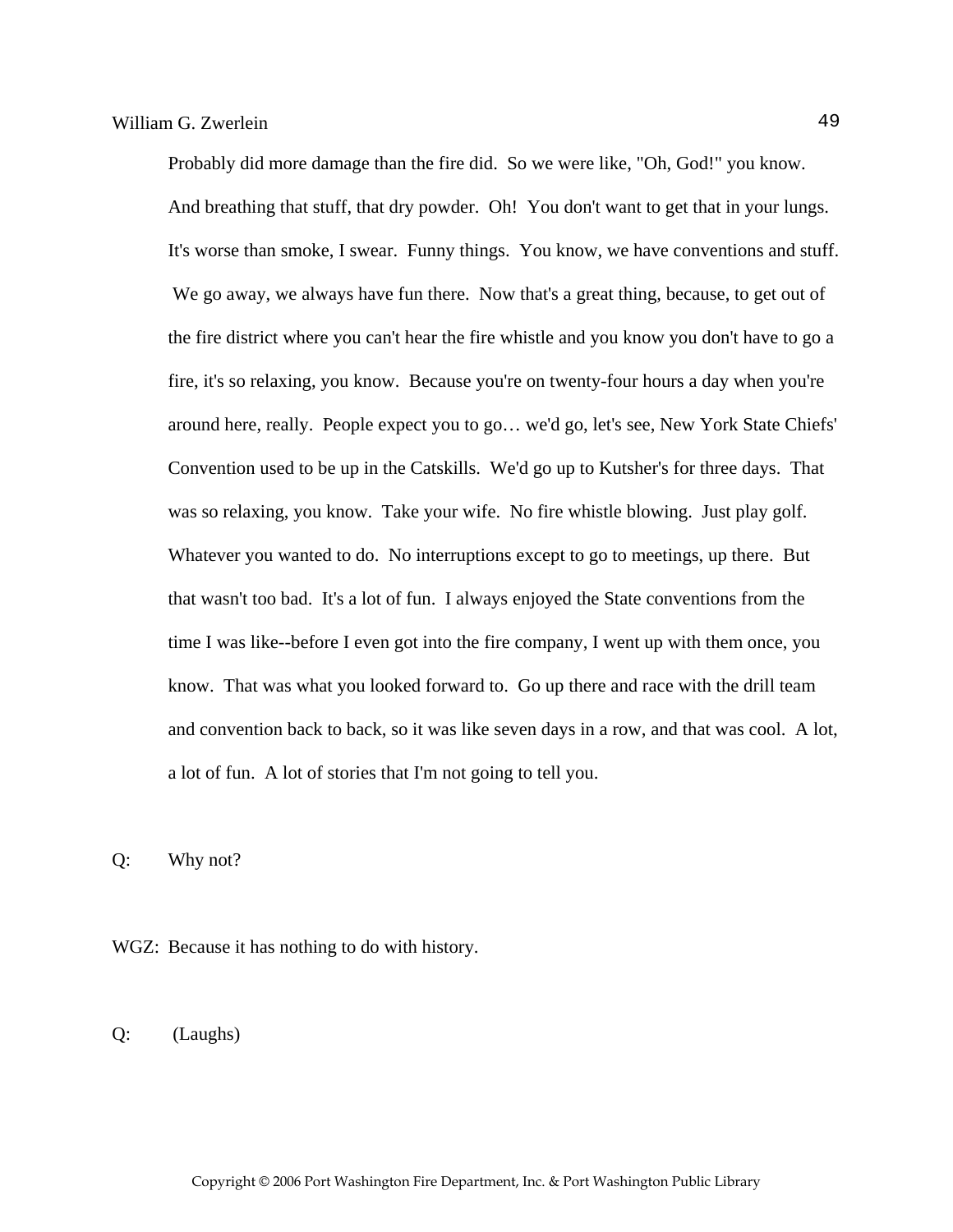- WGZ: It was out of town, so it don't count. It was a lot of fun, though. Some guys got in trouble, but nothing ever really bad.
- Q: What are you proudest of in your life as a firefighter?
- WGZ: Proudest of? Well, I lasted a really long time at a high rate of activity. Really long, compared to other guys. I mean, you get a guy sometimes he lasts eight years, then he's in the Fire Department for the rest of the time, but he, you know, he just doesn't care and doesn't show up. But I lasted like thirty, thirty-five years going to every little thing, breaking my butt. That's--that's what I feel. I stayed around at a high level, helped, you know, wherever I could. Even after I went out as Chief, I went back to fireman again. Still coming and coming and coming and coming. Training people. So that was probably it. Matter of fact, in, I guess, all three companies--I'm not sure--when you get twenty-five years in the company, you don't have to do anything anymore in the career. You could really like retire, but you'd still be in the company. But the day that I got--the year that I got twenty-five years, I got the award for having the most points in the company. That's like unheard-of, you know, because people don't do that. They just don't stay around that long going to fires and stuff. So, I did that. I wanted to do it, so I did it. But, eventually, old age caught up to me. I've got diabetes. That really knocked me down, had to slow down.

Q: When you say you got the award for the most points, what do you get points for?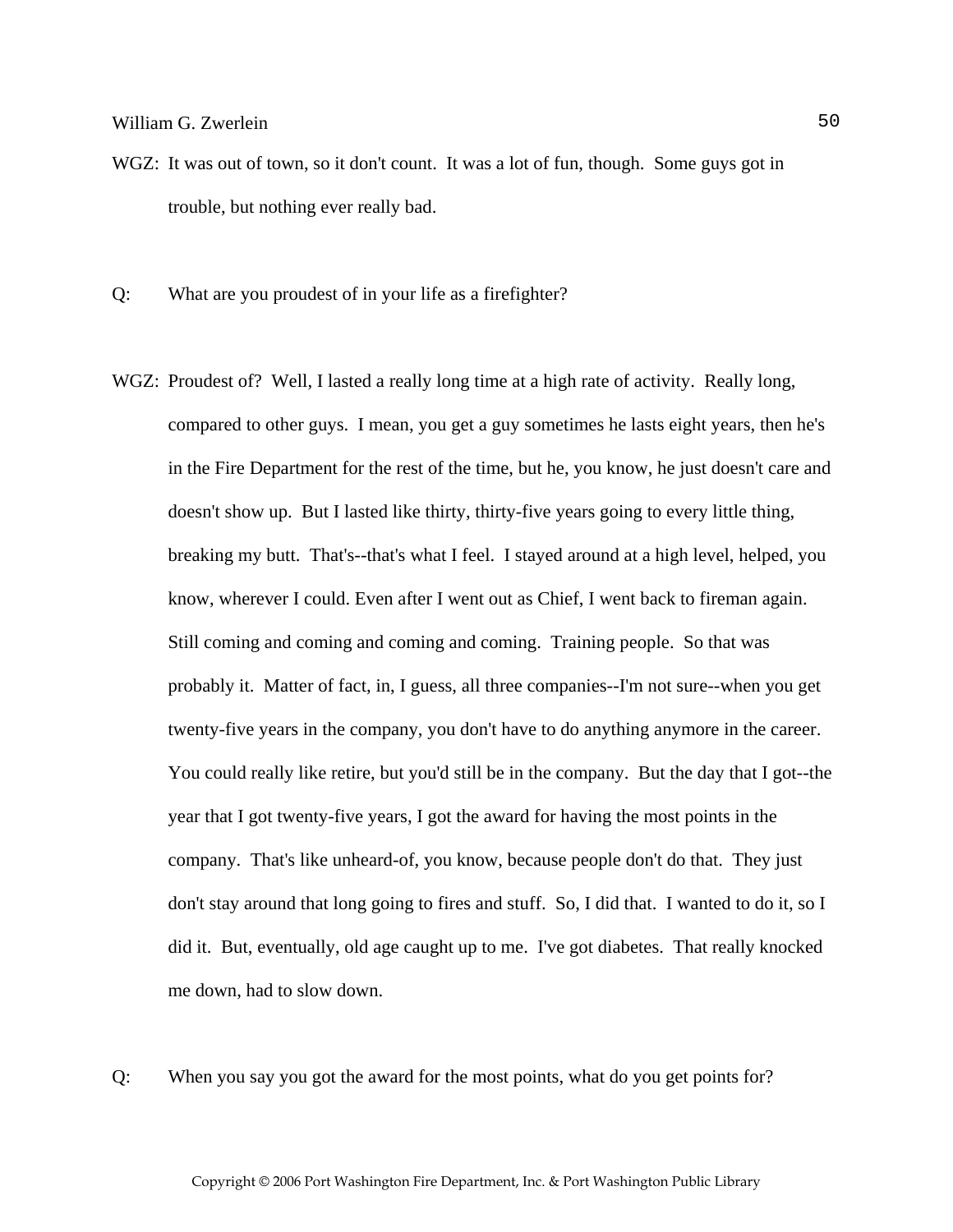- WGZ: Fires, meetings, schools. Stuff like that. It's a whole big deal. We have different categories from like rookie to--rookie, then from three years to five, and from five to ten. So, different times, different year slots get in competition every year to see who gets the most points. But me, I had twenty-five years in, and I beat everybody in the company. So that was quite an accomplishment. And I didn't think anything of it, because that's just what I did, you know.
- Q: Do you remember how many points you had?

WGZ: No, I don't.

- Q: Have you gotten any other awards?
- WGZ: Awards? Not really. I got, what do you call it? a "valor medal". Remember the time I was telling you about, the guy got killed, and I helped them drag him out the window. I [got a little award for that, which I would rather not have gotten. But I guess that can't be](http://www.pwfdhistory.com/trans/zwerleinwg_trans/pnews890427_pz.pdf)  helped now. Awards. Oh, well, when I was forty-three--this was like at the end of my Chiefdom--I had always been a softball player for the Department softball team. But, you know, during the Chief years, you're so busy that you really can't be out there every weekend playing. But anyway, I came back to play softball. I was forty-three, playing with mostly twenty year olds. Guys in their twenties and thirties. And we went up and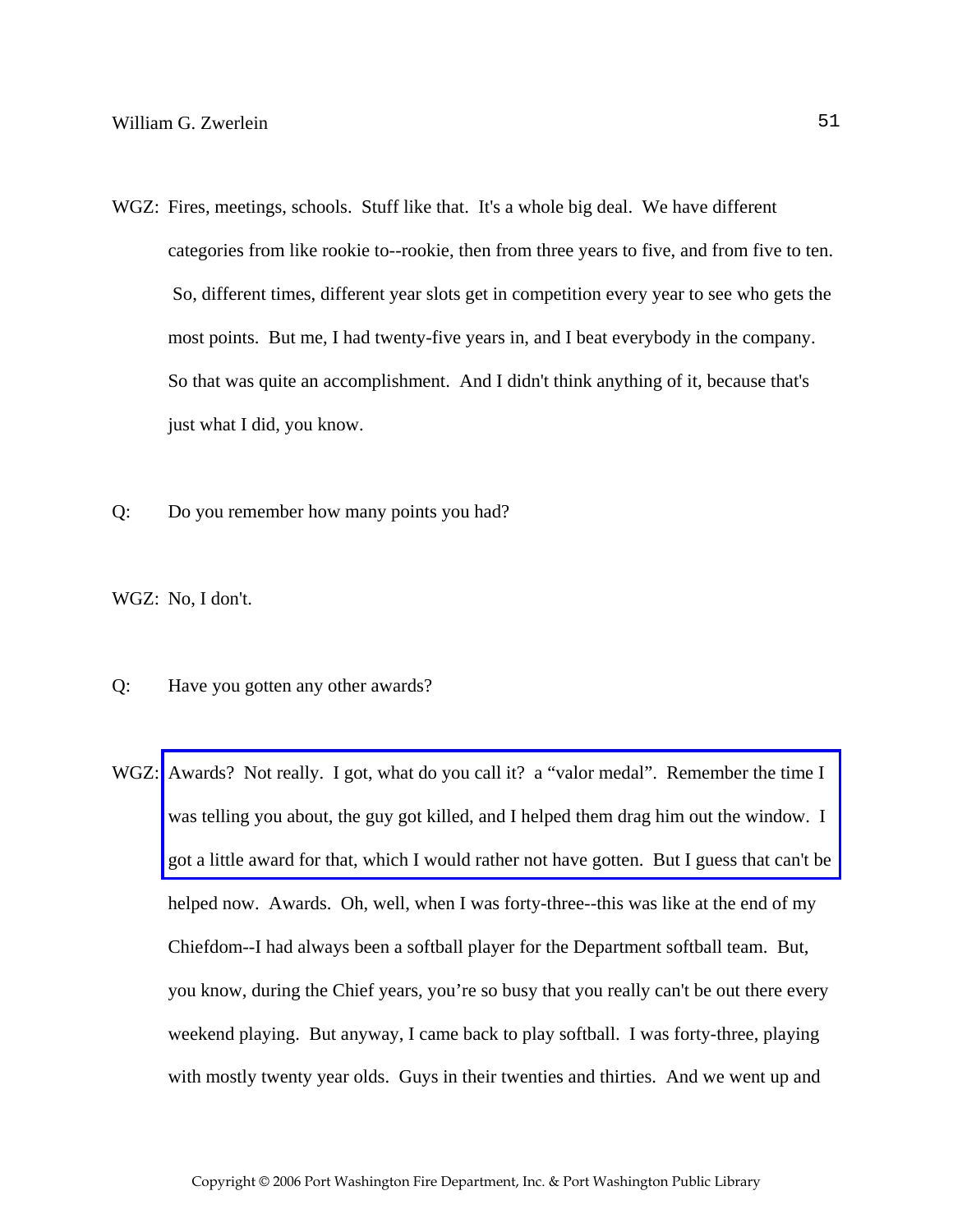won the State championship up by the Firemen's Home up in Hudson, New York. That [was my last year. Hung my spikes up after that, and that was it. But I got--I was a state](http://www.pwfdhistory.com/trans/zwerleinwg_trans/pnewsnyschamps1987_pz.pdf)  champion. Played every inning of every game. Two games on Saturday and seven on Sunday. Whew! It was very exciting. And I was on the racing team when I was younger, but I quit just before they won their first State championship. They won a [couple back in the '60s and '70s. Long time ago, now. So I would have liked to have](http://www.pwfdhistory.com/trans/zwerleinwg_trans/peco_racing14a_web.jpg)  done that, but the racing team takes up too much time.

- Q: But what do you do on the racing team?
- WGZ: Well, if you've never seen it, it can't be explained. You have to see it. Some people may have seen it on the "Wide World of Sports." Occasionally, they had the State tournament on there. Something to see. You ought to take a ride, I mean, we have a lot of them during the summer, but you got to spend like six, seven hours there if you want to see the whole thing. It's a long day in the hot sun. They have grandstands for the spectators. It's not real costly. Probably five bucks for the day.

Q: But for like ...

WGZ: You have to see it!

Q: I will. I will. I'm going to go (laughs).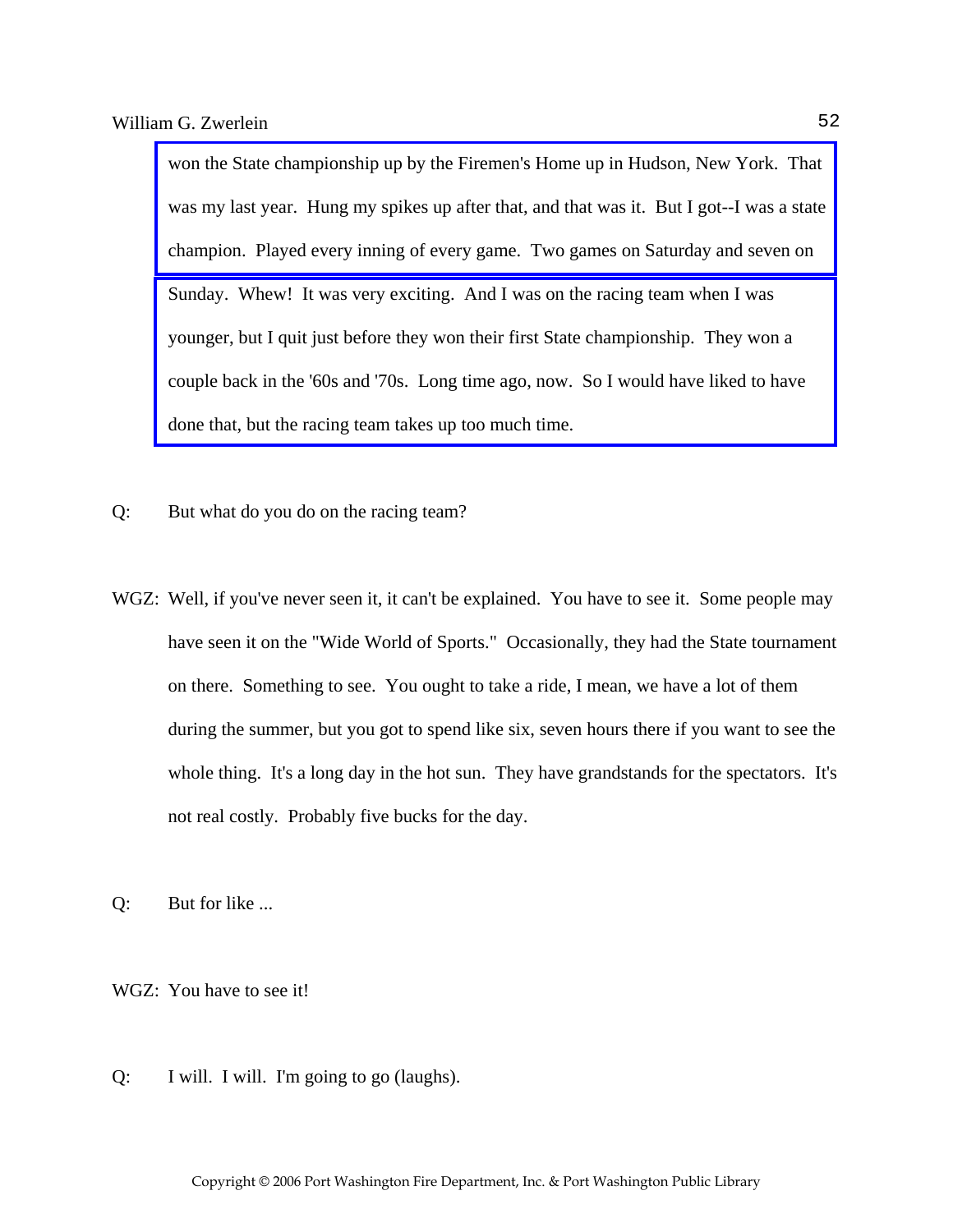- WGZ: You're thinking of fire trucks and everything, well, these aren't really fire trucks there. Dragsters, more or less, but I'm--I can't (laughs)--if you've never seen it, you have never seen and never heard of it, it can't be explained to you. You have to go see.
- Q: Well, okay, but there are going to be people who are going to look at this website or listen to, you know, some of you firefighters talking, and maybe they won't have the chance to go to see it. So how would you explain it to them?
- WGZ: Well, it mainly involves two separate fire trucks on each team, which are---- racing cars is what they are, but they're made to look a little bit like fire trucks. We climb ladders. We hook up hose to the hydrant and hit targets. I mean, this is all timed out to onehundredths of a second with special timing equipment. Very, very tight now, sanctioned, you know, in case somebody breaks a record or something. I'll tell you, if you want to have an interesting afternoon and have a lot of fun, you could go to a tournament. Thousands of people go them, you know, follow them around every week, and like you'd probably have forty, fifty teams running in the tournament. So, basically, they line up, and one goes down and they pick up their equipment. Then the next one goes down. All timed. Electronically timed and everything. It's amazing what these guys can do. But they practice an awful lot to do this.
- Q: Do you still go to them?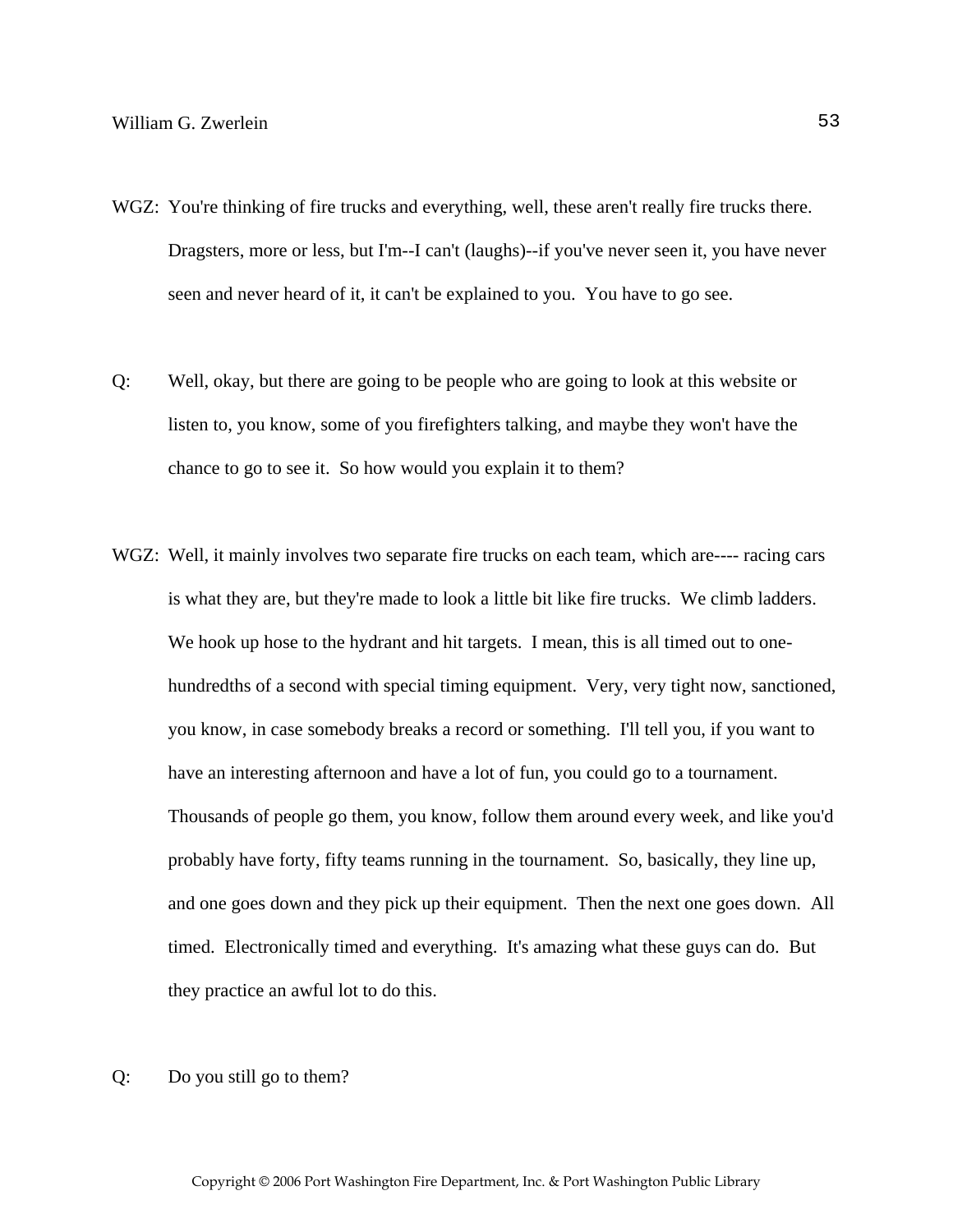- WGZ: I haven't gone to one in a couple of years now. I used to go them a lot after I quit. It's a long day. Whew! Long days. You know, if you have nothing to do but watch. It's different when you're racing. Once you get doing something, you're preparing to do something. A lot of beer under the bridge, I'll tell you . And it gave me and my friends something to do, you know. Old racing guys. And you always meet guys your own age from other teams that you raced against in the years past, and stuff like that. It's fun. This year, I haven't been yet. I've got to figure out how I'm going to go to a tournament this year. We have one this week on the 3rd of July, but I'll be away so--Block Island. So, I won't be able to go. We have to start doing that again.
- Q: Did you ever take your kids to the ...

WGZ: Oh, of course.

Q: Yes.

WGZ: Of course.

Q: Yeah.

WGZ: They went, you know.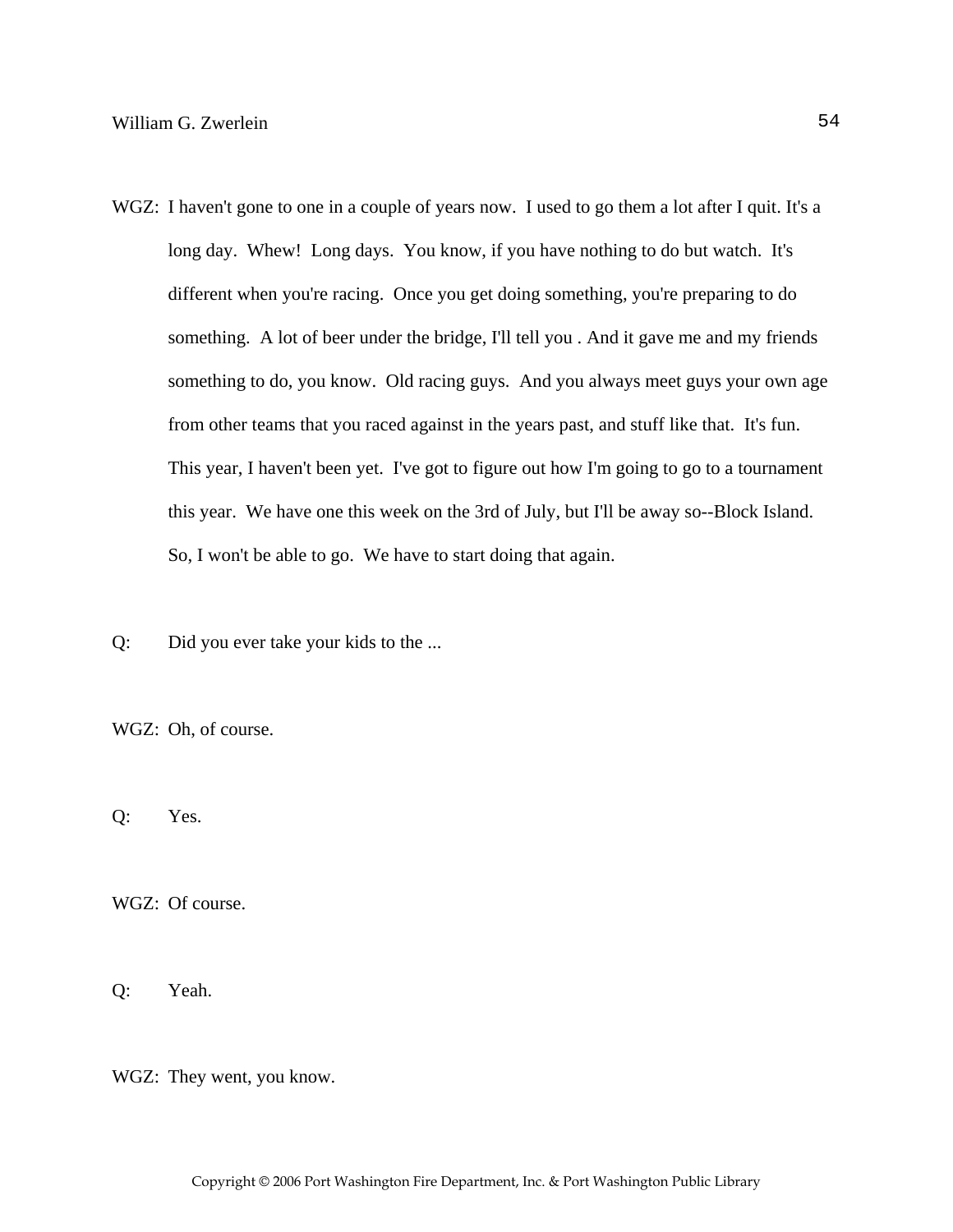- Q: Would you want them to be firefighters?
- WGZ: Sure. But none of them joined. My youngest is still in town, and he's always wavering on joining, and, you know, he grew up with the radio blasting all over the house and me running out. I don't think he's really too hot to do that, you know. It's a big imposition on you. And he's lasted till he's thirty-one now, so he hasn't joined yet. So, chances are slim. And the other boy's out in Colorado, so he won't do us much good, if he joined.
- Q: Well, going back again, how did you get over that initial, basic instinctual fear of fire?
- WGZ: Get over it? I never had it, really.
- Q: You never had it? You never felt that ...
- WGZ: I mean, you're not going to stick your hand in a flame. I'm not talking about that. But as far as from a firefighting standpoint, I don't know. People are different. That's all I can tell you. I wanted my nose to be right in there every time, if I could, you know. That's the way I was. So I wouldn't say I was fearful of anything, really. I figured, the other guys are going to be around, you know, telling me what to do, or show me. So I was always ready to go.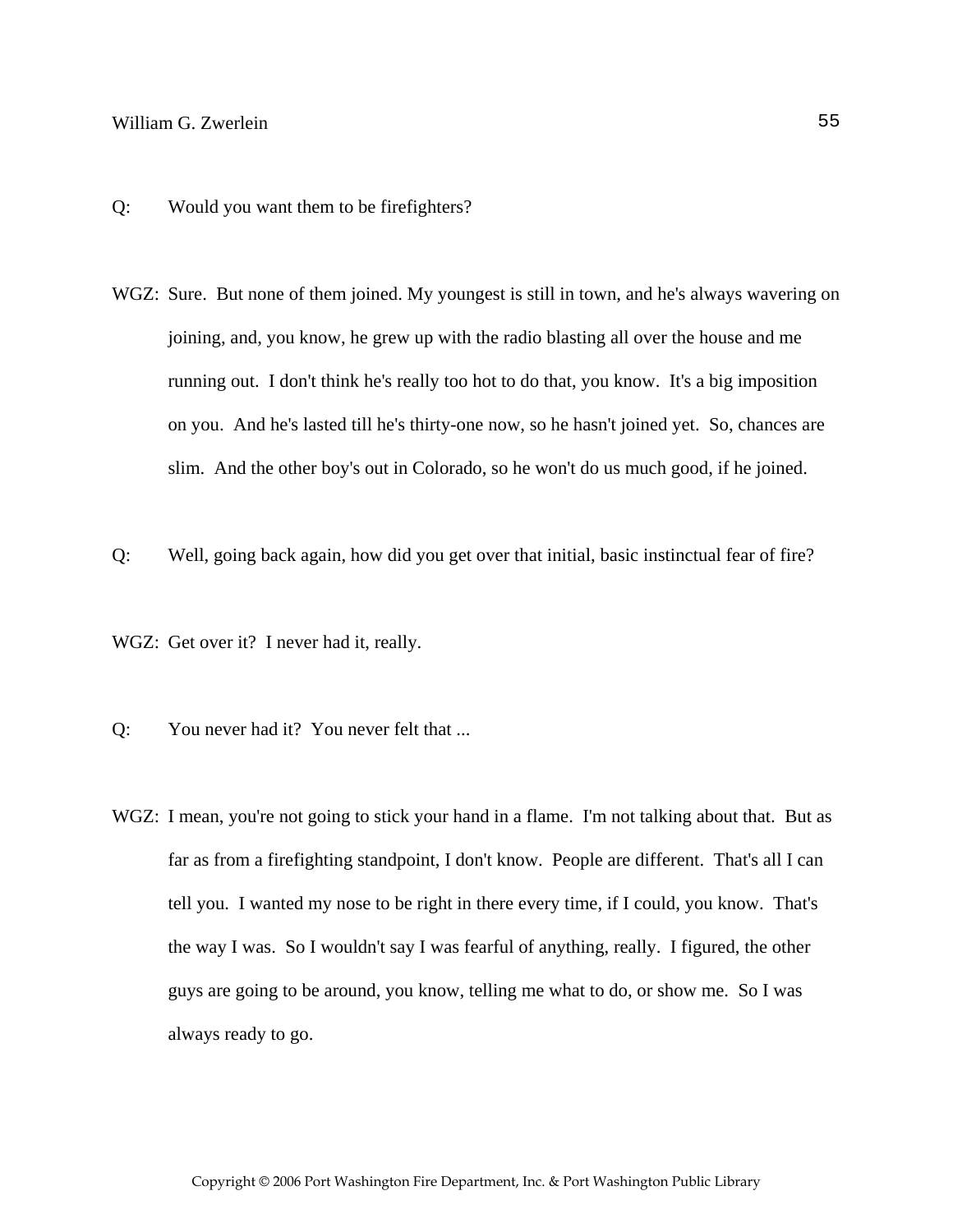Q: Did you have anything that you did for good luck? Any charms or ...

- WGZ: Nah, nah. No, nothing at all.
- Q: And did you ever save objects from a burning house? You know, like photos or things like that?
- WGZ: Yeah, that happens once in a while, sure. But that's mainly--see, that's mainly the job of the ladder company. Because when you get there on the first pumper, you're busy just trying to put the fire out. But I've--I've done that, you know, before. Maybe took a couple of people out of the house that didn't want to leave, or whatever, but ...
- Q: They didn't want to leave?
- WGZ: Oh, one guy was drunk on a couch, set the couch on fire. He was still laying on the couch when we got there. He didn't get burned. I don't know how he didn't get burned, but these are all just things you, you know ...
- Q: Now with something like ...
- WGZ: ... when you live as long as I have, then they all blur into one sometimes, you know. Then, all of a sudden, you'll think of some--oh, I remember that. Oh, yeah. I remember.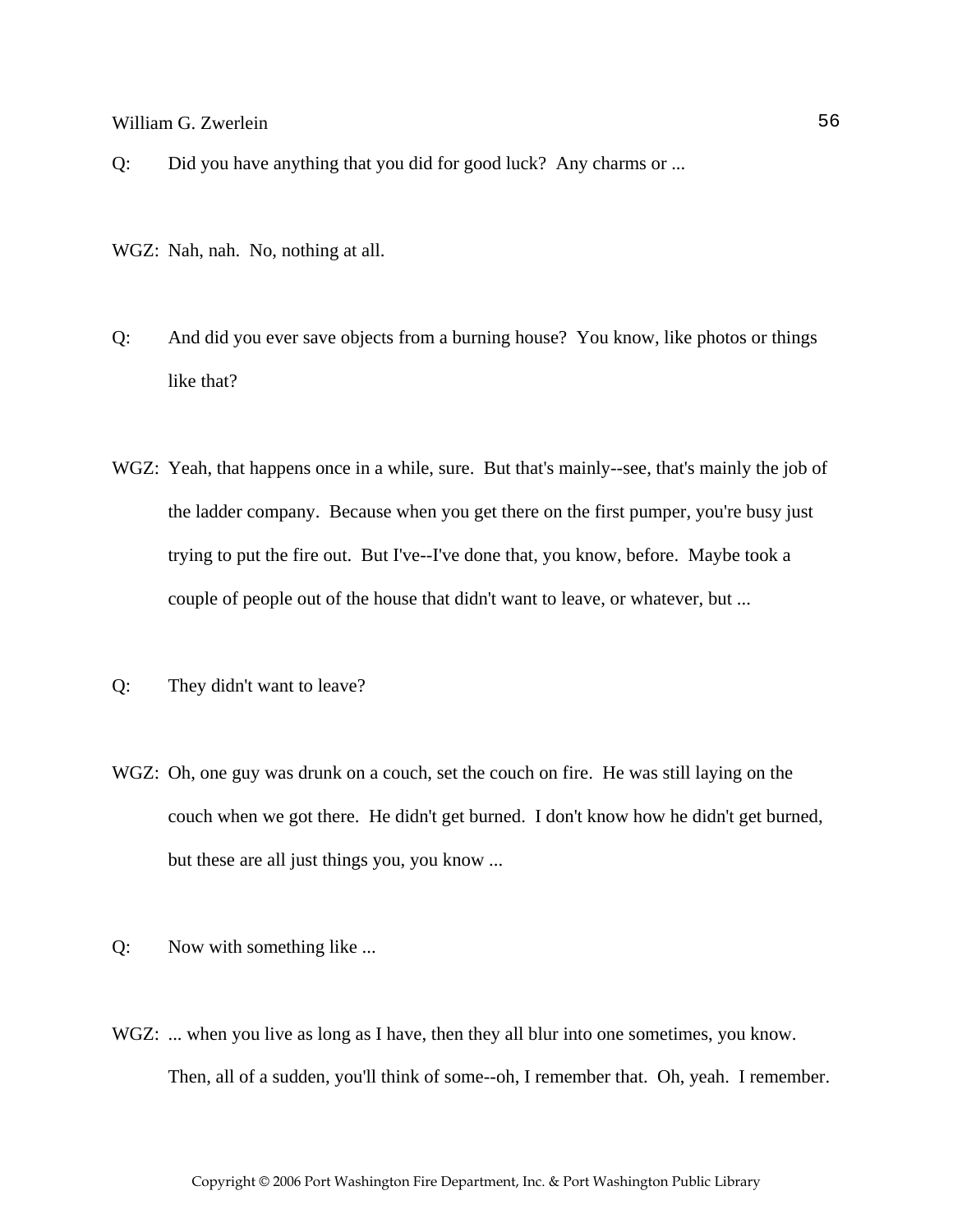But you don't remember, unless somebody mentions it, half the time.

- Q: Were there any things that you learned as a firefighter that you think helped you in your other life, with your family or your work life?
- WGZ: Maybe driving. Driving the apparatus. I mean, I did--well, I'm driving the school bus now, and I drove when I first started at Lewis Oil. I drove oil trucks for a while. So that was probably the biggest, you know, even though the trucks weren't that big back in the days, just know how to drive and stuff like that. And it kind of, I don't know, fighting fires, it kind of makes the rest of your life, you don't get fazed by a lot of, you know--you get fazed less by stuff other people would get fazed by, because you're used to dangerous situations, you know, seeing hectic things go on. And I think it kind of helps you in your regular, everyday life. If you run into a situation where it's not Fire Department-related or something, you're probably better able to handle it. If your kid falls down and scrapes his knee or something, maybe your wife's going bananas, but--or like my son breaks his arm playing hockey, then I knew it was bad but I didn't get terribly upset. If my wife had been there, she'd have been doing back flips, you know. So, it helps you. I think. I don't know. But I got to say, some people join and they never change. They're just as excitable twenty years after they've been in as they were when they got in. I guess how you approach it is different. You know, the reasons you get in. I know a lot of guys got in just for the camaraderie and stuff like that, but and then you're going to be lucky if they're good firemen. Sometimes that doesn't work. It's hard. A hundred people in one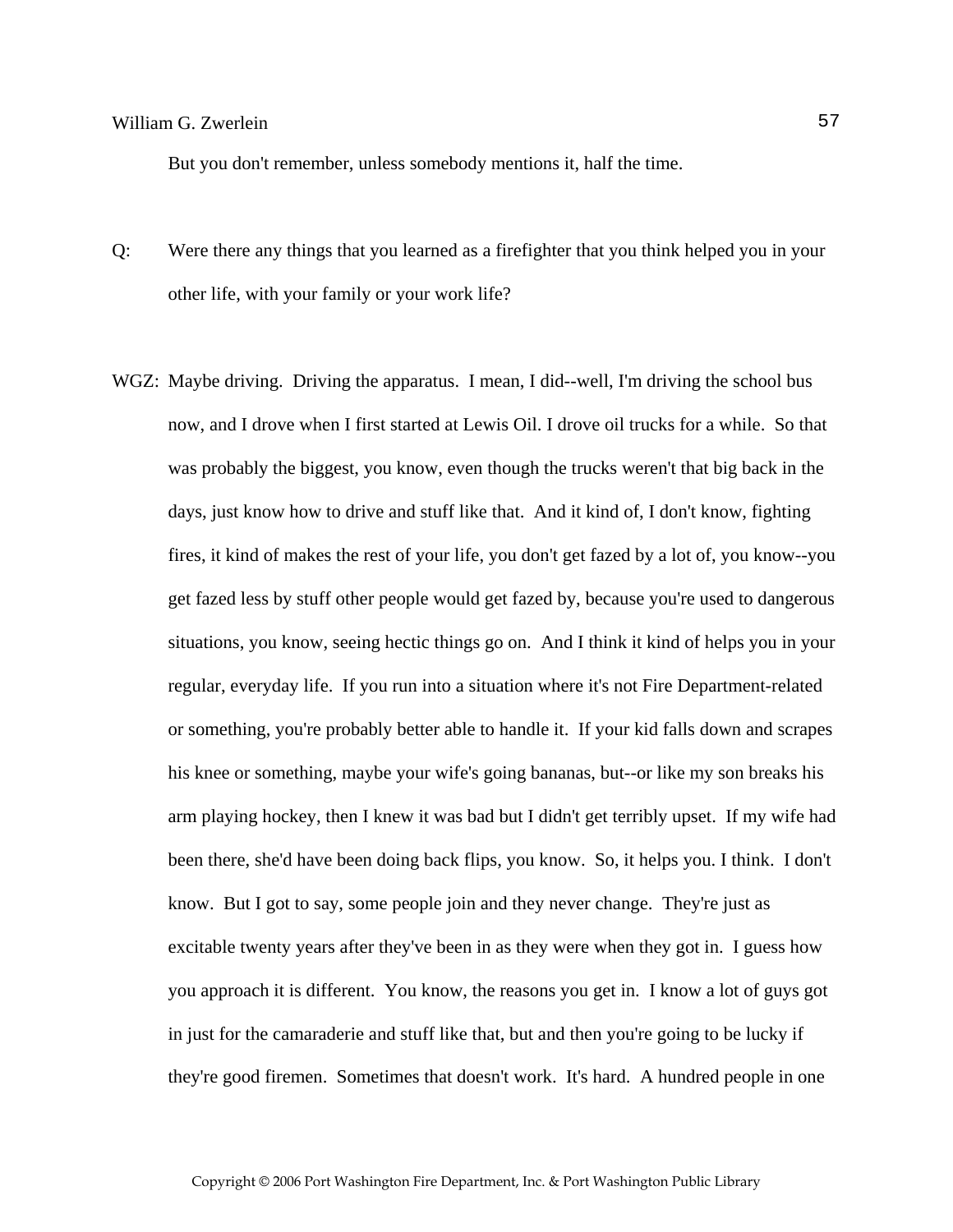company. And that's just my company. The other one's got a hundred and the other one's got a hundred and twenty-five. That's a lot of people to coordinate. And we work it out here, though. We're very aggressive in this town. Our firefighters always very aggressive, you know. Some people feel--some people might feel that you're not getting paid so you're not aggressive, you know. You don't really care. But that's not the case.

Q: And aggressive in ...

WGZ: Sometimes they're more ...

Q: ... what way?

WGZ: Sometimes we're more aggressive, because that's why we joined, to be aggressive. Well, aggressive fighting a fire. Going in and putting a fire out, you know. Different Departments have different things where maybe they stand outside and dump water in a window and stuff, but we go inside and put the fire out from the inside, all the time. That's just the way we did things. And I guess that old competition is really what made it like that, you know. So, if your company got there first and you weren't aggressive and pushed your way into the fire, some day the next company would get there and take the line over for you. Then, you'd have to hide your tail between your legs for a couple of weeks till everybody forgot about it. So, competition was a big thing back then. Whew! Really big. Oh, we had three different racing teams back then, and each company had its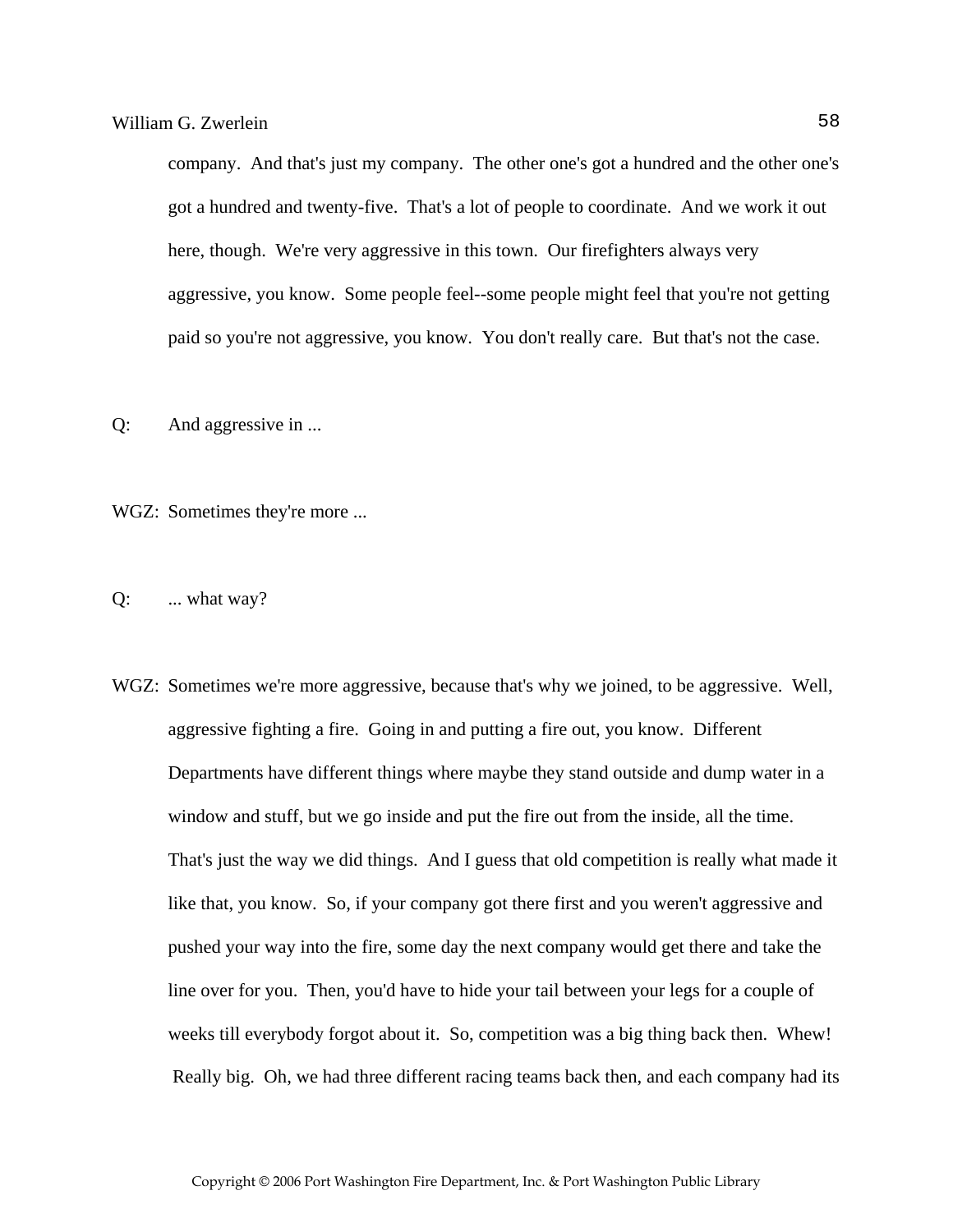own racing team. So there's another competition, that was really competition. Now we have one. Folded into one. And that was a lack of manpower too, because, well, you know, '60s and '70s, and people started having those--have two jobs and then less people. Less people on the racing team. So we figured we'd consolidate into one racing team from the Department, and that did help. It helped a lot.

- Q: Okay. Well, thank you very much.
- WGZ: Oh, you're very welcome.
- Q: Is there anything you think that we haven't touched on that you think is important you'd like to talk about?
- WGZ: You know, I could spend fifty hours here if I really thought about it, you know. But ...
- Q: Okay.
- WGZ: ... if I think of something, then, you know, maybe I'll ...
- Q: You can call me.
- WGZ: ... tell one of the other guys to tell you (laughs).